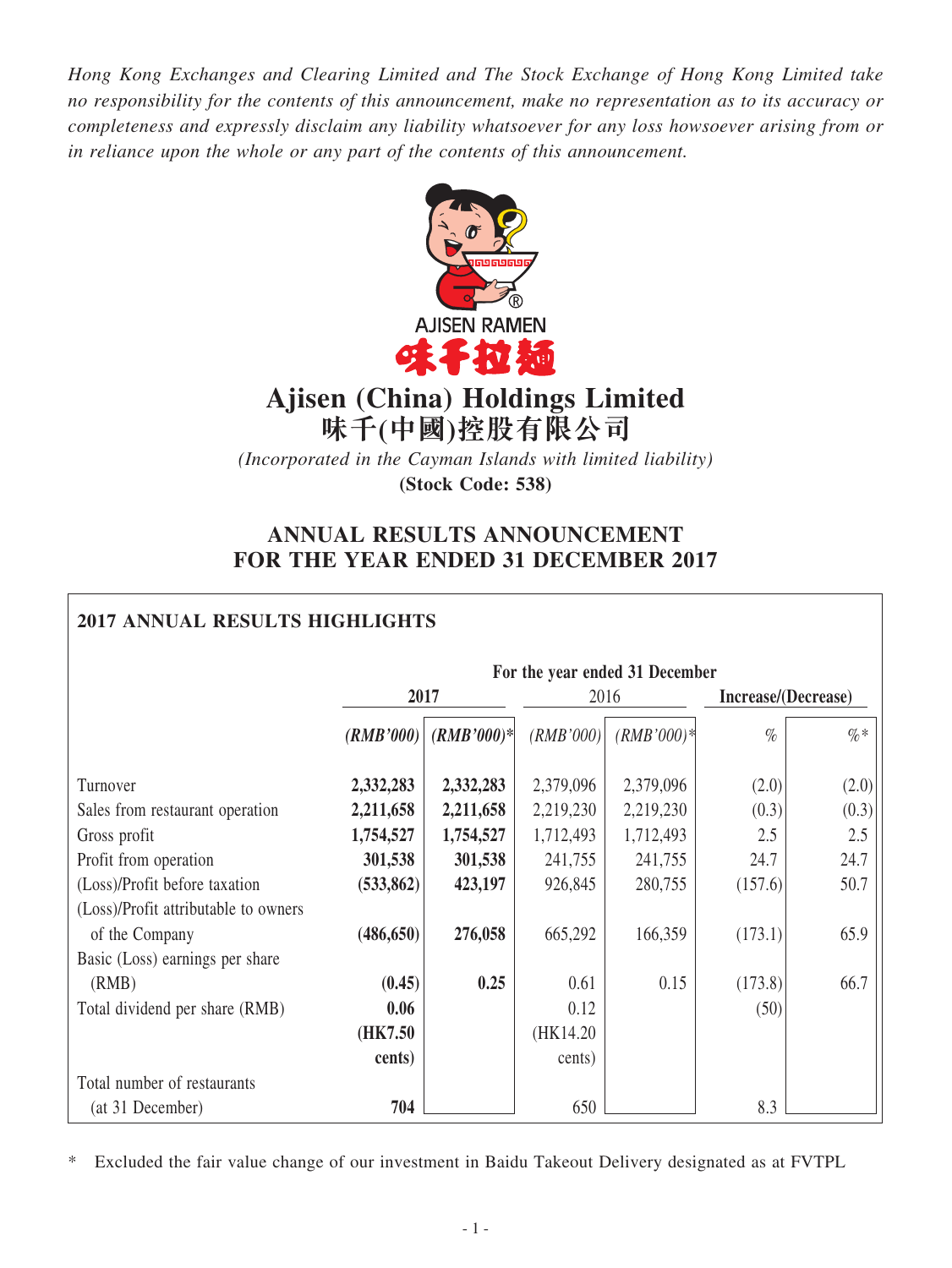# **ANNUAL RESULTS**

The board of directors (the "Board") of Ajisen (China) Holdings Limited (the "Company" or "Ajisen") is pleased to announce the audited consolidated annual results of the Company and its subsidiaries (the "Group") for the year ended 31 December 2017 together with the comparative figures for the year 2016 as follows:

# **CONSOLIDATED STATEMENT OF PROFIT OR LOSS AND OTHER COMPREHENSIVE INCOME**

*For the year ended 31 December 2017*

|                                                                                                                   |                | 2017           | 2016       |
|-------------------------------------------------------------------------------------------------------------------|----------------|----------------|------------|
|                                                                                                                   | <b>NOTES</b>   | <b>RMB'000</b> | RMB'000    |
| Revenue                                                                                                           | 5              | 2,332,283      | 2,379,096  |
| Cost of inventories consumed                                                                                      |                | (577, 756)     | (666, 603) |
| Staff costs                                                                                                       |                | (590, 245)     | (561, 516) |
| Depreciation and amortisation                                                                                     |                | (151, 342)     | (163, 417) |
| Property rentals and related expenses                                                                             |                | (382, 927)     | (388,087)  |
| Other operating expenses                                                                                          |                | (328, 475)     | (357,718)  |
| Profit from operation                                                                                             |                | 301,538        | 241,755    |
| Other income                                                                                                      | 6              | 88,575         | 84,922     |
| Other gains and losses                                                                                            | $\overline{7}$ | (914, 322)     | 612,645    |
| Share of results of associates                                                                                    |                | (4,107)        | (2,849)    |
| Finance costs                                                                                                     |                | (5, 546)       | (9,628)    |
| (Loss)/profit before taxation                                                                                     | 8              | (533, 862)     | 926,845    |
| Taxation                                                                                                          | 9              | (50, 793)      | (156, 662) |
| (Loss)/profit for the year                                                                                        |                | (584, 655)     | 770,183    |
| Other comprehensive income (expense), net of income tax<br>Items that will not be reclassified to profit or loss: |                |                |            |
| Gain on revaluation of property, plant and equipment                                                              |                |                |            |
| on transfer of investment properties                                                                              |                | 1,562          | 4,533      |
| Deferred tax liability on recognition of revaluation<br>of property, plant and equipment on transfer              |                |                |            |
| of investment properties                                                                                          |                | (742)          | (2,744)    |
|                                                                                                                   |                | 820            | 1,789      |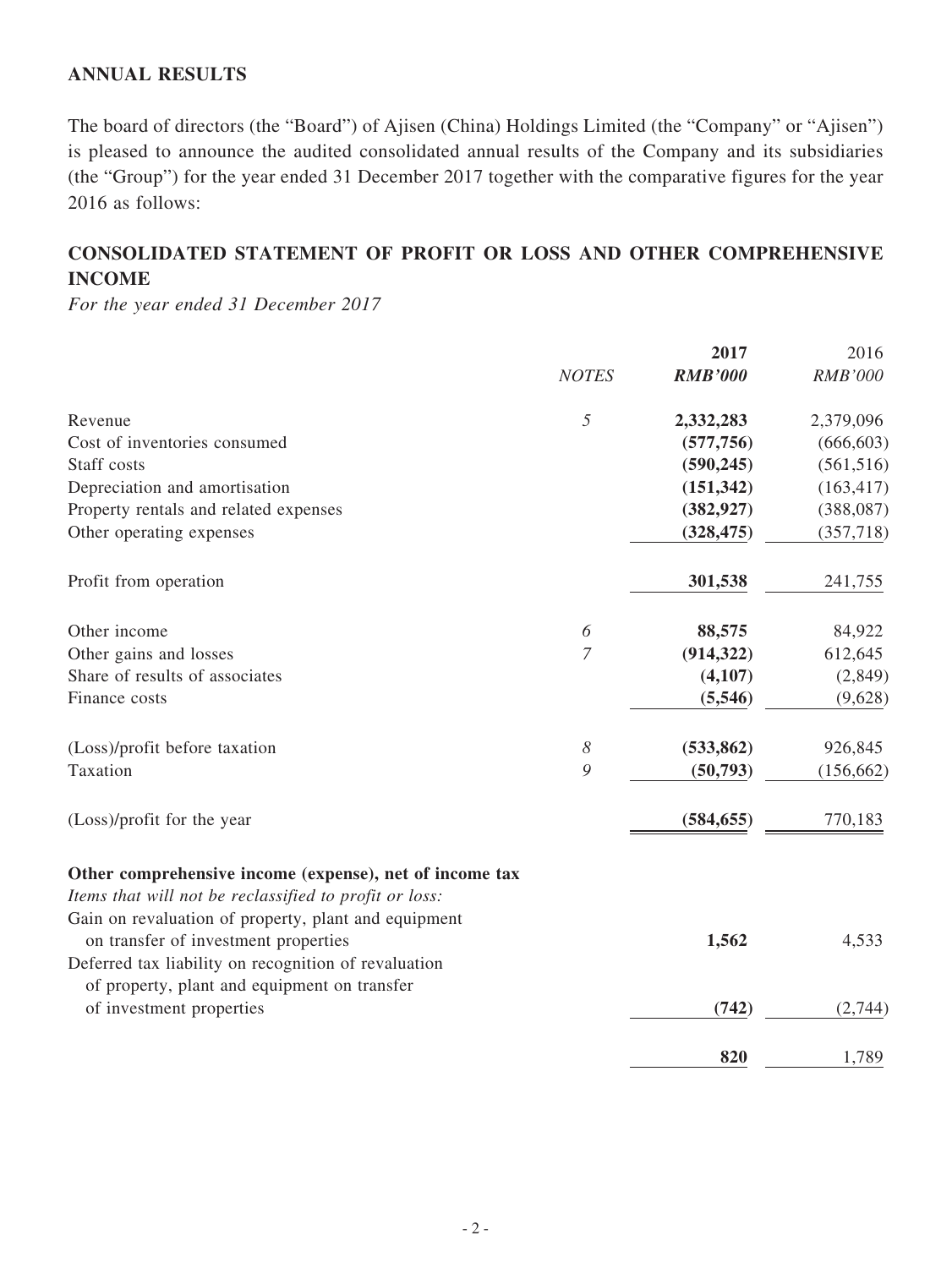|                                                                                                                    | <b>NOTES</b> | 2017<br><b>RMB'000</b> | 2016<br><b>RMB'000</b> |
|--------------------------------------------------------------------------------------------------------------------|--------------|------------------------|------------------------|
| Items that may be reclassified subsequently to profit or loss:                                                     |              |                        |                        |
| Gain on revaluation of available-for-sale investments<br>Deferred tax liability on recognition of revaluation of   |              |                        | 2,168                  |
| available-for-sale investments                                                                                     |              |                        | (542)                  |
| Reclassification of cumulative gain on fair value change<br>previously recognised in other comprehensive income to |              |                        |                        |
| profit or loss on an available-for-sale investment                                                                 |              | (1,626)                |                        |
| Exchange differences arising on translation of foreign operation                                                   |              | (32, 688)              | 87,110                 |
|                                                                                                                    |              | (34, 314)              | 88,736                 |
|                                                                                                                    |              |                        |                        |
| Other comprehensive (expense) income for the year,<br>net of income tax                                            |              | (33, 494)              | 90,525                 |
|                                                                                                                    |              |                        |                        |
| Total comprehensive (expense) income for the year                                                                  |              | (618, 149)             | 860,708                |
| (Loss) profit for the year attributable to:                                                                        |              |                        |                        |
| Owners of the Company                                                                                              |              | (486, 650)             | 665,292                |
| Non-controlling interests                                                                                          |              | (98,005)               | 104,891                |
|                                                                                                                    |              | (584, 655)             | 770,183                |
|                                                                                                                    |              |                        |                        |
| Total comprehensive (expense) income attributable to:<br>Owners of the Company                                     |              | (506, 595)             | 748,836                |
| Non-controlling interests                                                                                          |              | (111, 554)             | 111,872                |
|                                                                                                                    |              |                        |                        |
|                                                                                                                    |              | (618, 149)             | 860,708                |
|                                                                                                                    |              | 2017                   | 2016                   |
|                                                                                                                    |              | <b>RMB</b>             | RMB                    |
| (Loss) earnings per share                                                                                          | 11           |                        |                        |
| - Basic                                                                                                            |              | (0.45)                 | 0.61                   |
| - Diluted                                                                                                          |              | (0.45)                 | 0.61                   |
|                                                                                                                    |              |                        |                        |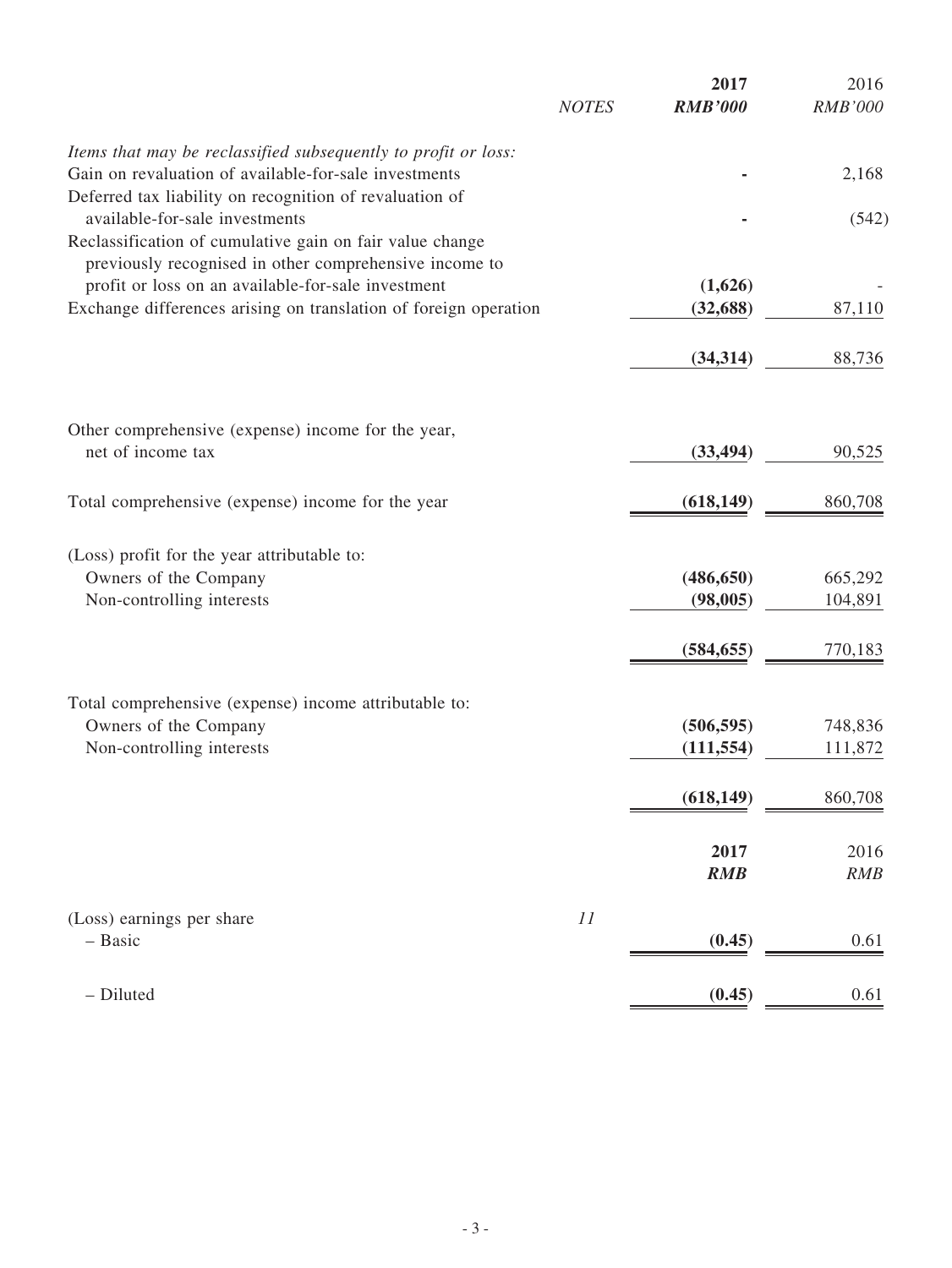# **CONSOLIDATED STATEMENT OF FINANCIAL POSITION**

*At 31 December 2017*

|                                          |              | 2017           | 2016           |
|------------------------------------------|--------------|----------------|----------------|
|                                          | <b>NOTES</b> | <b>RMB'000</b> | <b>RMB'000</b> |
| Non-current assets                       |              |                |                |
| Investment properties                    |              | 492,042        | 474,228        |
| Property, plant and equipment            |              | 874,763        | 849,173        |
| Prepaid lease payments                   |              | 64,999         | 75,603         |
| Intangible assets                        |              | 5,350          | 5,725          |
| Interest in associates                   | 14           | 144,644        | 94,014         |
| Interest in a joint venture              |              | 5,143          |                |
| Loan to an associate                     |              | 1,250          | 1,337          |
| Rental deposits                          |              | 81,802         | 82,748         |
| Goodwill                                 |              | 6,801          | 7,277          |
| Deferred tax assets                      |              | 1,484          | 1,712          |
| Available-for-sale investments           | 12           | 6,906          | 52,428         |
| Financial assets designated as at FVTPL  | 13           | 245,487        | 1,272,943      |
|                                          |              | 1,930,671      | 2,917,188      |
| Current assets                           |              |                |                |
| Inventories                              |              | 70,397         | 82,356         |
| Trade and other receivables              | 15           | 135,524        | 101,024        |
| Amount due from a related party          |              | 12             | 12             |
| Taxation recoverable                     |              | 2,335          | 1,261          |
| Pledged bank deposits                    |              | 380            | 380            |
| Bank balances and cash                   |              | 1,534,103      | 1,313,304      |
|                                          |              | 1,742,751      | 1,498,337      |
| <b>Current liabilities</b>               |              |                |                |
| Trade and other payables                 | 16           | 224,898        | 274,550        |
| Amounts due to related companies         |              | 5,071          | 5,168          |
| Amounts due to directors                 |              | 441            | 471            |
| Amount due to a shareholder              |              | 27,756         | 27,564         |
| Amounts due to non-controlling interests |              | 13,516         | 13,943         |
| Amount due to associates                 |              | 12,063         | 4,602          |
| Dividend payable                         |              | 24             | 26             |
| Taxation payable                         |              | 50,162         | 46,703         |
| <b>Bank</b> loans                        |              | 269,532        | 237,552        |
|                                          |              | 603,463        | 610,579        |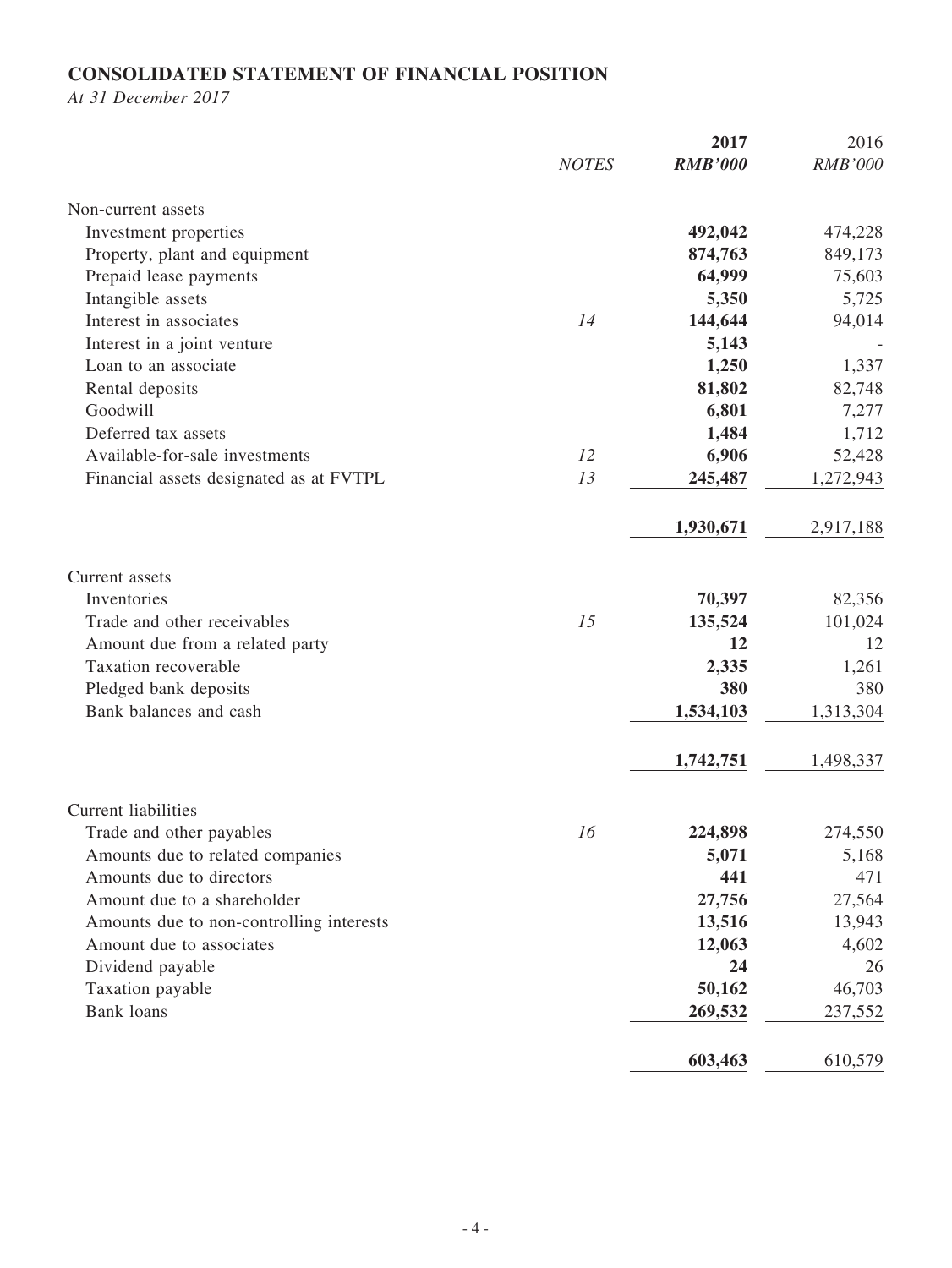| 2017           | 2016                 |
|----------------|----------------------|
| <b>RMB'000</b> | RMB'000              |
| 1,139,288      | 887,758              |
| 3,069,959      | 3,804,946            |
|                |                      |
| 50,586         | 57,388               |
| 73,424         | 128,505              |
| 124,010        | 185,893              |
| 2,945,949      | 3,619,053            |
|                |                      |
|                | 108,404              |
| 2,623,575      | 3,239,384            |
|                | 3,347,788            |
| 213,970        | 271,265              |
| 2,945,949      | 3,619,053            |
|                | 108,404<br>2,731,979 |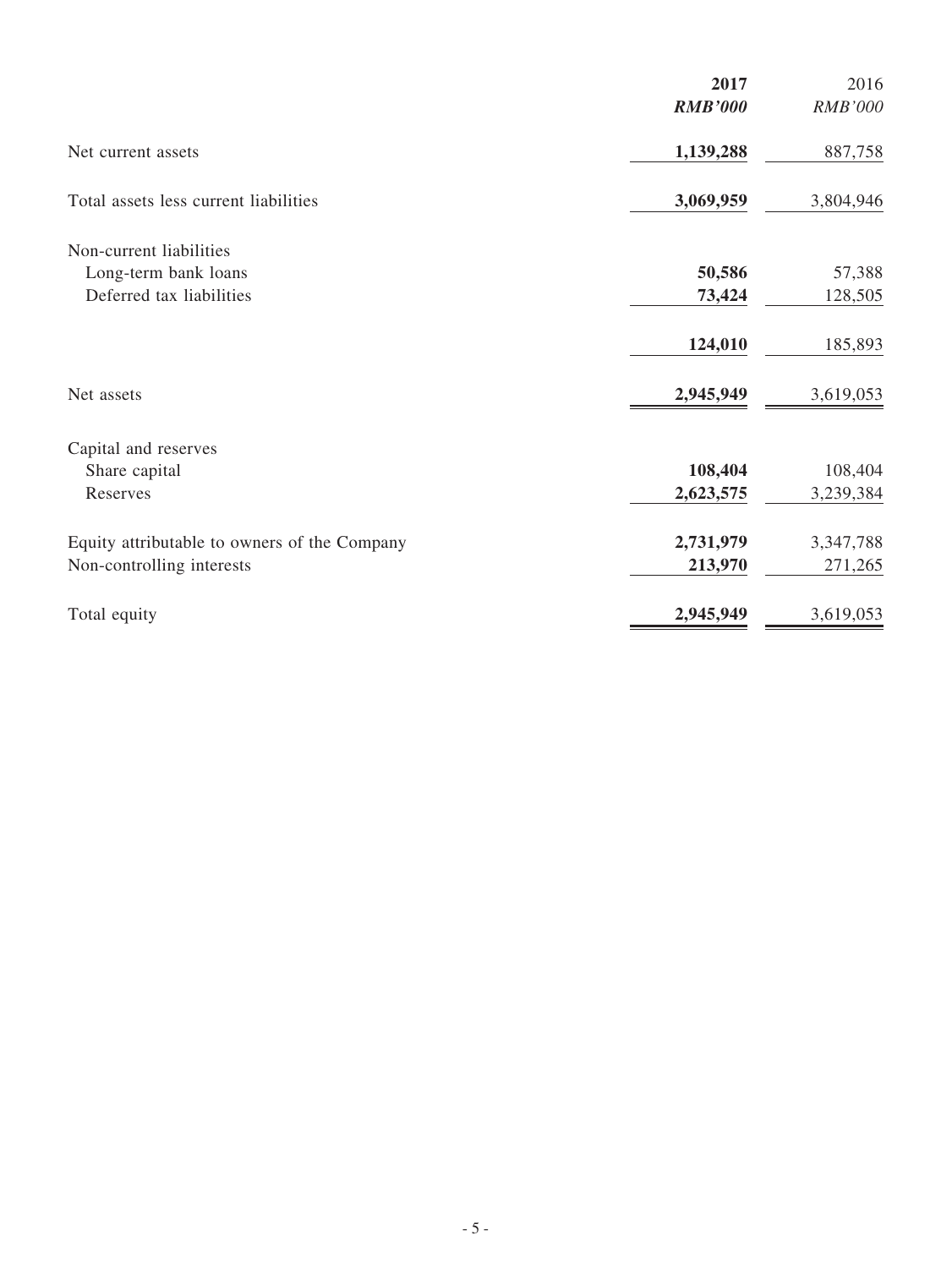# **NOTES TO THE CONSOLIDATED FINANCIAL STATEMENTS**

*For the year ended 31 December 2017*

### **1. GENERAL**

Ajisen (China) Holdings Limited (the "Company") was incorporated and registered as an exempted company with limited liability on 6 April 2006 under the Companies Law of the Cayman Islands and acts as an investment holding company. Its shares have been listed on the Main Board of The Stock Exchange of Hong Kong Limited (the "Stock Exchange") on 30 March 2007. Its immediate holding company is Favour Choice Limited, a company which is incorporated in the British Virgin Islands and wholly-owned by Anmi Holdings Limited, a company which is incorporated in the British Virgin Islands and wholly-owned by Anmi Trust and controlled by Ms. Poon Wai ("Ms. Poon") who is also the Chairwoman and Managing Director of the Company. The addresses of the registered office and the principal place of business of the Company are disclosed in the "Corporation Information" section to the annual report.

The principal activities of the Group is operation of restaurants, manufacture and sales of noodles and related products, and investment holding.

The consolidated financial statements are presented in Renminbi ("RMB"), which is also the functional currency of the Company and the PRC operating subsidiaries of the Company. The functional currency of Hong Kong operating subsidiaries is Hong Kong dollars ("HK\$"). Details of the subsidiaries of the Company (together with the Company hereinafter defined as the "Group") are set out in the annual report.

### **2. APPLICATION OF NEW AND REVISED HONG KONG FINANCIAL REPORTING STANDARDS ("HKFRSs")**

### **Amendments to HKFRSs that are mandatorily effective for the current year**

The Group has applied the following amendments to HKFRSs issued by the Hong Kong Institute of Certified Public Accountants ("HKICPA") for the first time in the current year.

| Amendments to HKAS 7   | Disclosure Initiative                        |
|------------------------|----------------------------------------------|
| Amendments to HKAS 12  | Recognition of Deferred Tax Assets for       |
|                        | Unrealised Losses                            |
| Amendments to HKFRS 12 | As part of the Annual Improvements to HKFRSs |
|                        | 2014-2016 Cycle                              |

Except as described below, the application of the amendments to HKFRSs in the current year has had no material effect on the Group's financial performance and positions for the current and prior years and/or on the disclosure set out in these consolidated financial statements.

### **Amendments to HKAS 7 Disclosure Initiative**

The Group has applied these amendments for the first time in the current year. The amendments require an entity to provide disclosures that enable users of financial statements to evaluate changes in liabilities arising from financing activities, including both cash and non-cash changes. In addition, the amendments also require disclosures on changes in financial assets if cash flows from those financial assets were, or future cash flows will be, included in cash flows from financing activities.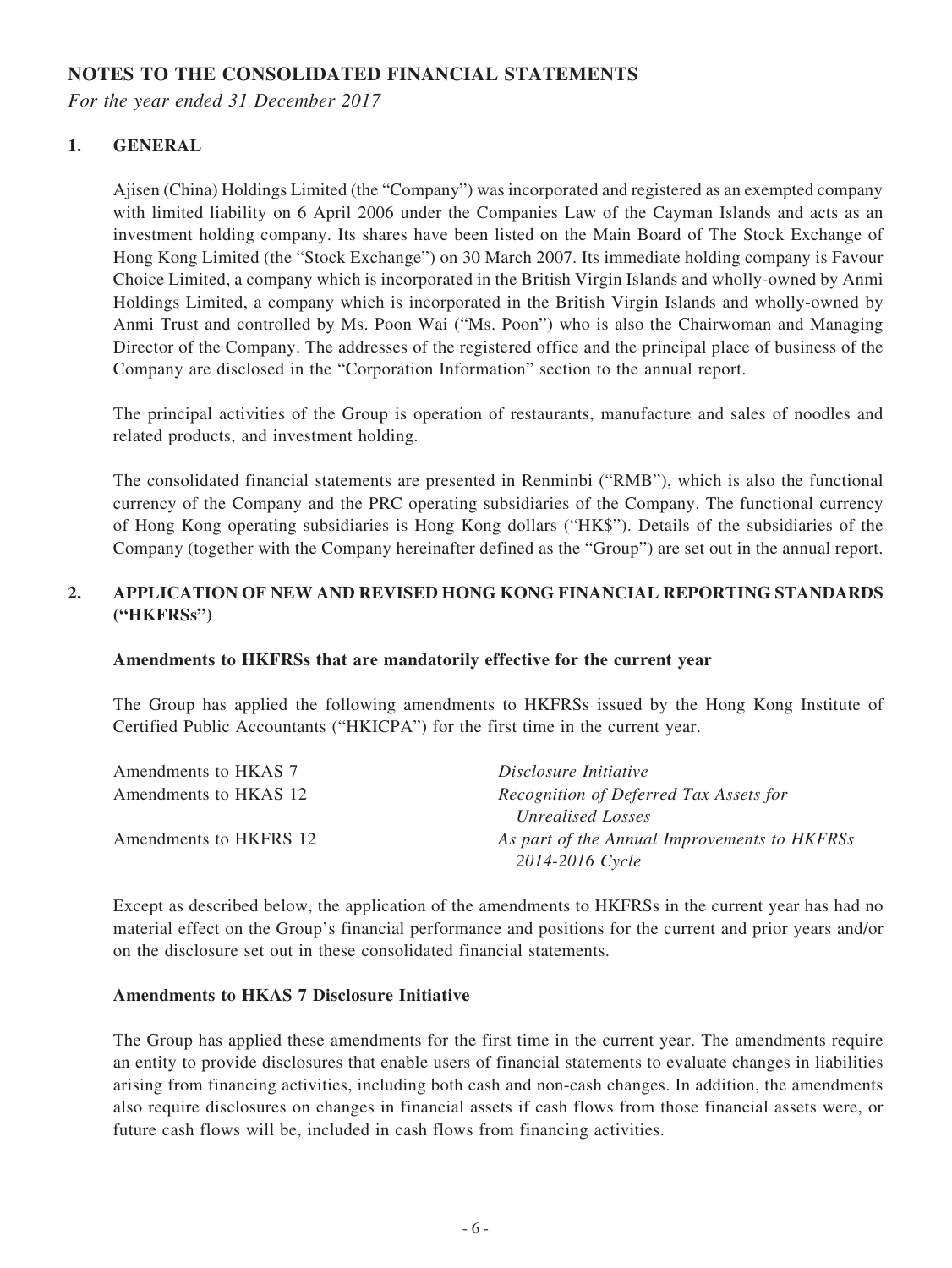Specifically, the amendments require the following to be disclosed: (i) changes from financing cash flows; (ii) changes arising from obtaining or losing control of subsidiaries or other businesses; (iii) the effect of changes in foreign exchange rates; (iv) changes in fair values; and (v) other changes.

A reconciliation between the opening and closing balances of these items is provided in the annual report. Consistent with the transition provisions of the amendments, the Group has not disclosed comparative information for the prior year. Apart from the additional disclosure in the annual report, the application of these amendments has had no impact on the Group's consolidated financial statements.

### **3. SIGNIFICANT ACCOUNTING POLICIES**

The consolidated financial statements have been prepared in accordance with HKFRSs issued by the HKICPA. In addition, the consolidated financial statements include applicable disclosures required by the Rules Governing the Listing of Securities on The Stock Exchange of Hong Kong Limited and by the Hong Kong Companies Ordinance.

The consolidated financial statements have prepared on the historical cost basis except for certain properties and financial instruments that are measured at fair values at the end of each reporting period, as explained in the accounting policies below.

Historical cost is generally based on the fair value of the consideration given in exchange for goods and services.

Fair value is the price that would be received to sell an asset or paid to transfer a liability in an orderly transaction between market participants at the measurement date, regardless of whether that price is directly observable or estimated using another valuation technique. In estimating the fair value of an asset or a liability, the Group takes into account the characteristics of the asset or liability if market participants would take those characteristics into account when pricing the asset or liability at the measurement date. Fair value for measurement and/or disclosure purposes in these consolidated financial statements is determined on such a basis, except for share-based payment transactions that are within the scope of HKFRS 2 *Share-based Payment*, leasing transactions that are within the scope of HKAS 17 *Leases*, and measurements that have some similarities to fair value but are not fair value, such as net realisable value in HKAS 2 *Inventories* or value in use in HKAS 36 *Impairment of Assets*.

A fair value measurement of a non-financial asset takes into account a market participant's ability to generate economic benefits by using the asset in its highest and best use or by selling it to another market participant that would use the asset in its highest and best use.

For financial instruments and investment properties which are transferred at fair value and a valuation technique that unobservable inputs is to be used to measure fair value in subsequent periods, the valuation technique is calibrated so that the results of the valuation technique equals the transaction price.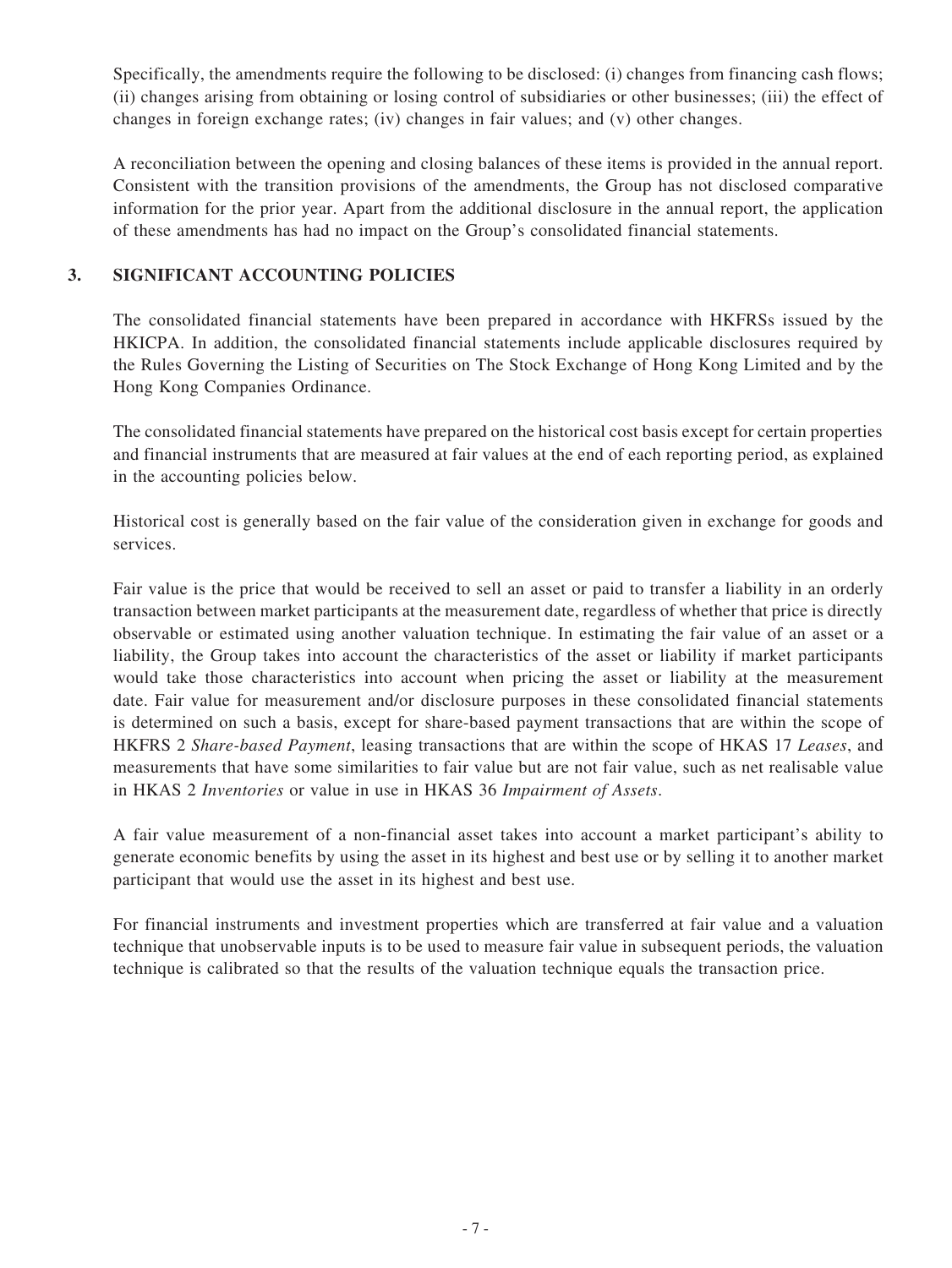In addition, for financial reporting purposes, fair value measurements are categorised into Level 1, 2 or 3 based on the degree to which the inputs to the fair value measurements are observable and the significance of the inputs to the fair value measurement in its entirety, which are described as follows:

- Level 1 inputs are quoted prices (unadjusted) in active markets for identical assets or liabilities that the entity can access at the measurement date;
- Level 2 inputs are inputs, other than quoted prices included within Level 1, that are observable for the asset or liability, either directly or indirectly; and
- Level 3 inputs are unobservable inputs for the asset or liability.

The principal accounting policies are set out below.

### **Basis of consolidation**

The consolidated financial statements incorporate the financial statements of the Company and entities controlled by the Company and its subsidiaries. Control is achieved when the Company:

- has power over the investee;
- is exposed, or has rights, to variable returns from its involvement with the investee; and
- has the ability to use its power to affect its returns.

The Group reassesses whether or not it controls an investee if facts and circumstances indicate that there are changes to one or more of the three elements of control listed above.

Consolidation of a subsidiary begins when the Group obtains control over the subsidiary and ceases when the Group loses control of the subsidiary. Specifically, income and expenses of a subsidiary acquired or disposed of during the year are included in the consolidated statement of profit or loss and other comprehensive income from the date the Group gains control until the date when the Group ceases to control the subsidiary.

Profit or loss and each item of other comprehensive income are attributed to the owners of the Company and to the non-controlling interests. Total comprehensive income of subsidiaries is attributed to the owners of the Company and to the non-controlling interests even if this results in the non-controlling interests having a deficit balance.

When necessary, adjustments are made to the financial statements of subsidiaries to bring their accounting policies into line with the Group's accounting policies.

All intragroup assets and liabilities, equity, income, expenses and cash flows relating to transactions between members of the Group are eliminated in full on consolidation.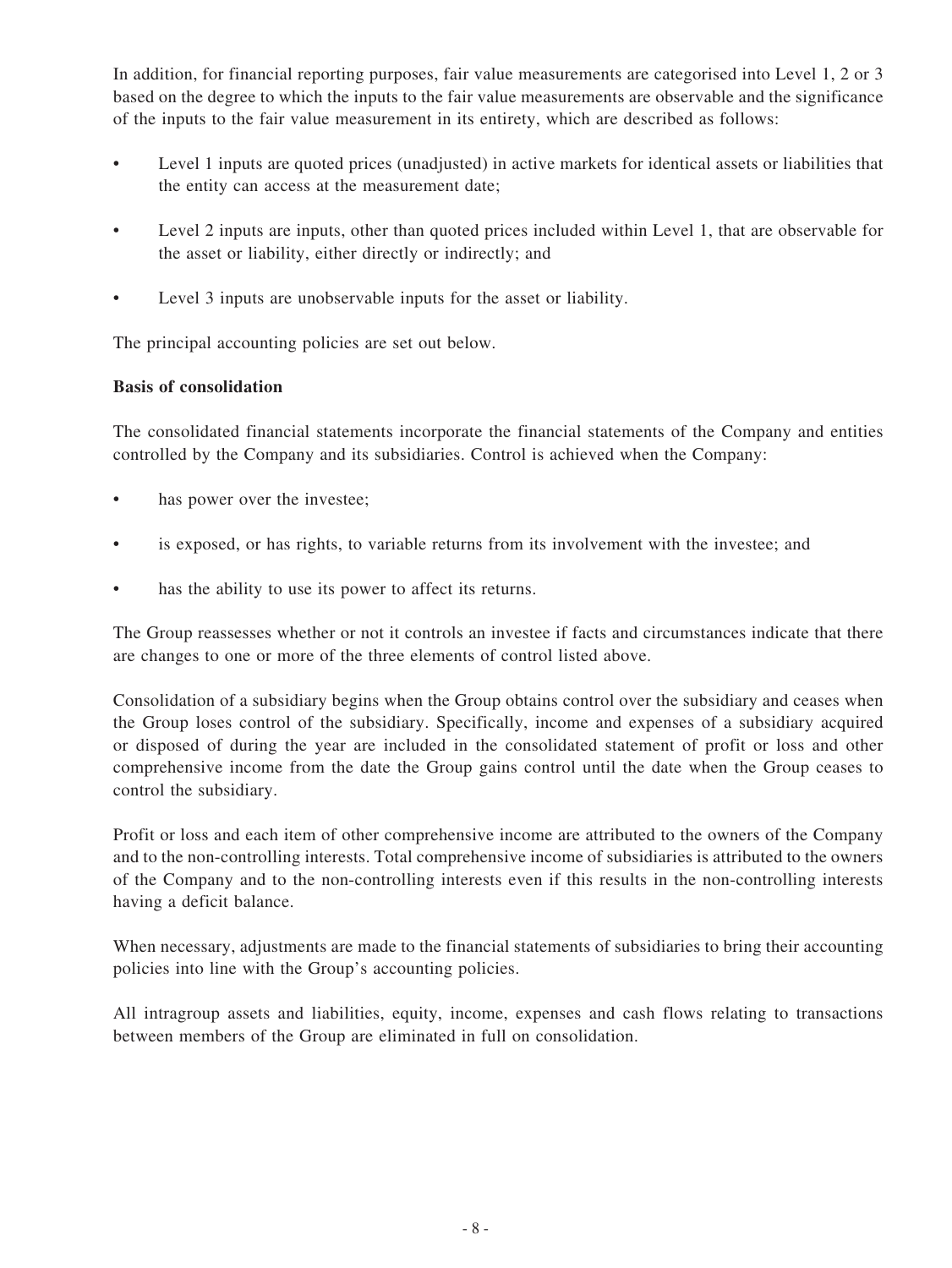### *Changes in the Group's ownership interests in existing subsidiaries*

Changes in the Group's ownership interests in subsidiaries that do not result in the Group losing control over the subsidiaries are accounted for as equity transactions. The carrying amounts of the Group's relevant components of equity and the non-controlling interests are adjusted to reflect the changes in their relevant components of equity including reserves and the non-controlling interests are adjusted to reflect the changes in their relative interests in the subsidiaries, including re-attribution of relevant reserves between the Group and non-controlling interests according to the Group's and the non-controlling interests' proportionate interests.

Any difference between the amount by which the non-controlling interests are adjusted, and the fair value of the consideration paid or received is recognised directly in equity and attributed to owners of the Company.

When the Group loses control of a subsidiary, the assets and liabilities of that subsidiary and non-controlling interests are derecognised. A gain or loss is recognised in profit or loss and is calculated as the difference between (i) the aggregate of the fair value of the consideration received and the fair value of any retained interest and (ii) the carrying amount of the assets (including goodwill), and liabilities of the subsidiary attributable to the owners of the Company. All amounts previously recognised in other comprehensive income in relation to that subsidiary are accounted for as if the Group had directly disposed of the related assets or liabilities of the subsidiary (i.e. reclassified to profit or loss or transferred to another category of equity as specified/permitted by applicable HKFRSs). The fair value of any investment retained in the former subsidiary at the date when control is lost is regarded as the fair value on initial recognition for subsequent accounting under HKAS 39 or, when applicable, the cost on initial recognition of an investment in an associate.

### **Goodwill**

Goodwill arising on an acquisition of a business is carried at cost as established at the date of acquisition of the business (see the accounting policy above) less accumulated impairment losses.

For the purposes of impairment testing, goodwill is allocated to each of the Group's cash-generating units (or groups of cash-generating units) that is expected to benefit from the synergies of the combination, which represent the lowest level at which the goodwill is monitored for internal management purposes and not larger than an operating segment.

A cash-generating unit (or group of cash-generating units) to which goodwill has been allocated is tested for impairment annually or more frequently whenever there is indication that the unit may be impaired. For goodwill arising on an acquisition in a reporting period, the cash-generating unit (or group of cashgenerating units) to which goodwill has been allocated is tested for impairment before the end of that reporting period. If the recoverable amount is less than its carrying amount, the impairment loss is allocated first to reduce the carrying amount of any goodwill allocated to the unit and then to the other assets of the unit on a pro-rata basis on the carrying amount of each asset in the unit (or group of cash-generating units).

On disposal of the relevant cash-generating unit, the attributable amount of goodwill is included in the determination of the amount of profit or loss on disposal or any of the cash-generating unit within group of cash-generating units in which the Group monitors goodwill.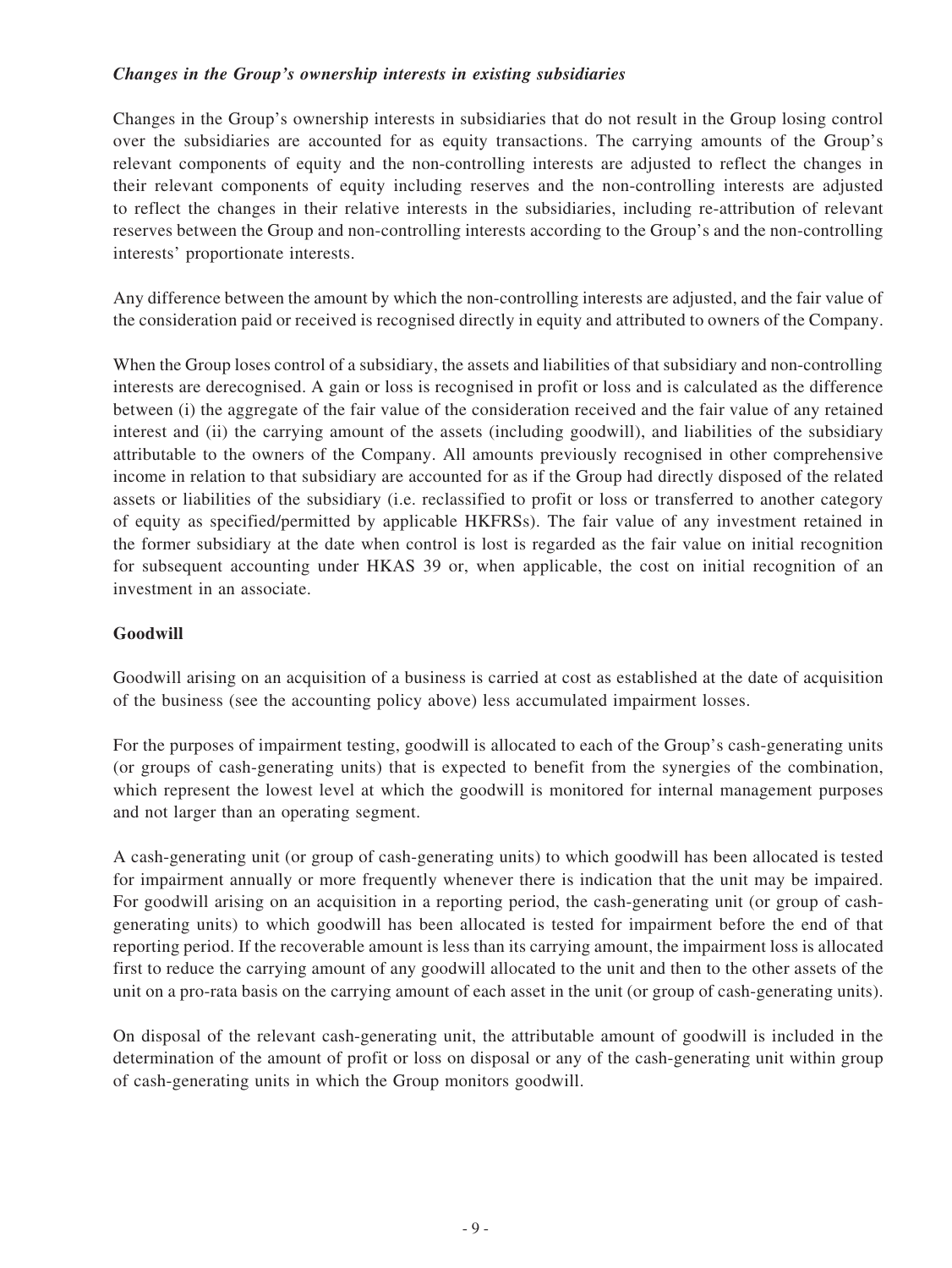The Group's policy for goodwill arising on the acquisition of an associate is described below.

### **Investment in associates and joint ventures**

An associate is an entity over which the Group has significant influence. Significant influence is the power to participate in the financial and operating policy decisions of the investee but is not control or joint control over those policies.

A joint venture is a joint arrangement whereby the parties that have joint control of the arrangement have rights to the net assets of the joint arrangement. Joint control is the contractually agreed sharing of control of an arrangement, which exists only when decisions about the relevant activities require unanimous consent of the parties sharing control.

The results and assets and liabilities of associates and joint venture are incorporated in these consolidated financial statements using the equity method of accounting, except when the investment, or a portion thereof, is classified as held for sale, in which case it is or the portion so classified is accounted for in accordance with HKFRS 5 *Non-current Assets Held for Sale and Discontinued Operations*. Any retained portion of an investment in an associate and joint venture that has not been classified as held for sale shall be accounted for using the equity method. The financial statements of associates and joint ventures used for equity accounting purposed are prepared using uniform accounting policies as those of the Group for like transactions and events in similar circumstances. Under the equity method, an investment in an associate or a joint venture is initially recognised in the consolidated statement of financial position at cost and adjusted thereafter to recognise the Group's share of the profit or loss and other comprehensive income of the associate or joint venture. Changes in net assets of the associate/joint venture other than profit or loss and other comprehensive income are not accounted for unless such changes resulted in changes in ownership interest held by the Group. When the Group's share of losses of an associate exceeds the Group's interest in that associate (which includes any long-term interests that, in substance, form part of the Group's net investment in the associate or joint venture), the Group discontinues recognising its share of further losses. Additional losses are recognised only to the extent that the Group has incurred legal or constructive obligations or made payments on behalf of the associate or joint venture.

An investment in an associate or a joint venture is accounted for using the equity method from the date on which the investee becomes an associate. On acquisition of the investment in an associate or a joint venture, any excess of the cost of the investment over the Group's share of the net fair value of the identifiable assets and liabilities of the investee is recognised as goodwill, which is include within the carrying amount of the investment. Any excess of the Group's share of the net fair value of identifiable assets and liabilities over the cost of the investment, after reassessment, is recognised immediately in profit or loss in the period in which the investment is acquired.

The requirements of HKAS 39 are applied to determine whether it is necessary to recognise any impairment loss with respect to the Group's investment in an associate or a joint venture. When necessary, the entire carrying amount of the investment (including goodwill) is tested for impairment in accordance with HKAS 36 *Impairment of Assets* as a single asset by comparing its recoverable amount (higher of value in use and fair value less costs of disposal) with its carrying amount. Any impairment loss recognised forms part of the carrying amount of the investment. Any reversal of that impairment loss is recognised in accordance with HKAS 36 to the extent that the recoverable amount of the investment subsequently increases.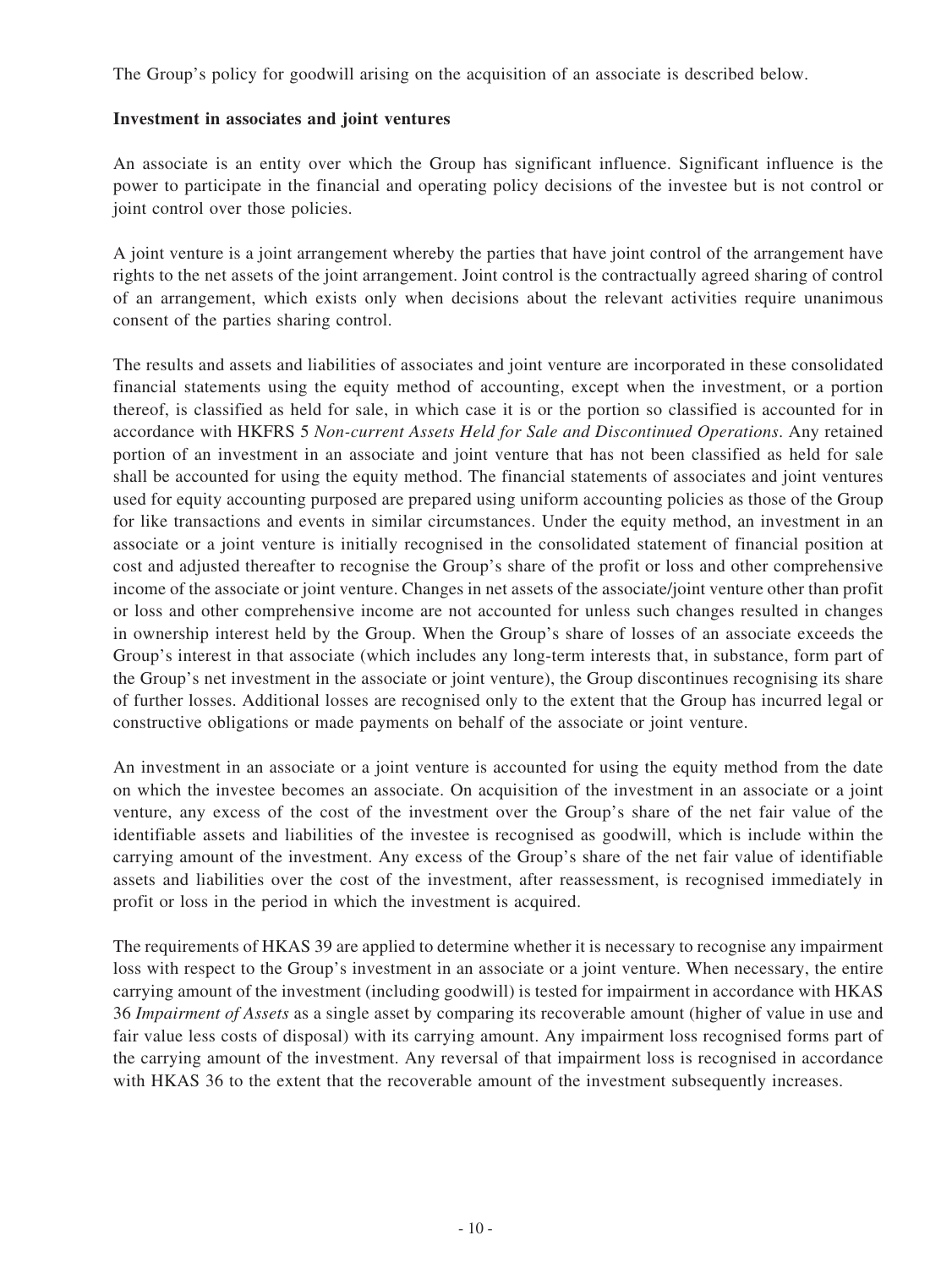When the Group ceases to have significant influence over an associate or joint control over a joint venture, it is accounted for as a disposal of the entire interest in the investee with a resulting gain or loss being recognised in profit or loss. When the Group retains an interest in the former associate or joint venture and the retained interest is a financial asset within the scope of HKAS 39, the Group measures the retained interest at fair value at that date and the fair value is regarded as its fair value on initial recognition. The difference between the carrying amount of the associate or joint venture and the fair value of any retained interest and any proceeds from disposing the relevant interest in the associate is included in the determination of the gain or loss on disposal of the associate or joint venture. In addition, the Group accounts for all amounts previously recognised in other comprehensive income in relation to that associate or joint venture on the same basis as wold be required if that associate or joint venture had directly disposed of the related assets or liabilities. Therefore, if a gain or loss previously recognised in other comprehensive income by that associate would be reclassified to profit or loss on the disposal of the related assets or liabilities, the Group reclassifies the gain or loss from equity to profit or loss (as a reclassification adjustment) upon disposal/partial disposal of the relevant associate or joint venture.

The Group continues to use the equity method when an investment in an associate becomes an investment in a joint venture or an investment in a joint venture becomes an investment in an associate. There is no remeasurement to fair value upon such changes in ownership interests.

When the Group reduces its ownership interest in an associate or a joint venture but the Group continues to use the equity method, the Group reclassified to profit or loss the proportion of the gain or loss that had previously been recognised in other comprehensive income relating to that reducing in ownership interest if that gain or loss would be reclassified to profit or loss on the disposal of the related assets or liabilities.

When a group entity transacts with an associate or a joint venture of the Group, profit and losses resulting from the transactions with the associate are recognised in the Group's consolidated financial statements only to the extent of interests in the associate that are not related to the Group.

### **Revenue recognition**

Revenue is measured at the fair value of the consideration received or receivable. Revenue is reduced for estimated customer returns, rebates and the other similar allowance.

Revenue is recognised when the amount of revenue can be reliably measured; when it is probable that future economic benefits will flow to the Group and when specific criteria have been met for each of the Group's activities, as described below.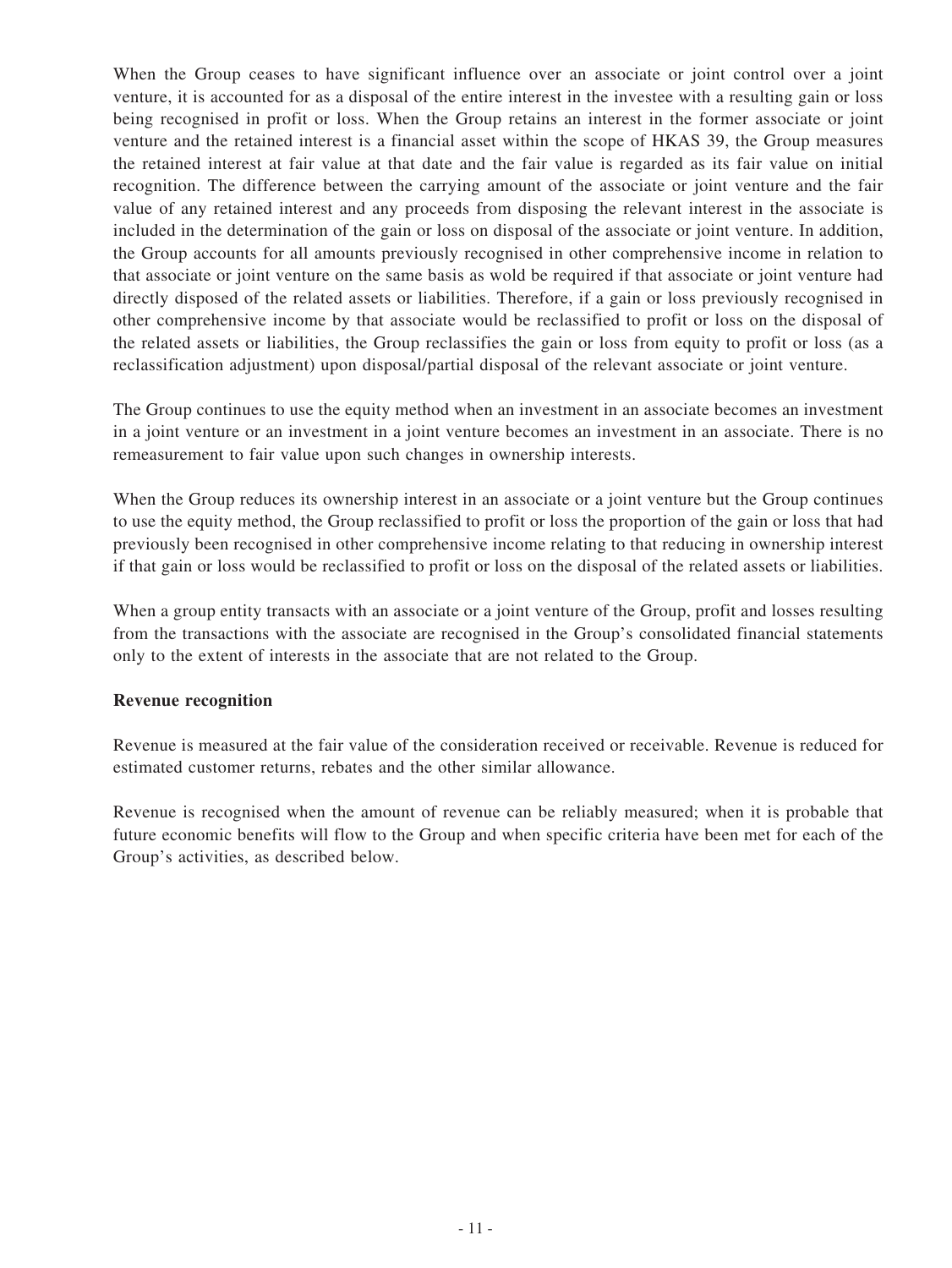### *Sale of goods*

Revenue from the sale of goods is recognised when the goods are delivered and title have passed, at which time all the following conditions are satisfied:

- the Group has transferred to the buyer the significant risks and rewards of ownership of the goods;
- the Group retains neither continuing managerial involvement to the degree usually associated with ownership nor effective control over the goods sold;
- the amount of revenue can be measured reliably;
- it is probable that the economic benefits associated with the transaction will flow to the Group; and
- the costs incurred or to be incurred in respect of the transaction can be measured reliably.

### *Royalty income*

Royalty revenue is recognised on an accrual basis in accordance with the substance of the relevant agreement (provided that it is probable that the economic benefits will flow to the Group and the amount of revenue can be measured reliably). Royalties determined on a time basis are recognised on a straightline basis over the period of the agreement. Royalty arrangements that are based on production, sales and other measures are recognised by reference to the underlying arrangement.

### *Interest income*

Interest income from a financial asset is recognised when it is probable that the economic benefits will flow to the Group and the amount of income can be measured reliably. Interest income is accrued on a time basis, by reference to the principal outstanding and at the effective interest rate applicable, which is the rate that exactly discounts the estimated future cash receipts through the expected life of the financial asset to that asset's net carrying amount on initial recognition.

### **Leasing**

Leases are classified as finance leases whenever the terms of the lease transfer substantially all the risks and rewards of ownership to the lessee. All other leases are classified as operating leases.

### *The Group as lessor*

Rental income from operating leases is recognised in profit or loss on a straight-line basis over the term of the relevant lease. Initial direct costs incurred in negotiating and arranging an operating lease are added to the carrying amount of the leased asset. Other than investment properties measured under fair value model, such costs are recognised as an expense on a straight-line basis over the lease term.

### *The Group as lessee*

Operating lease payments, including the cost of acquiring land held under operating leases, are recognised as an expense on a straight-line basis over the lease term. Contingent rentals arising under operating leases are recognised as an expense in the period in which they are incurred.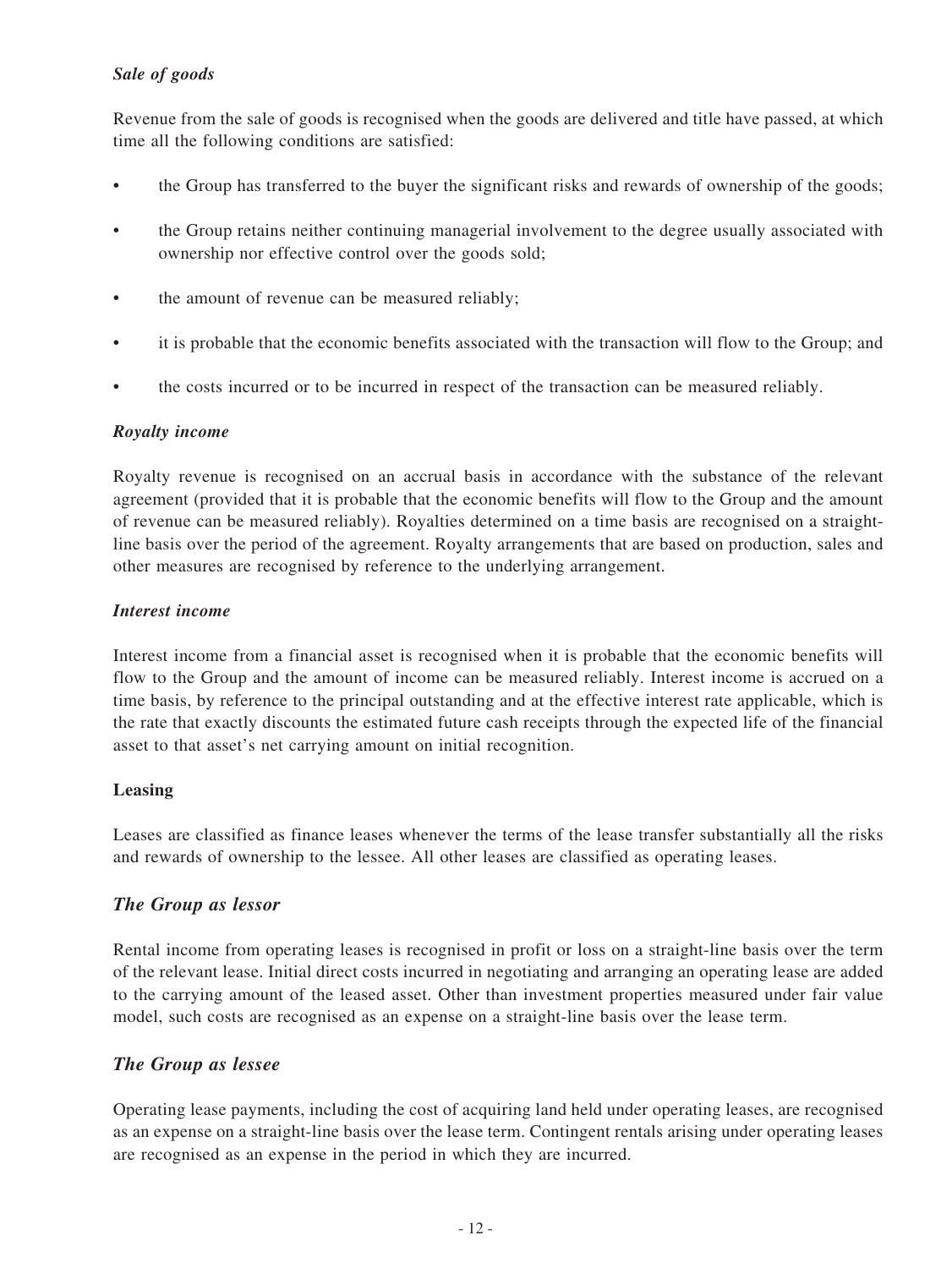### *Leasehold land and building*

When the Group makes payments for a property interest which includes both leasehold land and building elements, the Group assesses the classification of each element as a finance or an operating lease separately based on the assessment as to whether substantially all the risks and rewards incidental to ownership of each element have been transferred to the Group, unless it is clear that both elements are operating leases in which case the entire property is accounted as an operating lease. Specifically, the entire consideration (including any lump-sum upfront payments) are allocated between the leasehold land and the building elements in proportion to the relative fair values of the leasehold interests in the land element and building element of the lease at initial recognition.

To the extent the allocation of the relevant payments can be made reliably, interest in leasehold land that is accounted for as an operating lease is presented as 'prepaid lease payments' in the consolidated statement of financial position and is amortised over the lease term on a straight-line basis. When the lease payments cannot be allocated reliably between the leasehold land and building elements, the entire property is generally classified as if the leasehold land is under a finance lease.

### **Foreign currencies**

In preparing the financial statements of each individual group entity, transactions in currencies other than the functional currency of that entity (foreign currencies) are recognised at the rates of exchanges prevailing on the dates of the transactions. At the end of the reporting period, monetary items denominated in foreign currencies are retranslated at the rates prevailing at that date. Non-monetary items carried at fair value that are denominated in foreign currencies are retranslated at the rates prevailing on the date when the fair value was determined. Non-monetary items that are measured in terms of historical cost in a foreign currency are not retranslated.

Exchange differences arising on the settlement of monetary items, and on the retranslation of monetary items, are recognised in profit or loss in the period in which they arise, except for exchange differences on monetary items receivable from or payable to a foreign operation for which settlement is neither planned nor likely to occur (therefore forming part of the net investment in the foreign operation), which are recognised initially in other comprehensive income and reclassified from equity to profit or loss on disposal or partial disposal of the Group's interests in associates and joint ventures.

For the purposes of presenting the consolidated financial statements, the assets and liabilities of the Group's foreign operations are translated into the presentation currency of the Group (i.e. RMB) using exchange rates prevailing at the end of each reporting period. Income and expenses items are translated at the average exchange rates for the period. Exchange differences arising, if any, are recognised in other comprehensive income and accumulated in equity under the heading of translation reserve (attributed to non-controlling interests as appropriate).

Goodwill on identifiable assets acquired arising on an acquisition of a foreign operation is treated as assets and liabilities of that foreign operation and translated at the rate of exchange prevailing at the end of each reporting period. Exchange differences arising are recognised in other comprehensive income.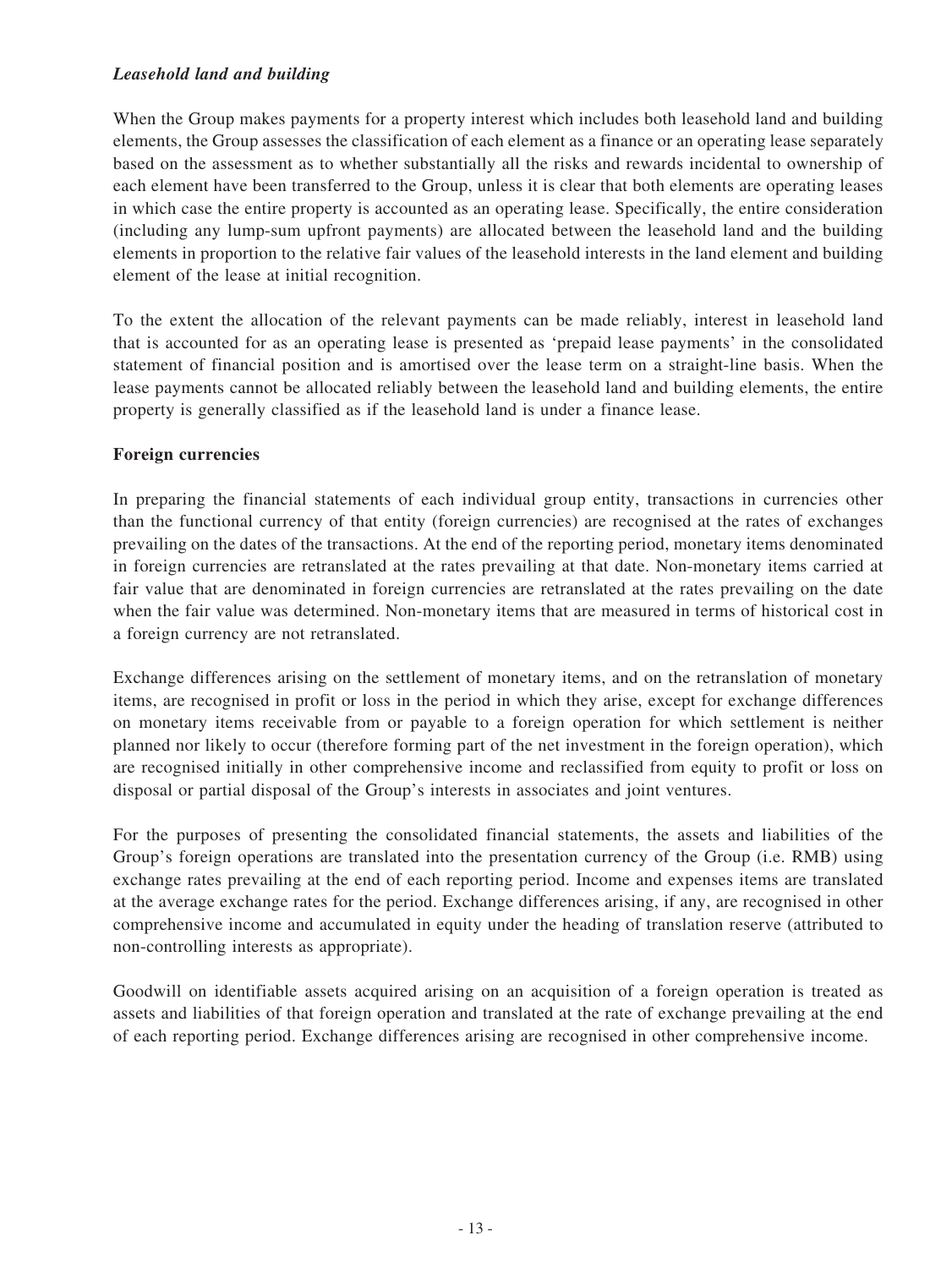### **Borrowing costs**

Borrowing costs directly attributable to the acquisition, construction or production of qualifying assets, which are assets that necessarily take a substantial period of time to get ready for their intended use or sale, are added to the cost of those assets until such time as the assets are substantially ready for their intended use or sale.

Investment income earned on the temporary investment of specific borrowings pending their expenditure on qualifying assets is deducted from the borrowing costs eligible for capitalisation.

All other borrowing costs are recognised in profit or loss in the period in which they are incurred.

### **Government grants**

Government grants are not recognised until there is reasonable assurance that the Group will comply with the conditions attaching to them and that the grants will be received.

Government grants are recognised in profit or loss on a systematic basis over the periods in which the Group recognises as expenses the related costs for which the grants are intended to compensate. Specifically, government grants whose primary condition is that the Group should purchase, construct or otherwise acquire non-current assets are recognised as a deduction from the carrying amount of the relevant asset in the consolidated statement of financial position and transferred to profit or loss on a systematic and rational basis over the useful lives of the related assets.

Government grants that are receivable as compensation for expenses or losses already incurred or for the purpose of giving immediate financial support to the Group with no future related costs are recognised in profit or loss in the period in which they become receivable.

### **Retirement benefit costs and termination benefit**

Payments to state-managed retirement benefit schemes and the Mandatory Provident Fund Scheme are recognised as an expense when employees have rendered service entitling them to the contributions.

A liability for a termination benefit is recognised at the earlier of when the Group entity can no longer withdraw the offer of the termination benefit and when the entity recognises any related restructuring costs.

### **Short-term employee benefits**

Short-term employee benefits are recognised at the undiscounted amount of the benefits expected to be paid as and when employees rendered the services. All short-term employee benefits are recognised as an expense unless another HKFRS requires or permits the inclusion of the benefit in the cost of an asset.

A liability is recognised for benefits accruing to employees (such as wages and salaries, annual leave and sick leave) after deducting any amount already paid.

### **Share-based payment arrangements**

Equity-settled share based payment transactions.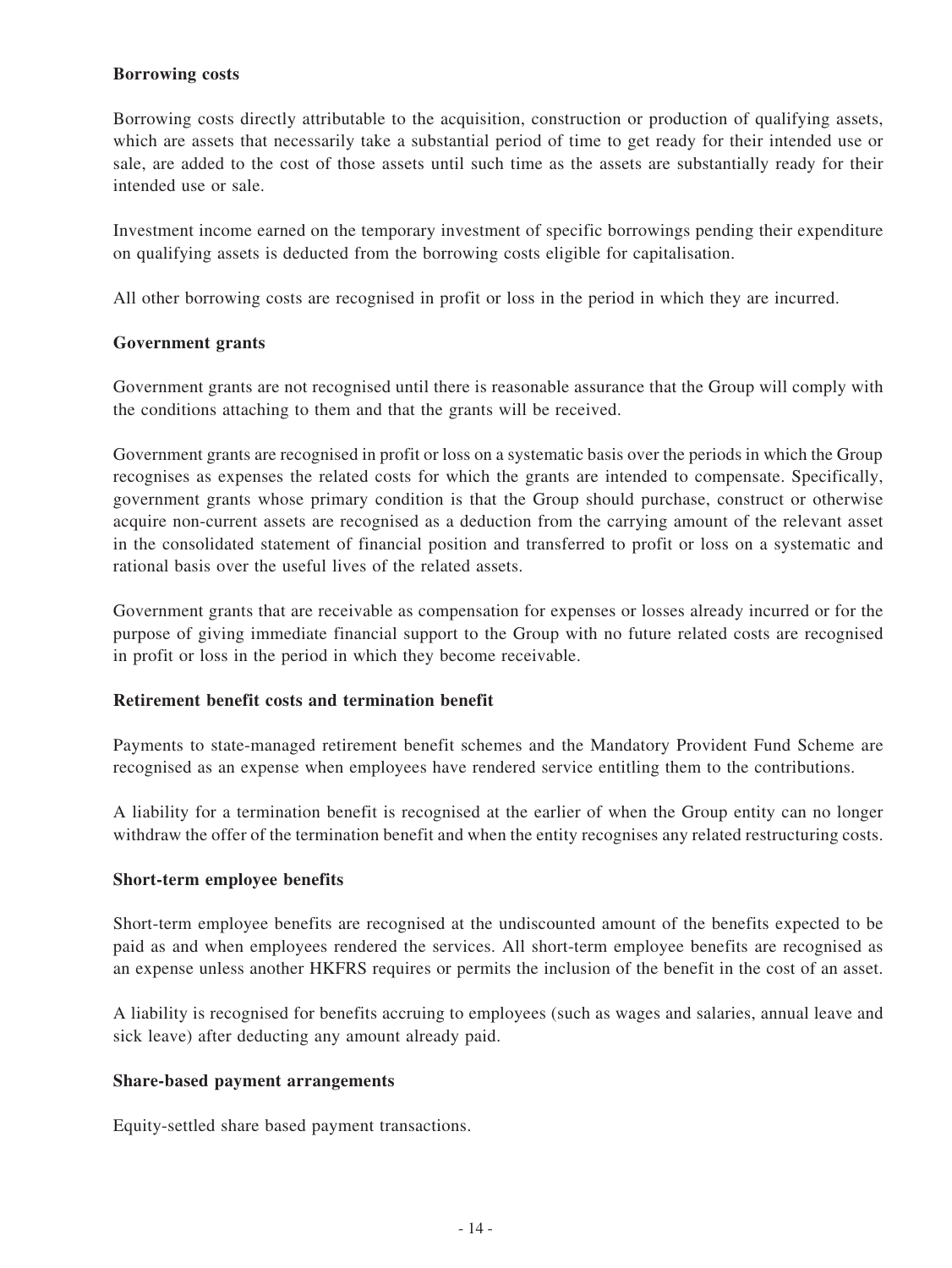### *Share options granted to employees*

Equity-settled share-based payments to employees and others providing similar services are measured at the fair value of the equity instruments at the grant date. Details regarding the determination of the fair value of equity-settled share-based transactions are set out in the consolidation financial statements of the Group's annual report.

The fair value of the equity-settled share-based payments determined at the grant date without taking into consideration all non-market vesting conditions is expensed on a straight-line basis over the vesting period, based on the Group's estimate of equity instruments that will eventually vest, with a corresponding increase in equity (share options reserve). At the end of each reporting period, the Group revises its estimate of the number of equity instruments expected to vest based on assessment of all relevant non-market vesting conditions. The impact of the revision of the original estimate, if any, is recognised in profit or loss such that the cumulative expense reflects the revised estimate, with a corresponding adjustment to share options reserve. For share options that vest immediately at the date of grant, the fair value of the share options granted is expensed immediately to profit or loss.

When share options are excised, the amount previously recognised in share options reserve will be transferred to share premium. When the share options are forfeited after the vesting date or are still not exercised at the expiry date, the amount previously recognised in share options reserve will be transferred to retained earnings.

### **Taxation**

Income tax expense represents the sum of the tax currently payable and deferred tax.

### *Current tax*

The tax currently payable is based on taxable profit for the year. Taxable profit differs from 'profit before taxation' as reported in the consolidated statement of profit or loss and other comprehensive income because of income or expense that are taxable or deductible in other years and items that are never taxable or deductible. The Group's liability for current tax is calculated using tax rates that have been enacted or substantively enacted by the end of the reporting period.

### *Deferred tax*

Deferred tax is recognised on temporary differences between the carrying amounts of assets and liabilities in the consolidated financial statements and the corresponding tax base used in the computation of taxable profit. Deferred tax liabilities are generally recognised for all taxable temporary differences. Deferred tax assets are generally recognised for all deductible temporary differences to the extent that it is probable that taxable profits will be available against which deductible temporary differences can be utilised. Such deferred tax assets and liabilities are not recognised if the temporary difference arises from the initial recognition (other than in a business combination) of assets and liabilities in a transaction that affects neither the taxable profit nor the accounting profit. In addition, deferred tax liabilities are not recognised if the temporary difference arises from the initial recognition of goodwill.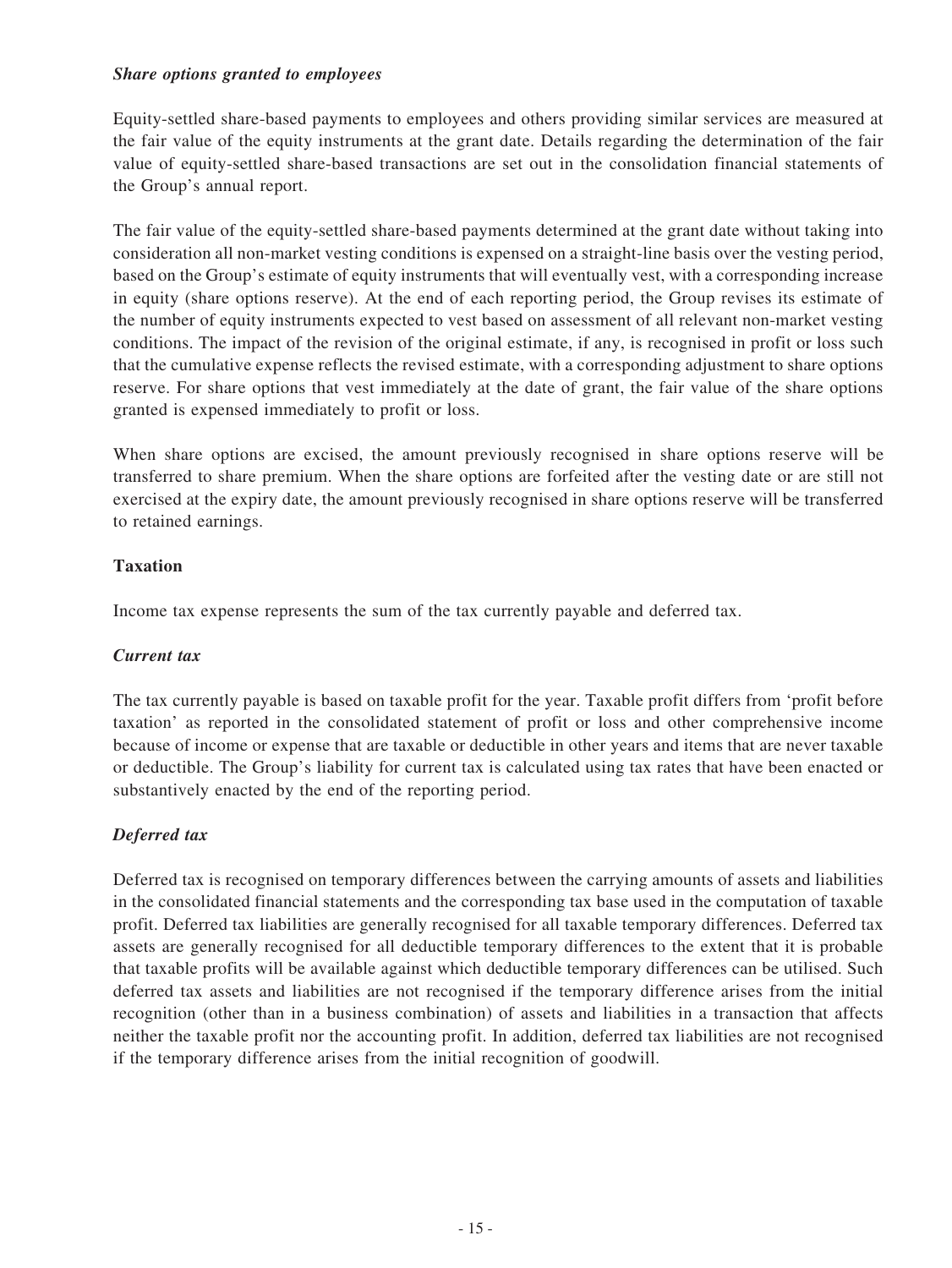Deferred tax liabilities are recognised for taxable temporary differences associated with investments in subsidiaries, associates and a joint venture, except where the Group is able to control the reversal of the temporary difference and it is probable that the temporary difference will not reverse in the foreseeable future. Deferred tax assets arising from deductible temporary differences associated with such investments are only recognised to the extent that it is probable that there will be sufficient taxable profits against which to utilise the benefits of the temporary differences and they are expected to reverse in the foreseeable future.

The carrying amount of deferred tax assets is reviewed at the end of the reporting period and reduced to the extent that it is no longer probable that sufficient taxable profit will be available to allow all or part of the asset to be recovered.

Deferred tax assets and liabilities are measured at the tax rates that are expected to apply in the period in which the liability is settled or asset is realised, based on tax rate (and tax laws) that have been enacted or substantively enacted by the end of the reporting period.

The measurement of deferred tax liabilities and assets reflects the tax consequences that would follow from the manner in which the Group expects, at the end of the reporting period, to recover or settle the carrying amount of its assets and liabilities.

For the purposes of measuring deferred tax for investment properties that are measured using the fair value model, the carrying amounts of such properties are presumed to be recovered entirely through sale, unless the presumption is rebutted. The presumption is rebutted when the investment property is depreciable and is held within a business model whose objective is to consume substantially all of the economic benefits embodied in the investment property over time, rather than through sale.

### *Current and deferred tax for the year*

Current and deferred tax are recognised in profit or loss, except when they relate to items that are recognised in other comprehensive income or directly in equity, in which case, the current and deferred tax is also recognised in other comprehensive income or directly in equity respectively. Where current tax or deferred tax arises from the initial accounting for a business combination, the tax effect is included in the accounting for the business combination.

### **Property, plant and equipment**

Property, plant and equipment including buildings, leasehold land (classified as finance leases) and freehold land held for use in the production or supply of goods or services, or for administrative purposes (other than properties under construction as described below), are stated in the consolidated statement of financial position at cost, less subsequent accumulated depreciation and subsequent accumulated impairment losses, if any.

Properties in the course of construction for production, supply or administrative purposes are carried at cost, less any recognised impairment loss. Costs include professional fees and, for qualifying assets, borrowing costs capitalised in accordance with the Group's accounting policy. Such properties are classified to the appropriate categories of property, plant and equipment when completed and ready for intended use. Depreciation of these assets, on the same basis as other property assets, commences when the assets are ready for their intended use.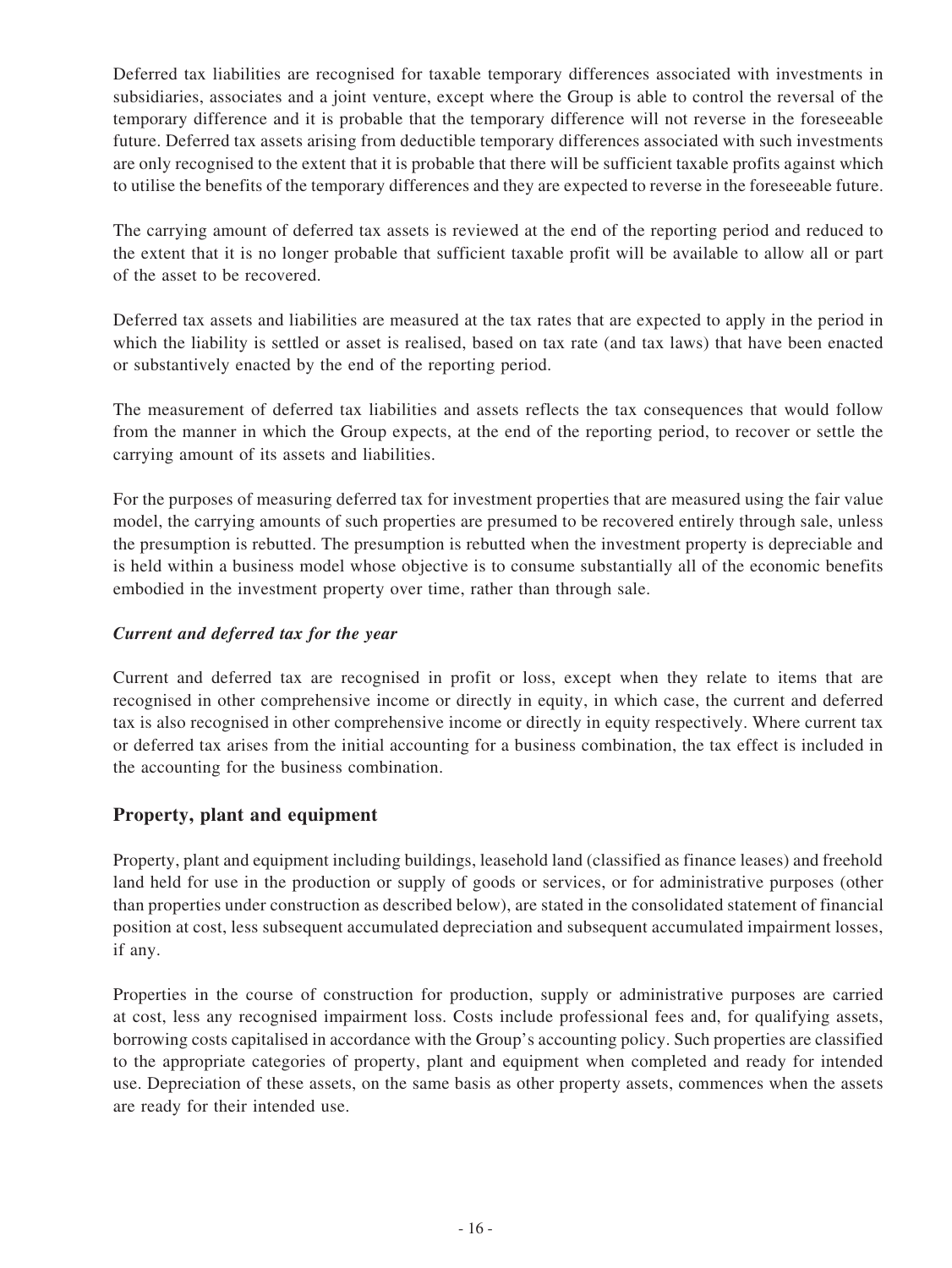Depreciation is recognised so as to write off the cost of assets other than properties under construction less their residual values over their estimated useful lives, using the straight-line method. The estimated useful lives, residual values and depreciation method are reviewed at the end of each reporting period, with the effect of any changes in estimate accounted for on a prospective basis.

If an item of property, plant and equipment becomes an investment property because its use has changed as evidenced by end of owner-occupation, any difference between the carrying amount and the fair value of that item (including the relevant prepaid lease payments) at the date of transfer is recognised in other comprehensive income and accumulated in properties revaluation reserve. On the subsequent sale or retirement of the asset, the relevant revaluation reserve will be transferred directly to retained profits.

An item of property, plant and equipment is derecognised upon disposal or when no future economic benefits are expected to arise from the continued use of the asset. Any gain or loss arising on the disposal or retirement of an item of property, plant and equipment is determined as the difference between the sales proceeds and the carrying amount of the asset and is recognised in profit or loss.

### **Investment properties**

Investment properties are properties held to earn rentals and/or for capital appreciation.

Investment properties are initially measured at cost, including any directly attributable expenditure. Subsequent to initial recognition, investment properties are measured at their fair values. All of the Group's property interests held under operating leases to earn rentals or for capital appreciation purposes are classified and accounted for as investment properties and are measured using the fair value model. Gains or losses arising from changes in the fair value of investment property are included in profit or loss for the period in which they arise.

An investment property is derecognised upon disposal or when the investment property is permanently withdrawn from use and no future economic benefits are expected from its disposals. Any gain or loss arising on derecognition of the asset (calculated as the difference between the net disposal proceeds and the carrying amount of the asset) is included in the profit or loss in the period in which the item is derecognised.

If an investment property becomes an item of property, plant and equipment because its use has changed as evidenced by commencement of owner-occupation, the fair value of that item at the date of change in use shall be treated as its deemed cost for subsequent accounting in accordance with HKAS 16 *Property, Plant and Equipment*.

### **Intangible assets**

### *Intangible assets acquired in a business combination*

Intangible assets acquired in a business combination are recognised separately from goodwill and are initially recognised at their fair value at the acquisition date (which is regarded as their cost).

Subsequent to initial recognition, intangible assets with indefinite useful lives are carried at cost less any subsequent accumulated impairment losses (see the accounting policy in respect of impairment losses on tangible and intangible assets below).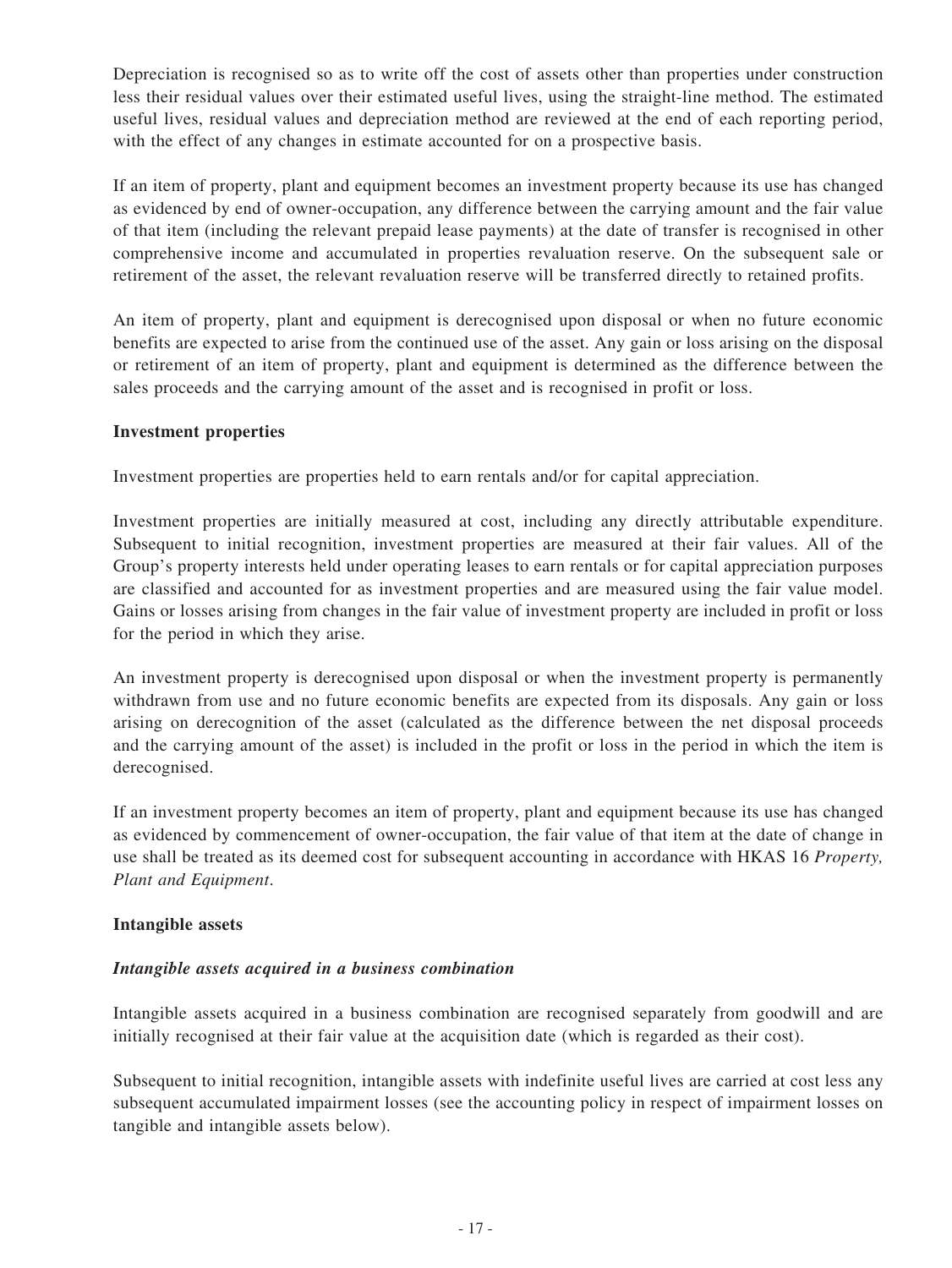### *Derecognition of intangible assets*

An intangible asset is derecognised on disposal, or when no future economic benefits are expected from use or disposal. Gains and losses arising from derecognition of an intangible asset, measured as the difference between the net disposal proceeds and the carrying amount of the asset, are recognised in profit or loss when the asset is derecognised.

### **Impairment on tangible and intangible assets other than goodwill (see the accounting policy in respect of goodwill above)**

At the end of the reporting period, the Group reviews the carrying amounts of its tangible and intangible assets with finite useful lives to determine whether there is any indication that those assets have suffered an impairment loss. If any such indication exists the recoverable amount of the asset is estimated in order to determine the extent of the impairment loss (if any). Intangible assets with indefinite useful lives are tested for impairment annually, and whenever there is an indicator that they may be impaired.

When it is not possible to estimate the recoverable amount of an asset individually, the Group estimates the recoverable amount of the cash-generating unit to which the asset belongs. When a reasonable and consistent basis of allocation can be identified, corporate assets are also allocated to individual cashgenerating units, or otherwise they are allocated to the smallest group of cash-generating units for which a reasonable and consistent allocation basis can be identified.

Recoverable amount is the higher of fair value less costs of disposal and value in use. In assessing value in use, the estimated future cash flows are discounted to their present value using a pre-tax discount rate that reflects current market assessments of the time value of money and the risks specific to the asset (or a cash-generating unit) for which the estimates of future cash flows have not been adjusted.

If the recoverable amount of an asset (or a cash-generating unit) is estimated to be less than its carrying amount, the carrying amount of the asset (or a cash-generating unit) is reduced to its recoverable amount. In allocating the impairment loss, the impairment loss is allocated first to reduce the carrying amount of any goodwill (if applicable) and then to the other assets on a pro-rata basis based on the carrying amount of each asset in the unit. The carrying amount of an asset is not reduced below the highest of its fair value less costs of disposal (if measurable), its value in use (if determinable) and zero. The amount of the impairment loss that would otherwise have been allocated to the asset is allocated pro rata to the other assets of the unit. An impairment loss is recognised immediately in profit or loss.

Where an impairment loss subsequently reverses, the carrying amount of the asset (or cash-generating unit) is increased to the revised estimate of its recoverable amount, but so that the increased carrying amount does not exceed the carrying amount that would have been determined had no impairment loss been recognised for the asset (or cash-generating unit) in prior years. A reversal of an impairment loss is recognised immediately in profit or loss.

### **Inventories**

Inventories are stated at the lower of cost and net realisable value. Costs of inventories are determined on the weighted average method basis. Net realisable value represents the estimated selling price for inventories less all estimated costs of completion and costs necessary to make the sale.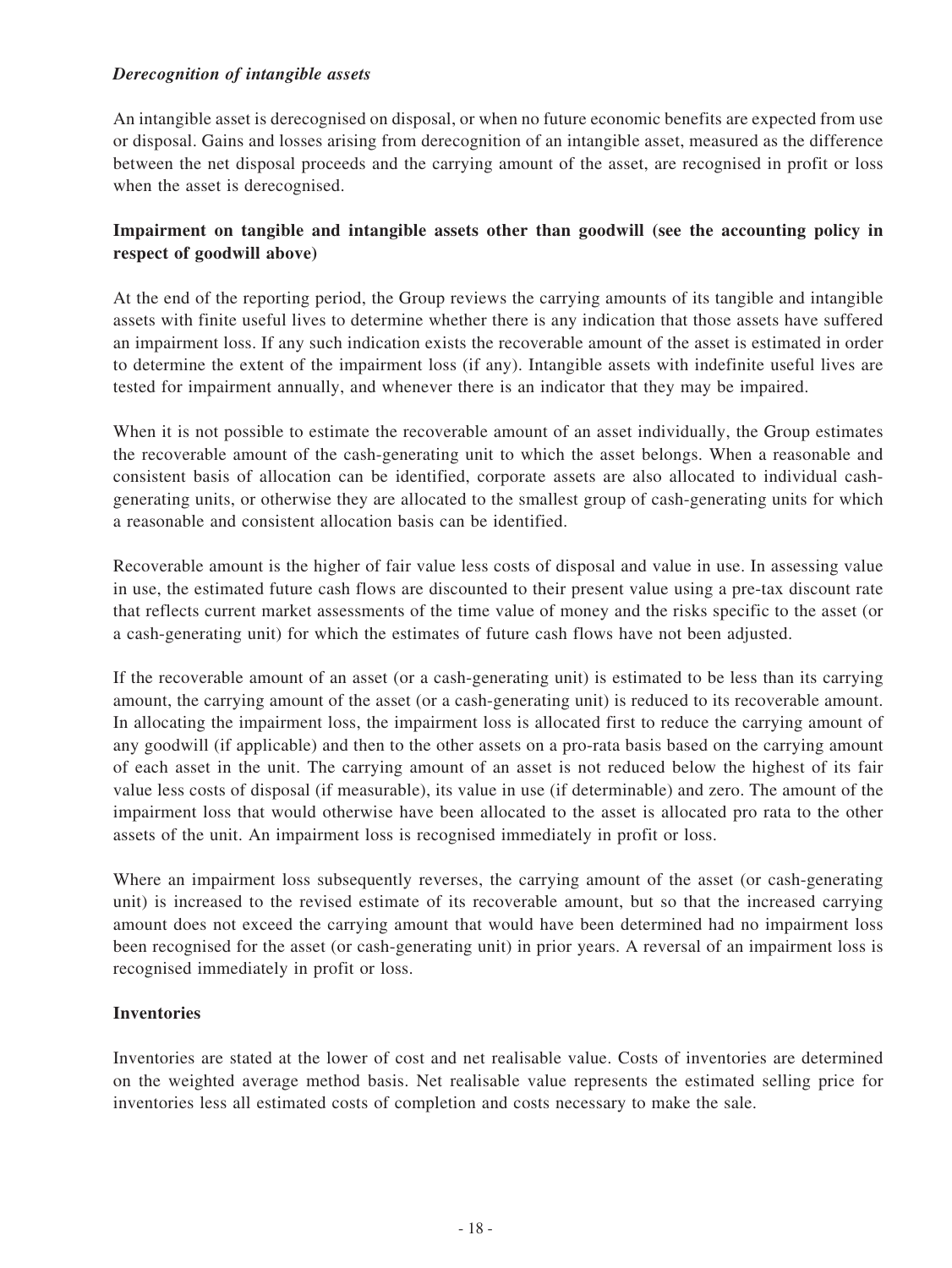### **Financial instruments**

Financial assets and financial liabilities are recognised when a group entity becomes a party to the contractual provisions of the instrument.

Financial assets and financial liabilities are initially measured at fair value. Transaction costs that are directly attributable to the acquisition or issue of financial assets and financial liabilities (other than financial assets and financial liabilities at fair value through profit or loss) are added to or deducted from the fair value of the financial assets or financial liabilities, as appropriate, on initial recognition. Transaction costs directly attributable to the acquisition of financial assets or financial liabilities at fair value through profit or loss are recognised immediately in profit or loss.

### *Financial assets*

Financial assets are classified into the following specified categories: financial assets at fair value through profit or loss ("FVTPL"), loans and receivables and available-for-sale ("AFS") financial assets. The classification depends on the nature and purpose of the financial assets and is determined at the time of initial recognition. All regular way purchases or sales of financial assets are recognised and derecognised on a trade date basis. Regular way purchases or sales are purchases or sales of financial assets that require delivery of assets within the time frame established by regulation or convention in the marketplace.

### *Effective interest method*

The effective interest method is a method of calculating the amortised cost of a financial asset and of allocating interest income over the relevant period. The effective interest rate is the rate that exactly discounts estimated future cash receipts (including all fees and points paid or received that form an integral part of the effective interest rate, transaction costs and other premiums or discounts) through the expected life of the financial asset, or, where appropriate, a shorter period, to the net carrying amount on initial recognition.

Interest income is recognised on an effective interest basis for debt instruments other than those financial assets classified as at FVTPL, of which interest income is included in net gains or losses.

### *Financial assets at FVTPL*

Financial assets are classified as at FVTPL when the financial asset is (i) held for trading, or (ii) it is designated as at FVTPL, or (iii) contingent consideration that may be received by an acquirer as part of a business combination to which HKFRS 3 applies.

A financial asset is classified as held for trading if:

- it has been acquired principally for purpose of selling in the near term; or
- on initial recognition it is a part of a portfolio of identified financial instruments that the Group manages together and has a recent actual pattern of short-term profit-taking; or
- it is a derivative that is not designated and effective as a hedging instrument.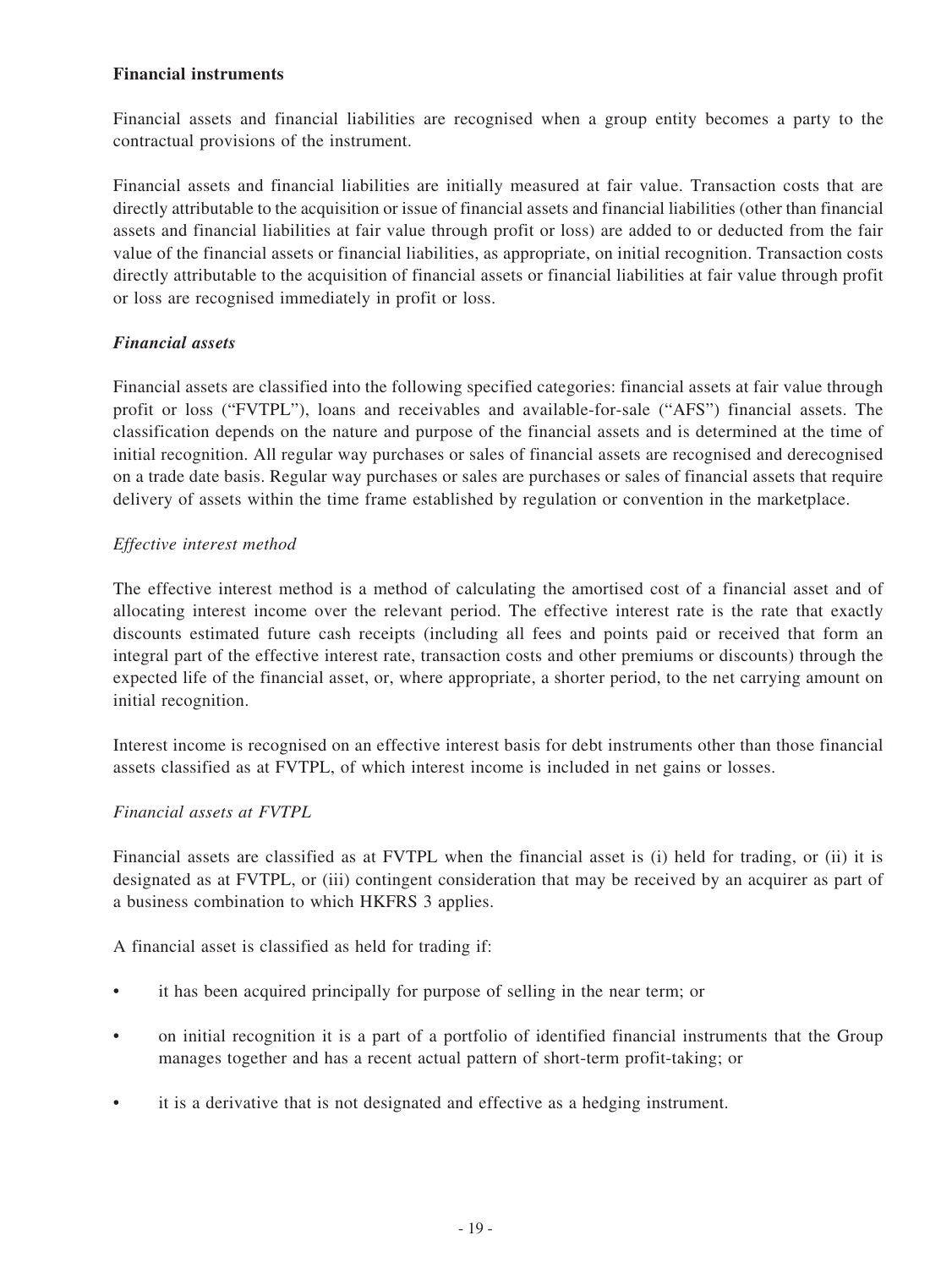A financial asset other than a financial asset held for trading or contingent consideration that may be received by an acquirer as part of a business combination may be designated as at FVTPL upon initial recognition if:

- such designation eliminates or significantly reduces a measurement or recognition inconsistency that would otherwise arise; or
- the financial asset forms part of a group of financial assets or financial liabilities or both, which is managed and its performance is evaluated on a fair value basis, in accordance with the Group's documented risk management or investment strategy, and information about the grouping is provided internally on that basis; or
- it forms part of a contract containing one or more embedded derivatives, and HKAS 39 permits the entire combined contract (asset or liability) to be designated as at FVPTL.

Financial assets at FVTPL are stated at fair value, with any gains or losses arising on remeasurement recognised in profit or loss. The net gain or loss recognised in profit or loss includes any dividend or interest earned on the financial assets and is included in the other gains and losses line item. Fair value is determined in the manner described in the annual report.

### *Loans and receivables*

Loans and receivables are non-derivative financial assets with fixed or determinable payments that are not quoted in an active market. Subsequent to initial recognition, loans and receivables (including trade and other receivables, bank balances and cash and pledged bank deposits, amount due from a related party and loan to an associate) are measured at amortised cost using the effective interest method, less any impairment.

Interest income is recognised by applying the effective interest rate, except for short-term receivables where the recognition of interest would be immaterial.

### *Available-for-sale investments*

Available-for-sale ("AFS") financial assets are non-derivatives that are either designated as AFS or are not classified as (a) loans and receivable; (b) held-to-maturity investments; or (c) financial assets at FVTPL.

Equity and debt securities held by the Group that are classified as AFS financial assets and are traded in an active market are measured at fair value at the end of each reporting period except for unquoted equity investments whose fair value cannot be reliably measured. Changes in the carrying amount of AFS debt instruments relating to interest income calculated using the effective interest method, and changes in foreign exchange rates, if applicable are recognised in profit or loss. Dividends on AFS equity instruments are recognised in profit or loss when the Group's right to receive the dividends is established. Other changes in the carrying amount of AFS financial assets are recognised in other comprehensive income and accumulated under the heading of investments revaluation reserve. When the investment is disposed of or is determined to be impaired, the cumulative gain or loss previously accumulated in the investments revaluation reserve is reclassified to profit or loss (see the accounting policy in respect of impairment loss on financial assets below).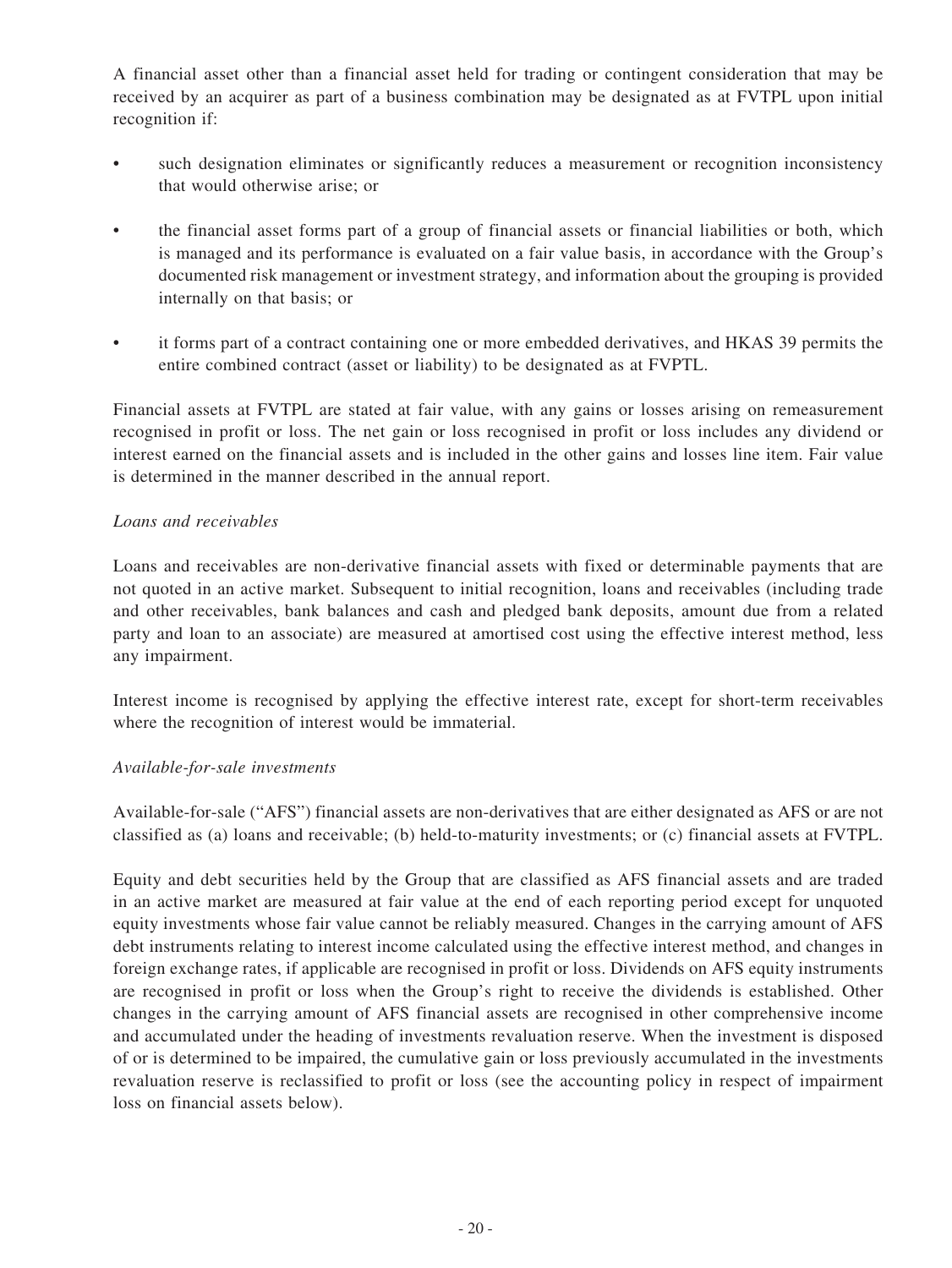AFS equity investments that do not have a quoted market price in an active market and whose fair value cannot be reliably measured and derivatives that are linked to and must be settled by delivery of such unquoted equity investments are measured at cost less any identified impairment losses at the end of each reporting period (see accounting policy in respect of impairment loss on financial assets below).

### *Impairment of financial assets*

Financial assets, other than those at FVTPL, are assessed for indicators of impairment at the end of the reporting period. Financial assets are considered to be impaired where there is objective evidence that, as a result of one or more events that occurred after the initial recognition of the financial asset, the estimated future cash flows of the financial assets have been affected.

For AFS equity investments, a significant or prolonged decline in the fair value of that investment below its cost is considered to be objective evidence of impairment.

For all other financial assets, objective evidence of impairment could include:

- significant financial difficulty of the issuer or counterparty; or
- breach of contract, such as default or delinquency in interest or principal payments; or
- it becoming probable that the borrower will enter bankruptcy or financial reorganisation; or
- disappearance of an active market for that financial asset because of financial difficulties.

For certain categories of financial assets, such as trade receivables, assets that are assessed not to be impaired individually are, in addition, assessed for impairment on a collective basis. Objective evidence of impairment for a portfolio of receivables could include the Group's past experience of collecting payments, an increase in the number of delayed payments in the portfolio past the average credit period, observable changes in national or local economic conditions that correlate with default on receivables.

For financial assets carried at amortised cost, the amount of the impairment loss recognised is the difference between the asset's carrying amount and the present value of the estimated future cash flows discounted at the financial asset's original effective interest rate.

For financial assets carried at cost, the amount of the impairment loss is measured as the difference between the asset's carrying amount and the present value of the estimate future cash flows discounted at the current market rate of return for a similar financial asset. Such impairment loss will not be reversed in subsequent periods.

The carrying amount of the financial asset is reduced by the impairment loss directly for all financial assets with the exception of trade and other receivables, where the carrying amount is reduced through the use of an allowance account. Changes in the carrying amount of the allowance account are recognised in profit or loss. When a trade receivable is considered uncollectible, it is written off against the allowance account. Subsequent recoveries of amounts previously written off are credited to profit or loss.

When an AFS financial asset is considered to be impaired, cumulative gains or losses previously recognised in other comprehensive income are reclassified to profit or loss in the period.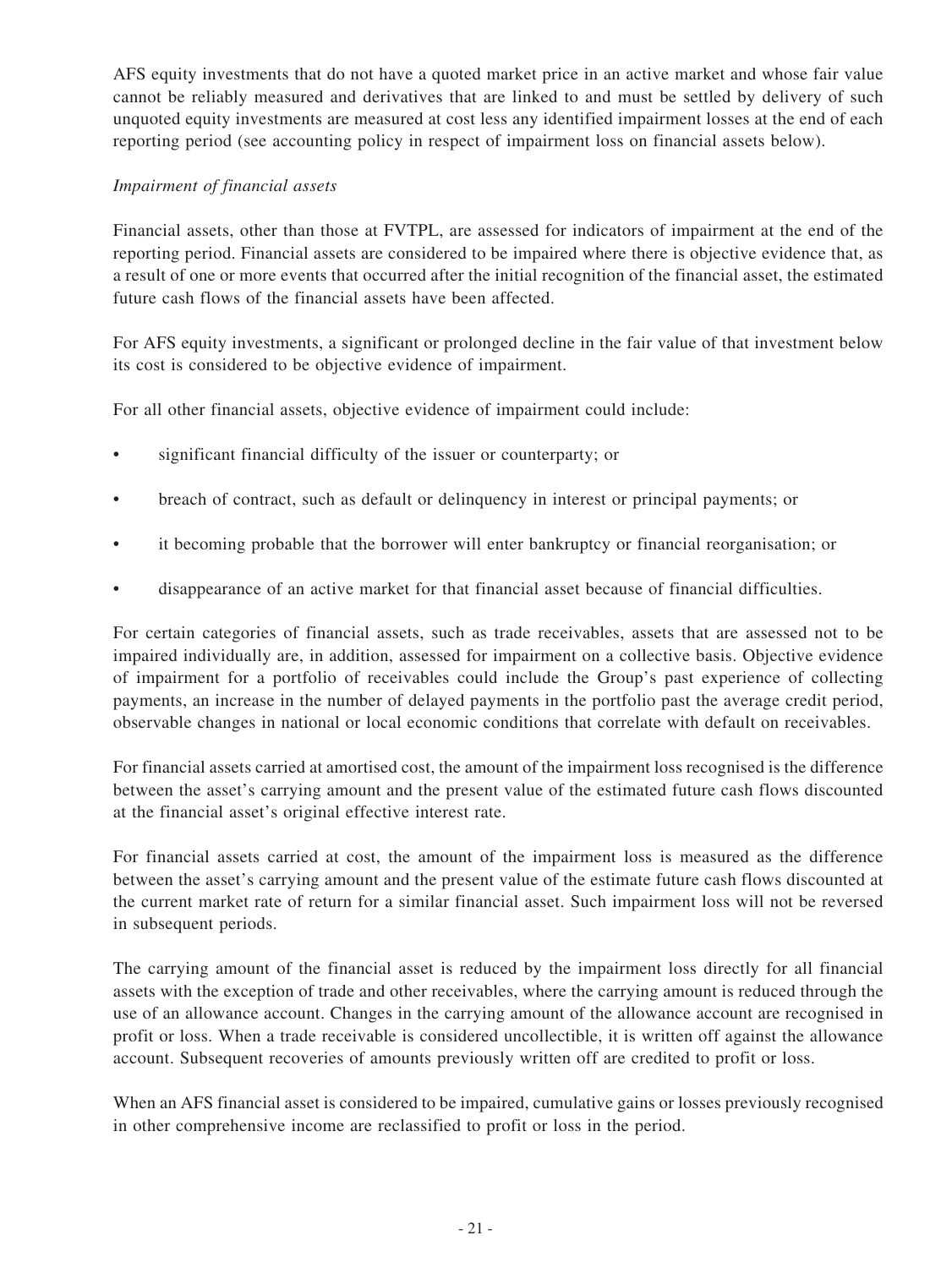For financial assets measured at amortised cost, if, in a subsequent period, the amount of impairment loss decreases and the decrease can be related objectively to an event occurring after the impairment loss was recognised, the previously recognised impairment loss is reversed through profit or loss to the extent that the carrying amount of the asset at the date the impairment is reversed does not exceed what the amortised cost would have been had the impairment not been recognised.

In respect of AFS equity investments, impairment losses previously recognised in profit or loss are not reversed through profit or loss. Any increase in fair value subsequent to impairment loss is recognised in other comprehensive income and accumulated under the heading of investment revaluation reserve.

### *Financial liabilities and equity instruments*

Debt and equity instruments issued by a group entity are classified as either financial liabilities or as equity in accordance with the substance of the contractual arrangements and the definitions of a financial liability and an equity instrument.

### *Equity instruments*

An equity instrument is any contract that evidences a residual interest in the assets of the Group after deducting all of its liabilities. Equity instruments issued by the Group are recognised at the proceeds received, net of direct issue costs.

### *Effective interest method*

The effective interest method is a method of calculating the amortised cost of a financial liability and of allocating interest expense over the relevant period. The effective interest rate is the rate that exactly discounts estimated future cash payments (including all fees and points or received that form an integrate part of the effective interest rate, transaction costs and other premiums or discounts) through the expected life of the financial liability, or, where appropriate, a shorter period, to the net carrying amount on initial recognition. Interest expense is recognised on an effective interest basis.

### *Financial liabilities at amortised cost*

Financial liabilities including bank loans, trade and other payables, amounts due to related companies/ directors/a shareholder/non-controlling interests/associates and dividend payable are subsequently measured at amortised cost, using the effective interest method.

### *Derecognition*

The Group derecognises a financial asset only when the contractual rights to the cash flows from the asset expire, or when it transfers the financial asset and substantially all the risks and rewards of ownership of the asset to another entity.

On derecognition of a financial asset, the difference between the asset's carrying amount and the sum of the consideration received and receivable and the cumulative gain or loss that had been recognised in other comprehensive income and accumulated in equity is recognised in profit or loss.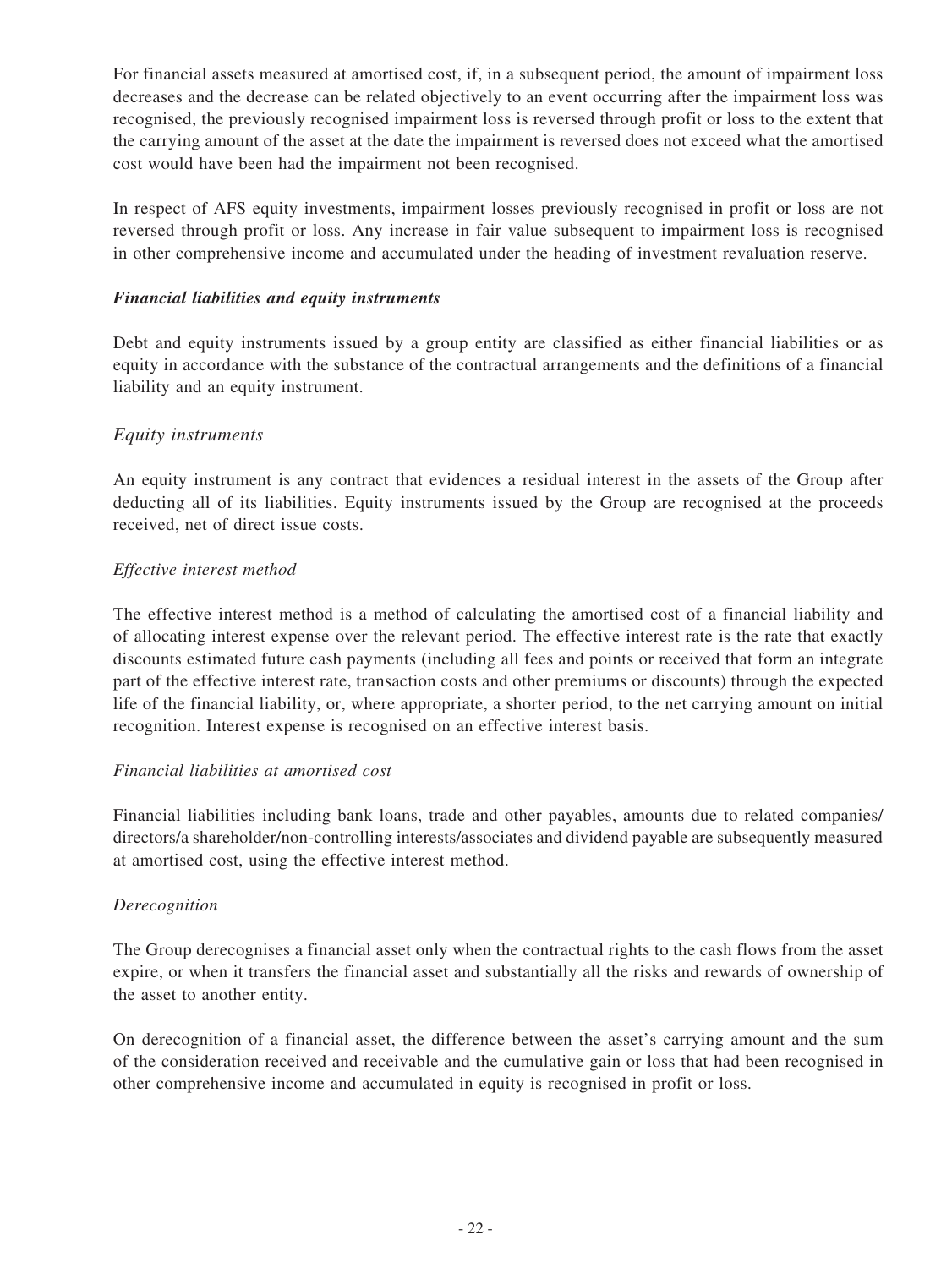The Group derecognised financial liabilities when, and only when, the Group's obligations are discharged, cancelled or expires. The difference between the carrying amount of the financial liability derecognised and the consideration paid or payable is recognised in profit or loss.

# **4. KEY SOURCE OF ESTIMATION AND UNCERTAINTY CRITICAL ACCOUNTING JUDGEMENTS**

In the application of the Group's accounting policies which are described in Note 3 of the consolidated financial statements, the management has made various estimates based on past experience, expectations of the future and other information. The critical judgements and key source of estimation uncertainty at the end of the report period, which have a significant risk of causing a material adjustment to the carrying amounts of assets and liabilities within the next financial year, are discussed below.

### **Key source of estimation uncertainty**

### *Fair value measurements and valuation processes*

Some of the Group's assets are measured at fair value for financial reporting purposes. The board of directors of the Company has set up a valuation team, which is headed up by the Chief Financial Officer of the Company, to determine the appropriate valuation approaches and inputs for fair value measurements.

In estimating the fair value of the financial assets and liabilities, the Group uses market-observable data to the extent it is available. Where Level 1 inputs are not available, the Group engages third party qualified valuers to perform the valuation. The valuation team works closely with the qualified external valuers to establish the appropriate valuation techniques and inputs to the model. The Chief Financial Officer reports the valuation findings to the board of directors of the Company regularly to explain the cause of fluctuations in the fair value of the related financial assets and liabilities.

The Group uses valuation techniques that include inputs that are not based on observable market data to estimate the fair value of certain types of financial instruments. The annual report provide detailed information about the valuation techniques, inputs and key assumptions used in the determination of the fair value of various assets and liabilities.

### *Useful lives and residual value of property, plant and equipment*

The Group's management determines the residual values, useful lives and related depreciation charges for its property, plant and equipment. This estimate is based on the historical experience of the actual residual value and useful lives of property, plant and equipment of similar nature and functions and may vary significantly as a result of keen competitions from competitors, resulting in higher depreciation charge and/or write-off or write-down of obsolete assets when residual value or useful lives are less than previously estimated.

At 31 December 2017, the carrying amount of property, plant and equipment amounted to approximately RMB874,763,000 (31 December 2016: RMB849,173,000).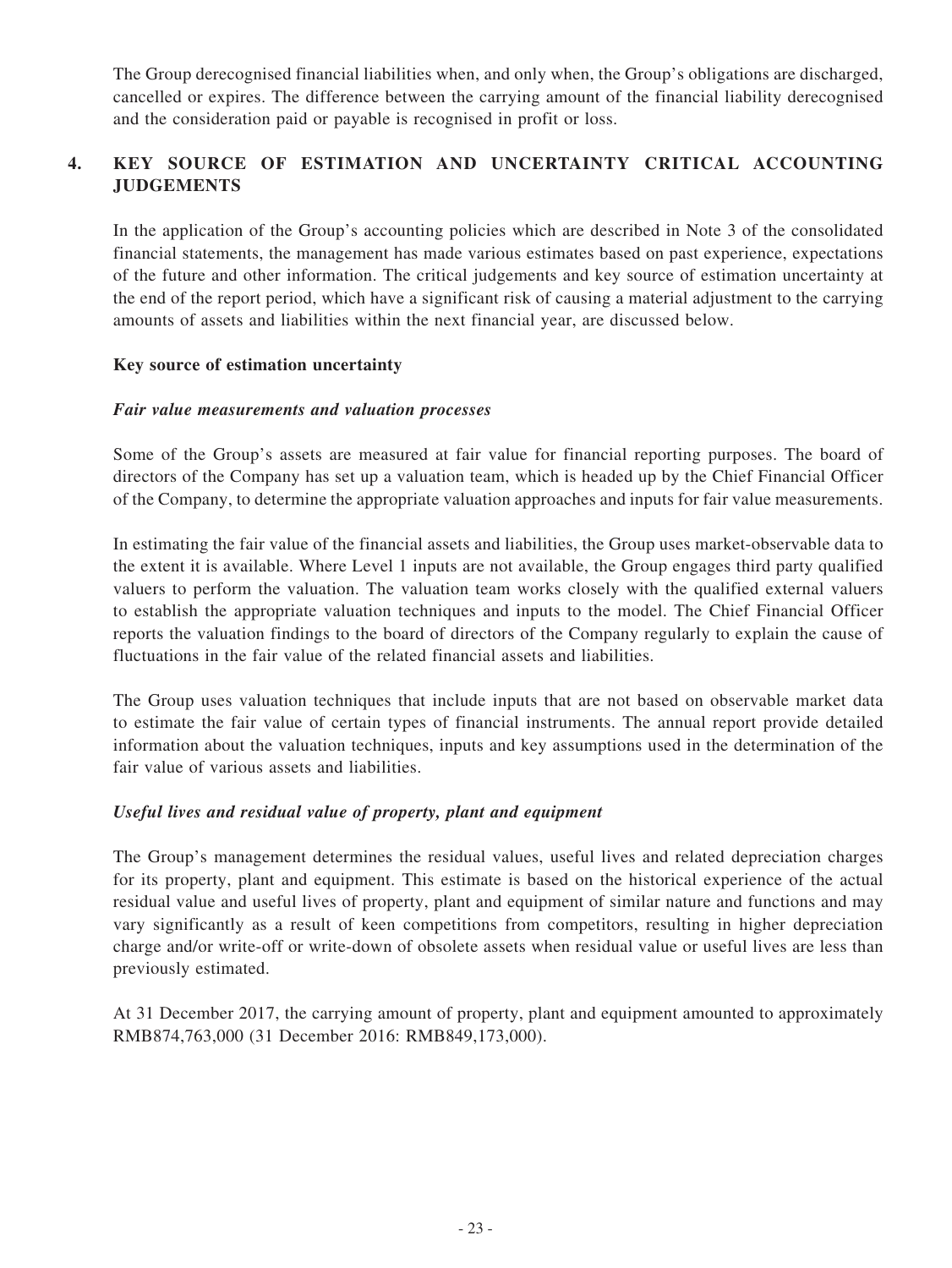### **Critical judgements in applying accounting policies**

### *Deferred taxation on investment properties in the PRC and in Hong Kong*

For the purposes of measuring deferred tax liabilities or deferred tax assets arising from investment properties that are measured using the fair value model, the directors of the Company have reviewed the Group's investment property portfolios and concluded that the Group's investment properties in the PRC and in Hong Kong are not held under a business model whose objective is to consume substantially all of the economic benefits embodied in the investment properties over time, rather than through sale. Therefore, in determining the Group's deferred taxation on investment properties in the PRC and in Hong Kong, the directors of the Company have determined that the presumption that the carrying amounts of investment properties measured using the fair value model are recovered entirely through sale is not rebutted and deferred tax liabilities have been recognised.

However, the Group has not recognised any deferred taxes on changes in fair value of investment properties located in Hong Kong as the Group is not subject to any income taxes on disposal of these investment properties.

### **5. SEGMENT INFORMATION**

Information reported to Ms. Poon, the Group's chief operating decision maker, for the purposes of resource allocation and assessment of performance, is analysed by different operating divisions and geographical locations. This is also the basis upon which the Group is organised and specifically focuses on the Group's three operating divisions, namely operation of restaurants, manufacture and sales of noodles and related products and investment holding. No operating segments identified by the chief operating decision maker have been aggregated in arriving at the reportable segments of the Group.

The Group's operating and reportable segments under HKFRS 8 are as follows:

| Operation of restaurants                                    |       | - operation of restaurants in the PRC<br>- operation of restaurants in Hong Kong           |
|-------------------------------------------------------------|-------|--------------------------------------------------------------------------------------------|
| Manufacture and sales of<br>noodles and related<br>products | $ \,$ | manufacture and sales of packaged noodles and related products<br>in the PRC and Hong Kong |
| Investment holding                                          |       | leasing of property interests and investment in financial<br>instruments                   |

Information regarding these segments is presented below.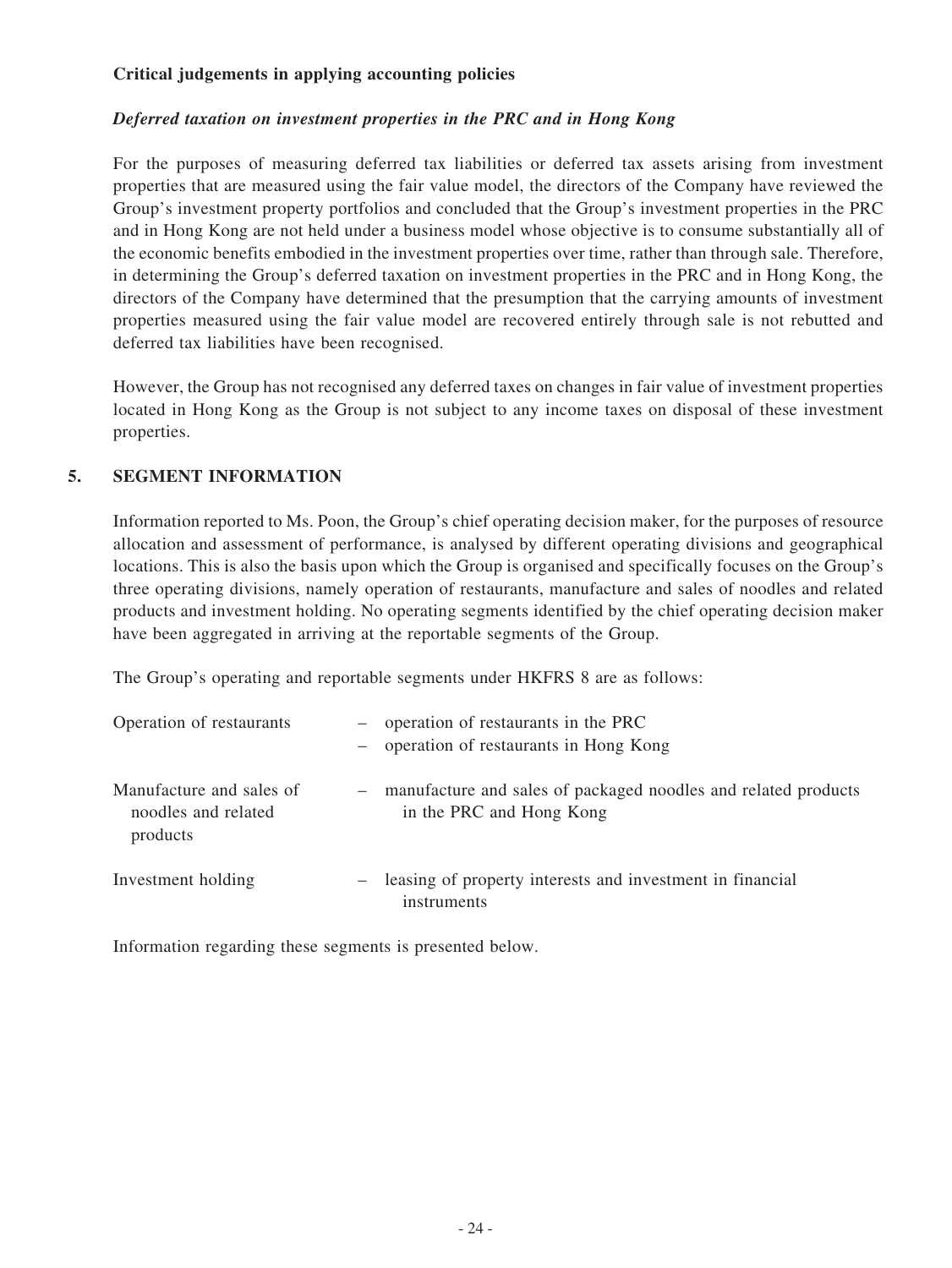# **Segment revenue and results**

The following is an analysis of the Group's revenue and results by reportable and operating segment:

# *For the year ended 31 December 2017*

|                       |                              | <b>Operation of restaurants</b>    |                                | Manufacture<br>and sales<br>of noodles<br>and related | Investment                | <b>Segment</b>          |                               |                                |
|-----------------------|------------------------------|------------------------------------|--------------------------------|-------------------------------------------------------|---------------------------|-------------------------|-------------------------------|--------------------------------|
|                       | <b>PRC</b><br><b>RMB'000</b> | <b>Hong Kong</b><br><b>RMB'000</b> | <b>Total</b><br><b>RMB'000</b> | products<br><b>RMB'000</b>                            | holding<br><b>RMB'000</b> | total<br><b>RMB'000</b> | Elimination<br><b>RMB'000</b> | <b>Total</b><br><b>RMB'000</b> |
| Revenue               |                              |                                    |                                |                                                       |                           |                         |                               |                                |
| - external sales      | 2,029,791                    | 181,867                            | 2,211,658                      | 120,625                                               |                           | 2,332,283               |                               | 2,332,283                      |
| - inter-segment sales |                              |                                    |                                | 744,436                                               |                           | 744,436                 | (744, 436)                    |                                |
|                       | 2,029,791                    | 181,867                            | 2,211,658                      | 865,061                                               |                           | 3,076,719               | (744, 436)                    | 2,332,283                      |
| Segment profit (loss) | 347,095                      | 7,182                              | 354,277                        | 45,168                                                | (882, 839)                | (483, 394)              |                               | (483, 394)                     |
| Unallocated income    |                              |                                    |                                |                                                       |                           |                         |                               | 13,226                         |
| Unallocated expenses  |                              |                                    |                                |                                                       |                           |                         |                               | (58, 148)                      |
| Finance costs         |                              |                                    |                                |                                                       |                           |                         |                               | (5,546)                        |
| Loss before taxation  |                              |                                    |                                |                                                       |                           |                         |                               | (533, 862)                     |
| Taxation              |                              |                                    |                                |                                                       |                           |                         |                               | (50, 793)                      |
| Loss for the year     |                              |                                    |                                |                                                       |                           |                         |                               | (584, 655)                     |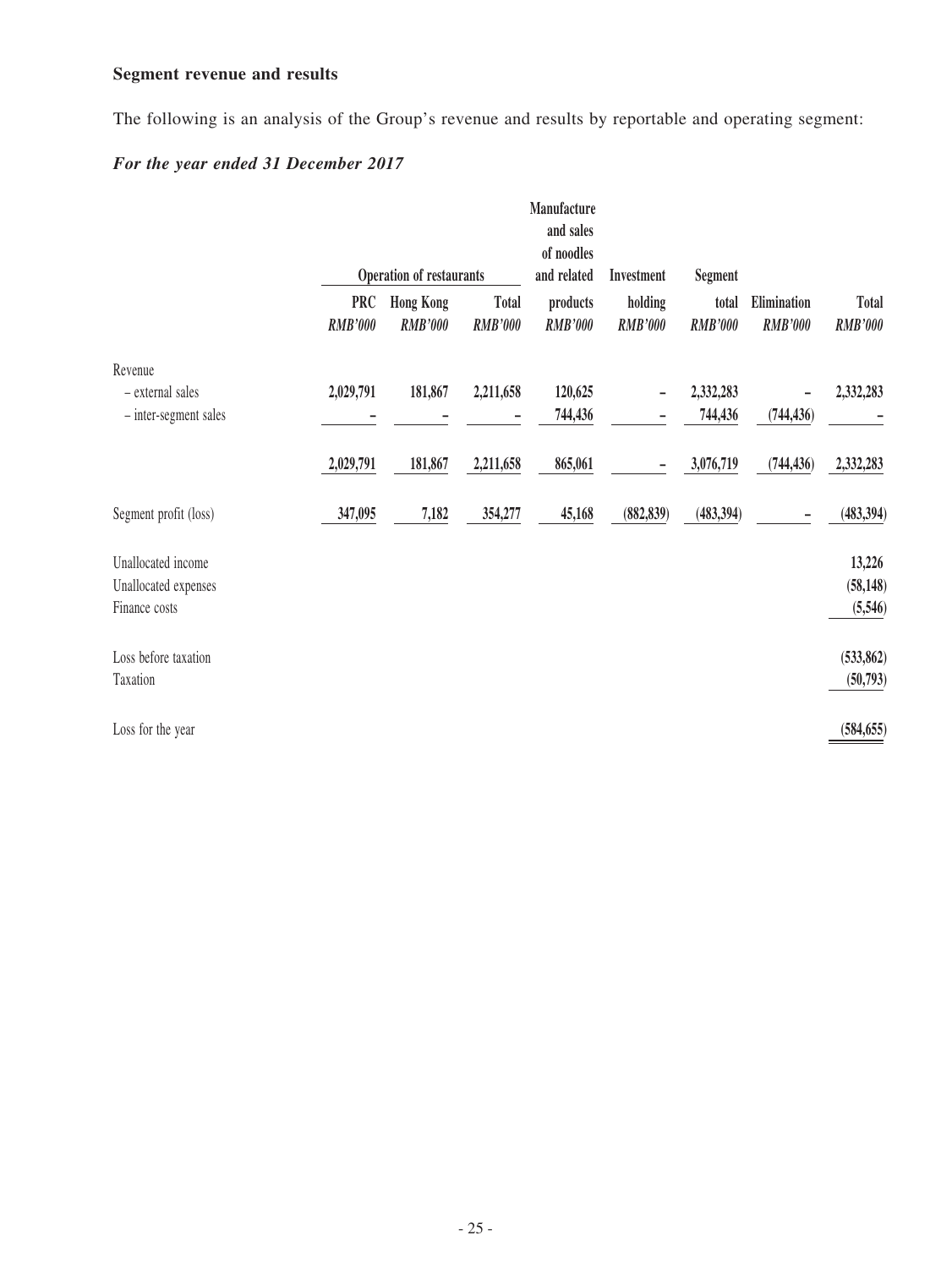### *For the year ended 31 December 2016*

|                        |                |                          |                  | Manufacture<br>and sales<br>of noodles |                    |                  |                        |                  |
|------------------------|----------------|--------------------------|------------------|----------------------------------------|--------------------|------------------|------------------------|------------------|
|                        |                | Operation of restaurants |                  | and related                            | Investment         | Segment          |                        |                  |
|                        | PRC<br>RMB'000 | Hong Kong<br>RMB'000     | Total<br>RMB'000 | products<br>RMB'000                    | holding<br>RMB'000 | total<br>RMB'000 | Elimination<br>RMB'000 | Total<br>RMB'000 |
| Revenue                |                |                          |                  |                                        |                    |                  |                        |                  |
| - external sales       | 2,009,126      | 210,104                  | 2,219,230        | 159,866                                |                    | 2,379,096        |                        | 2,379,096        |
| - inter-segment sales  |                |                          |                  | 585,128                                |                    | 585,128          | (585, 128)             |                  |
|                        | 2,009,126      | 210,104                  | 2,219,230        | 744,994                                |                    | 2,964,224        | (585, 128)             | 2,379,096        |
| Segment profit (loss)  | 313,954        | $(17,756)*$              | 296,198          | 12,278                                 | 676,050            | 984,526          |                        | 984,526          |
| Unallocated income     |                |                          |                  |                                        |                    |                  |                        | 23,943           |
| Unallocated expenses   |                |                          |                  |                                        |                    |                  |                        | (71, 996)        |
| Finance costs          |                |                          |                  |                                        |                    |                  |                        | (9,628)          |
| Profit before taxation |                |                          |                  |                                        |                    |                  |                        | 926,845          |
| Taxation               |                |                          |                  |                                        |                    |                  |                        | (156, 662)       |
| Profit for the year    |                |                          |                  |                                        |                    |                  |                        | 770,183          |

\* No further impairment loss on the goodwill allocated to cash generating unit of certain restaurants operated in Hong Kong was recognised for the year ended 31 December 2017(for the year ended 31 December 2016: RMB25,118,000).

### **Other information**

The accounting policies of the operating segments are the same as the Group's accounting policies described in Note 3. Segment profit represents the profit earned by each segment without allocation of central administrative costs and directors' salaries and finance costs. This is the measure reported to the chief operating decision maker, Ms. Poon, for the purposes of resource allocation and assessment of segment performance.

Measures of total assets and total liabilities are not reported as these financial information is not reviewed by the Group's chief operating decision maker for the assessment of performance and resources of the Group's business activities.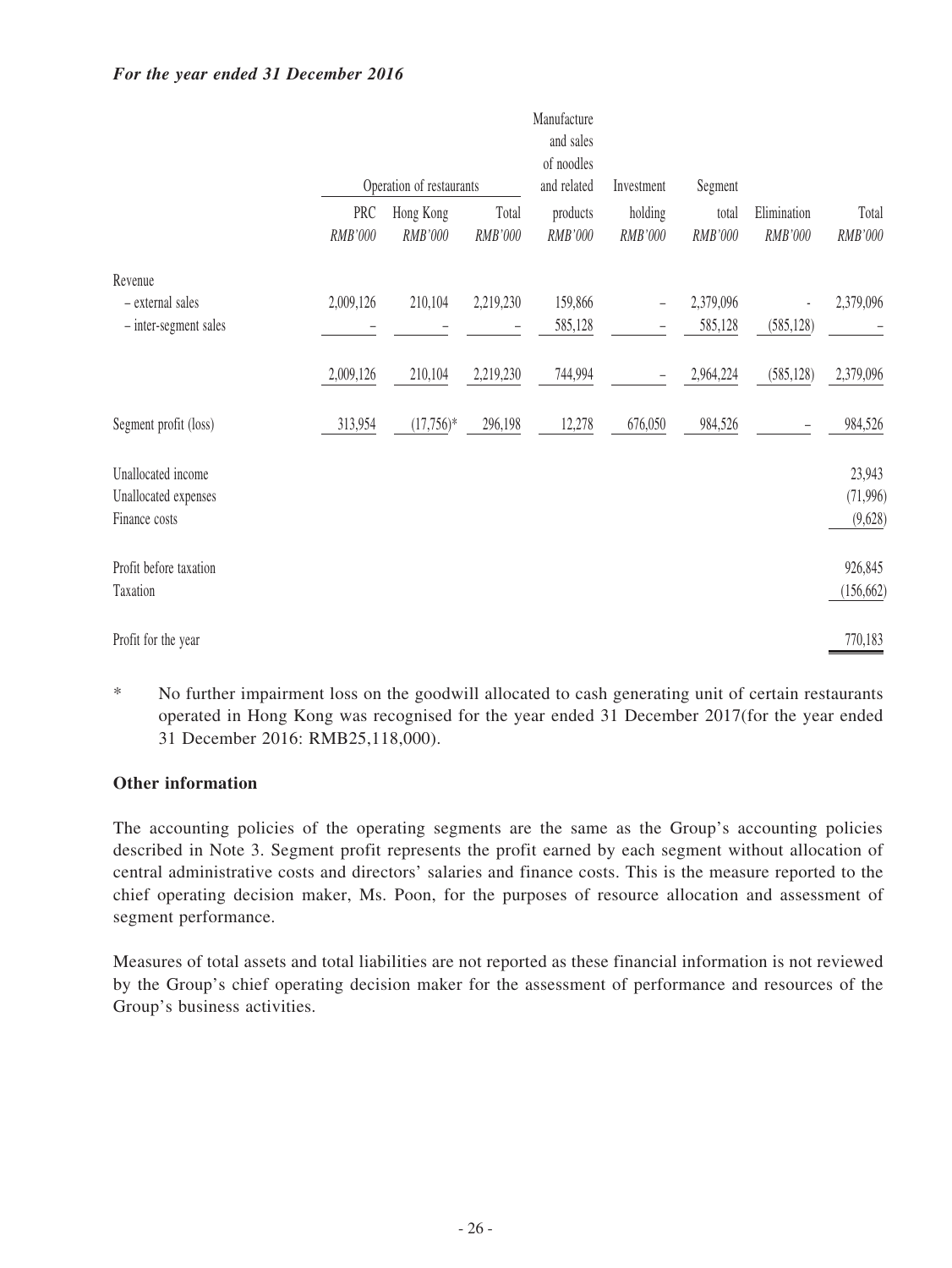All of the Group's non-current assets other than financial assets designated as at FVTPL, available-forsale investments, loan to an associate, interest in associates, interest in a joint venture and deferred tax assets, including investment properties, property, plant and equipment, prepaid lease payments, intangible assets, goodwill and rental deposits, are located in the Group entities' countries of domicile, the PRC and Hong Kong, at the end of each reporting period.

The following is an analysis of the Group's non-current assets other than financial assets designated as at FVTPL, available-for-sale investments, loan to an associate, interest in associates, interest in a joint venture and deferred tax assets by geographical location of assets:

|           | 2017<br><b>RMB'000</b> | 2016<br><b>RMB'000</b> |
|-----------|------------------------|------------------------|
| The PRC   | 1,156,560              | 1,108,706              |
| Hong Kong | 369,197                | 386,048                |
|           | 1,525,757              | 1,494,754              |

All of the Group's revenue from external customers are attributed to the location of the relevant group entities, which is the PRC and Hong Kong, during the years ended 31 December 2017 and 31 December 2016.

None of the customers accounted for 10% or more of the total revenue of the Group during each of the years ended 31 December 2017 and 31 December 2016.

### **6. OTHER INCOME**

|                                                              | 2017           | 2016           |
|--------------------------------------------------------------|----------------|----------------|
|                                                              | <b>RMB'000</b> | <b>RMB'000</b> |
| Royalty income from sub-franchisee                           | 25,821         | 15,805         |
| Government grant (note)                                      | 14,375         | 16,607         |
| Bank interest income                                         | 13,226         | 23,943         |
| Property rental income, net of direct outgoings              | 23,451         | 21,829         |
| Compensation received from landlord for early termination of |                |                |
| operating leases of restaurants                              | 385            | 672            |
| <b>Others</b>                                                | 11,317         | 6,066          |
|                                                              | 88,575         | 84,922         |

*Note:* The amount of government grant represents the incentive subsidies received from the PRC local district authorities for the business activities carried out by the Group in the district. There are no specific conditions attached to the grant.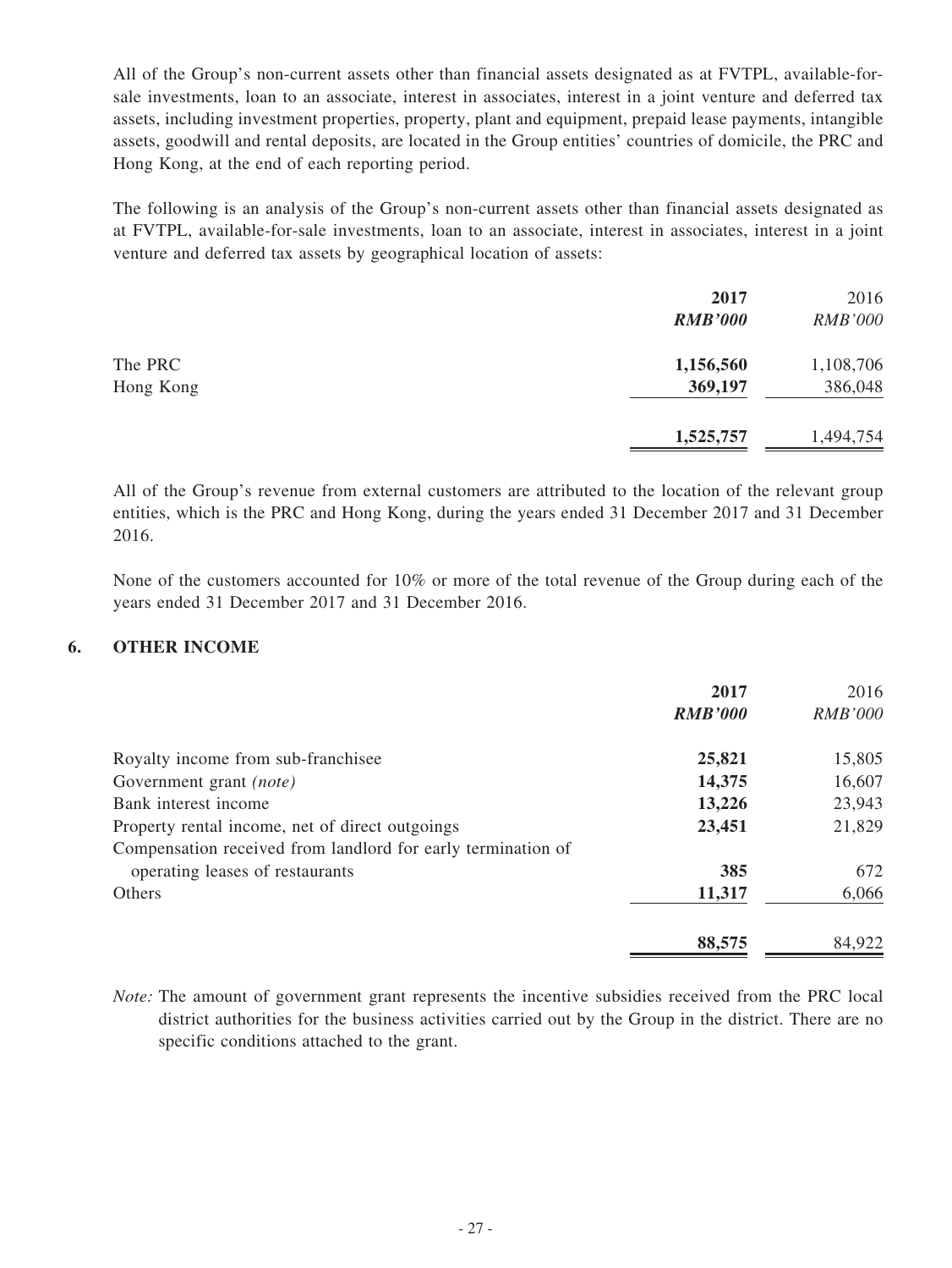# **7. OTHER GAINS AND LOSSES**

|                                                                                                                                                                    | 2017<br><b>RMB'000</b>          | 2016<br><b>RMB'000</b>        |
|--------------------------------------------------------------------------------------------------------------------------------------------------------------------|---------------------------------|-------------------------------|
| Fair value (loss)/gain on financial assets designated as at FVTPL<br>Fair value gain on investment properties<br>Loss on disposal of property, plant and equipment | (935, 059)<br>23,036<br>(6,091) | 646,090<br>11,446<br>(11,290) |
| Reclassification of cumulative gain on fair value change previously<br>recognised in other comprehensive income to profit or loss on an                            |                                 |                               |
| available-for-sale investment<br>Net foreign exchange gain/(loss)                                                                                                  | 1,626<br>2,166                  | (8,018)                       |
| Impairment loss on goodwill                                                                                                                                        |                                 | (25, 118)                     |
| Impairment loss on available-for-sale investments                                                                                                                  |                                 | (465)                         |
|                                                                                                                                                                    | (914, 322)                      | 612,645                       |
| 8.<br>(LOSS)/PROFIT BEFORE TAXATION                                                                                                                                |                                 |                               |
|                                                                                                                                                                    | 2017                            | 2016                          |
|                                                                                                                                                                    | <b>RMB'000</b>                  | <b>RMB'000</b>                |
| (Loss)/profit before taxation has been arrived at after charging:                                                                                                  |                                 |                               |
| Cost of inventories consumed (note a)                                                                                                                              | 577,756                         | 666,603                       |
| Directors' remuneration                                                                                                                                            | 3,366                           | 3,395                         |
| Other staff's salaries, wages and other benefits                                                                                                                   | 518,030                         | 488,615                       |
| Other staff's retirement benefits scheme contributions                                                                                                             | 66,629                          | 62,945                        |
| Other staff's share-based payment expenses                                                                                                                         | 2,220                           | 6,561                         |
| Total staff costs                                                                                                                                                  | 590,245                         | 561,516                       |
| Advertising and promotion expenses                                                                                                                                 | 16,239                          | 48,821                        |
| Depreciation of property, plant and equipment                                                                                                                      | 149,376                         | 161,007                       |
| Auditor's remuneration                                                                                                                                             | 2,500                           | 2,500                         |
| Non-audit services                                                                                                                                                 | 692                             | 693                           |
|                                                                                                                                                                    | 3,192                           | 3,193                         |
| Fuel and utility expenses                                                                                                                                          | 111,450                         | 115,168                       |
| Operating lease rentals in respect of                                                                                                                              |                                 |                               |
| - land lease                                                                                                                                                       | 1,966                           | 2,410                         |
| $-$ rented premises (note b)                                                                                                                                       | 331,624                         | 337,891                       |
|                                                                                                                                                                    | 333,590                         | 340,301                       |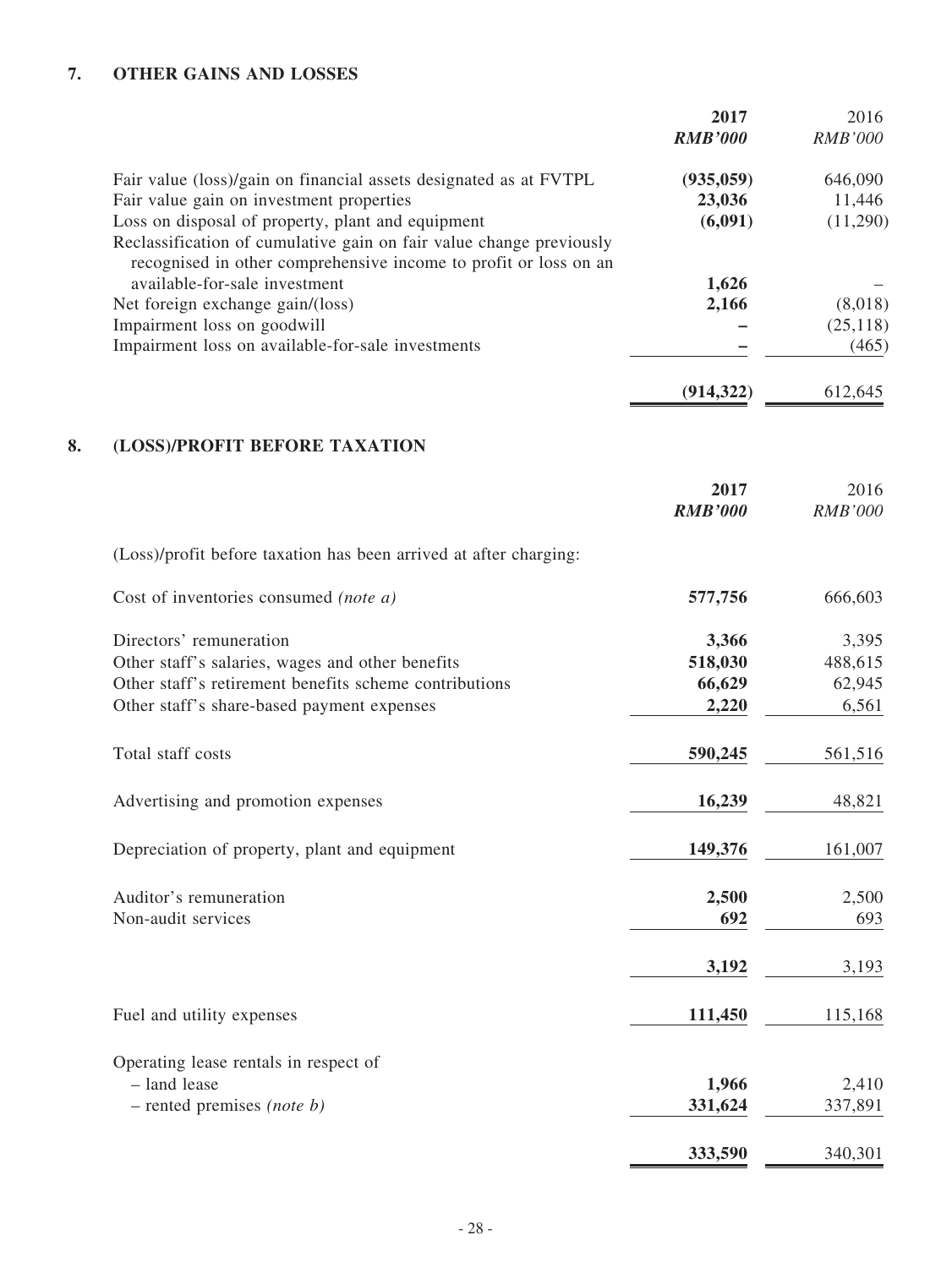### *Notes:*

- a. This represents costs of raw materials and consumables used.
- b. Included in the operating lease rentals in respect of rented premises are minimum lease payments of approximately RMB248,835,000 (2016: RMB242,261,000) and contingent rent of approximately RMB82,789,000 (2016: RMB95,630,000).

### **9. TAXATION**

|                                   | 2017<br><b>RMB'000</b> | 2016<br><b>RMB'000</b> |
|-----------------------------------|------------------------|------------------------|
| Hong Kong Profits Tax             |                        |                        |
| - Current year                    | 2,319                  | 3,039                  |
| PRC Income Tax                    |                        |                        |
| - Current year                    | 99,700                 | 87,377                 |
| - Over provision in prior years   | (3,560)                | (6,578)                |
|                                   | 96,140                 | 80,799                 |
| Deferred taxation (credit) charge | (47, 666)              | 72,824                 |
|                                   | 50,793                 | 156,662                |

Hong Kong Profits Tax is calculated at 16.5% of the estimated assessable profit for the years ended 31 December 2017 and 31 December 2016.

Under the Law of the People's Republic of China on Enterprise Income Tax (the "EIT Law") and Implementation Regulation of the EIT Law, the tax rate of the PRC subsidiaries is 25% except the followings:

Pursuant to the relevant provincial policy and written approval obtained from the State Tax Bureau in Chongqing ("Chongqing STB") in 2016, Chongqing Weiqian Food & Restaurant Management Co., Ltd. 重慶味千餐飲管理有限公司 ("Chongqing Weiqian"), which is located in Chongqing, China, applied a preferential tax rate of 15% ("Preferential Tax Treatment") from 2016 to 2020. According to the Chongqing STB, the preferential tax rate needs to be applied by Chongqing Weiqian and approved year by year. As such, the Group applied the standard enterprise income tax rate of 25% for Chongqing Weiqian and reduced the income tax liability only after obtaining the written approval.

During the year ended 31 December 2017, Chongqing Weiqian was granted a preferential tax rate of 15% for the year 2016, and therefore, Chongqing Weiqian reversed income tax liability of approximately RMB4,384,000 which was previously recognised in the year 2016.

During the year ended 31 December 2016, Chongqing Weiqian was granted a preferential tax rate of 15% for the year 2015, and therefore, Chongqing Weiqian reversed the income tax liability of approximately RMB4,211,000 which was previously recognised in the year 2015.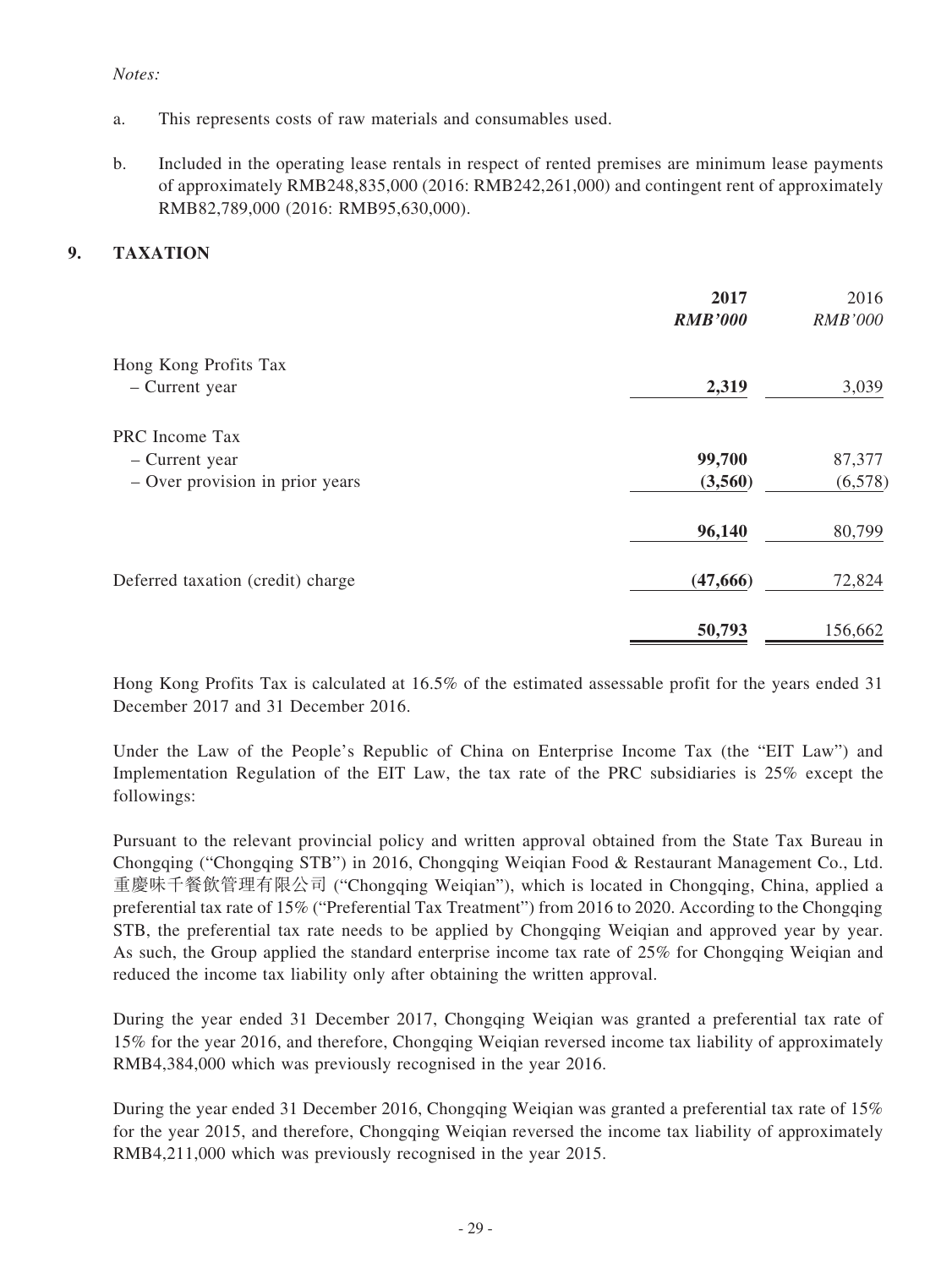According to the PRC EIT Law, 10% withholding tax shall be imposed to any gain arising from the transfer of the PRC established equity investments by the entities incorporated elsewhere other than the PRC which are deemed as non-resident enterprises. During the year ended 31 December 2017, the Group reversed the deferred tax liability recognised in respect of temporary differences attributable to the fair value change of the financial assets designated as at FVTPL amounting to RMB64,539,000 (for the year ended 31 December 2016: the Group recognised the deferred tax charge amounting to RMB64,609,000).

Under relevant tax law and implementation regulations in the PRC, dividends paid out of the net profits derived by the PRC operating subsidiaries after 1 January 2008 are subject to PRC withholding tax at a rate of 10% or a lower treaty rate in accordance with relevant tax laws in the PRC. Under the relevant tax treaty, withholding tax rate on distributions to Hong Kong resident companies is 5%. Withholding tax has been provided for based on the anticipated dividends to be distributed by the PRC entities.

|                                                    |                |                              | <b>Hong Kong</b> |       |                |                              | <b>PRC</b> |       |                |        | Total    |         |
|----------------------------------------------------|----------------|------------------------------|------------------|-------|----------------|------------------------------|------------|-------|----------------|--------|----------|---------|
|                                                    | 2017           |                              | 2016             |       | 2017           |                              | 2016       |       | 2017           |        | 2016     |         |
|                                                    | <b>RMB'000</b> | $q_{\!\scriptscriptstyle 0}$ | RMB'000          | $\%$  | <b>RMB'000</b> | $q_{\!\scriptscriptstyle 0}$ | RMB'000    | $\%$  | <b>RMB'000</b> | $\%$   | RMB'000  | $\%$    |
| (Loss) profit before taxation                      | (960, 905)     |                              | 587,407          |       | 427,043        |                              | 339,438    |       | (533, 862)     |        | 926,845  |         |
| Tax at the applicable income tax rate              | (158, 549)     | 16.5                         | 96,922           | 16.5  | 106,761        | 25.0                         | 84,859     | 25.0  | (51,788)       | 9,7    | 181,781  | 19.6    |
| Tax effect of expenses not deductible for          |                |                              |                  |       |                |                              |            |       |                |        |          |         |
| tax purposes                                       |                |                              | 4,417            | 0.8   | 201            | 0.0                          | 477        | 0.1   | 201            | (0.0)  | 4,894    | 0.5     |
| Tax effect of income not taxable for tax purpose   | (2,398)        | 0.2                          | (1,672)          | (0.3) |                | ۰                            | (273)      | (0.1) | (2,398)        | 0.4    | (1,945)  | (0.2)   |
| Tax effect of tax losses not recognised            | 8,951          | (0.9)                        | 11,631           | 2.0   | 1,813          | 0.4                          | 1,887      | 0.6   | 10,764         | (2.0)  | 13,518   | 1.5     |
| Tax effect of utilisation of tax losses previously |                |                              |                  |       |                |                              |            |       |                |        |          |         |
| not recognised                                     | (2,396)        | 0.2                          | (395)            | (0.1) | (196)          | (0.0)                        | (198)      | (0.1) | (2,592)        | 0.5    | (593)    | (0.1)   |
| Effect of different tax rate on fair value change  |                |                              |                  |       |                |                              |            |       |                |        |          |         |
| on financial assets designated as at FVTPL*        | 93,375         | (9.8)                        | (41,996)         | (7.1) |                |                              |            |       | 93,375         | (17.5) | (41,996) | (4.5)   |
| Withholding tax on dividends from PRC              |                |                              |                  |       |                |                              |            |       |                |        |          |         |
| subsidiaries                                       |                |                              |                  |       | 5,191          | 1.2                          | 6,929      | 2.0   | 5,191          | (1.0)  | 6,929    | 0.7     |
| Over provision in prior years                      |                |                              |                  |       | (3,560)        | (0.8)                        | (6,578)    | (1.9) | (3,560)        | 0.7    | (6,578)  | (0.7)   |
| Others                                             | (20)           | 0.0                          | (77)             | (0.0) | (2,902)        | (0.7)                        | (227)      | (0.1) | (2,922)        | 0.5    | (304)    | $0.0\,$ |
| Land appreciation tax effect                       |                |                              |                  |       | 4,522          | 1.1                          | 956        | 0.3   | 4,522          | (0.8)  | 956      | 0.1     |
| Tax charge and effective rate for the year         | (61, 037)      | 6.4                          | 68.830           | 11.7  | 111,830        | 26.2                         | 87,832     | 25.9  | 50,793         | (9.5)  | 156,662  | 16.9    |

Tax charge for the year is reconciled to profit before taxation as follows:

\* *Amount represents the withholding tax reversal (provision) on financial assets designated as at FVTPL.*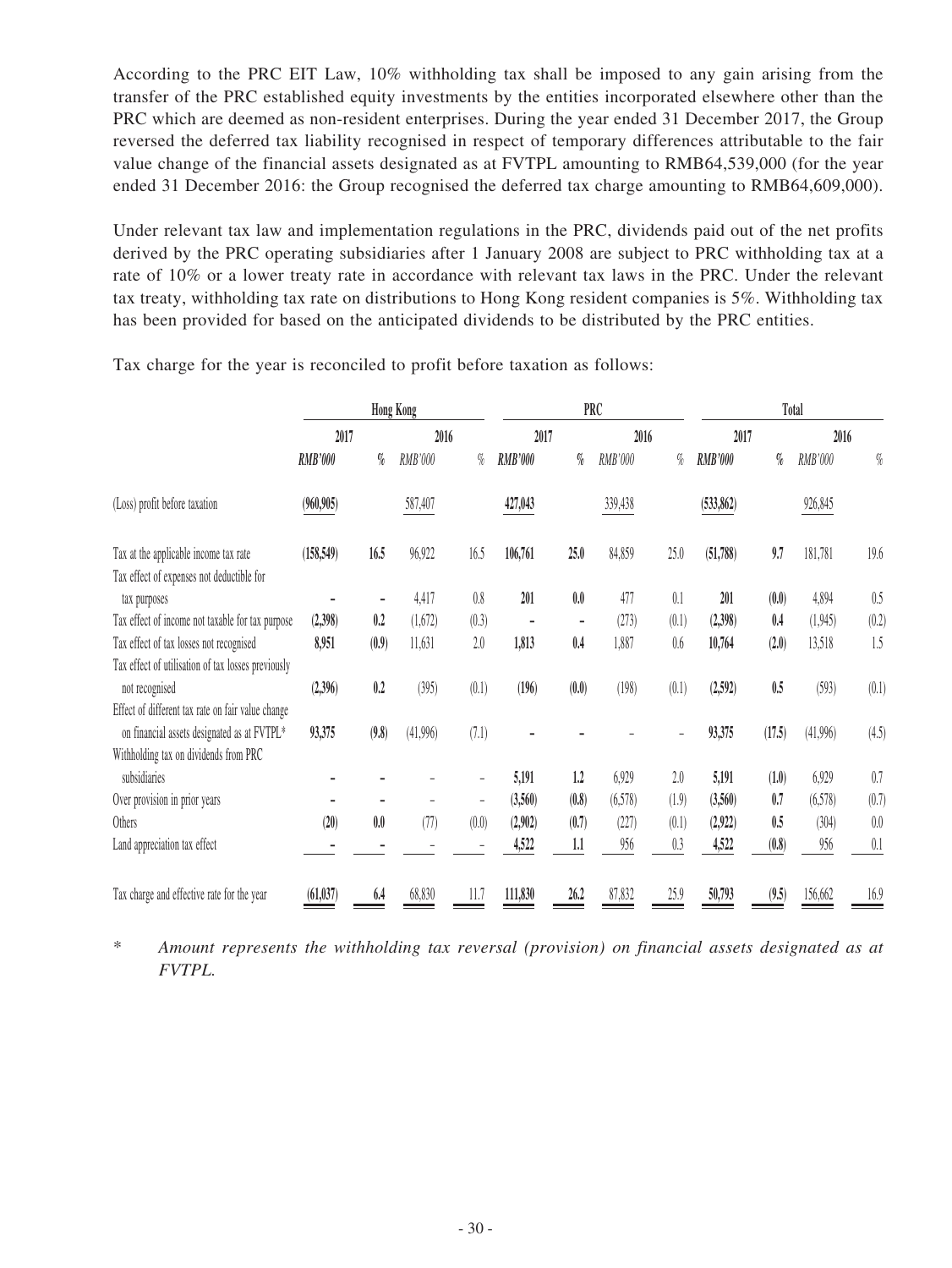### **10. DIVIDENDS**

|                                                                                                                        | 2017<br><b>RMB'000</b> | 2016<br><i>RMB'000</i> |
|------------------------------------------------------------------------------------------------------------------------|------------------------|------------------------|
| Dividends recognised as distribution during the year:                                                                  |                        |                        |
| Interim, paid – RMB0.02 (HK2.5 cents) per share for 2017<br>$(2016:$ paid – RMB0.04 (HK4.90 cents) per share for 2016) | 23,610                 | 46,326                 |
| Final, paid – RMB0.08 (HK9.30 cents) per share for 2016<br>$(2016:$ paid – RMB0.10 (HK12.00 cents) per share for 2015) | 87,830                 | 113,452                |
|                                                                                                                        | 111,440                | 159,778                |

A final dividend of RMB0.04 (HK5.0 cents) per ordinary share (2016: a final dividend of RMB0.08 (HK9.30 cents) per share), in an aggregate amount of RMB0.06 (HK\$7.5 cents) has been proposed by the directors of the Company and is subject to approval by the shareholders in the annual general meeting.

### **11. (LOSS) EARNINGS PER SHARE**

Calculation of the basic and diluted earnings per share attributable to the owners of the Company is based on the following data:

#### **(Loss) earnings**

|                                                                                                                                                        | 2017<br><b>RMB'000</b> | 2016<br><b>RMB'000</b> |
|--------------------------------------------------------------------------------------------------------------------------------------------------------|------------------------|------------------------|
| (Loss) earnings for the purposes of basic and diluted earnings per<br>share, being (loss) profit for the year attributable to owners of the<br>Company | (486, 650)             | 665,292                |
| <b>Number of shares</b>                                                                                                                                |                        |                        |
|                                                                                                                                                        | 2017                   | 2016                   |
| Weighted average number of ordinary shares for the purpose<br>of calculating basic (loss) earnings per share                                           | 1,091,538,820          | 1,091,538,820          |
| Effect of dilutive potential ordinary shares relating to:<br>- outstanding share options                                                               |                        |                        |
| Weighted average number of ordinary shares for the purpose<br>of calculating diluted (loss) earnings per share                                         | 1,091,538,820          | 1,091,538,820          |

All (31 December 2016: all) outstanding share options of the Company have not been included in the computation of diluted earnings per share as they did not have dilutive effect to the Company's earnings per share during the years ended 31 December 2017 because the exercise prices of these options were higher than the average market prices of the Company's shares during the year.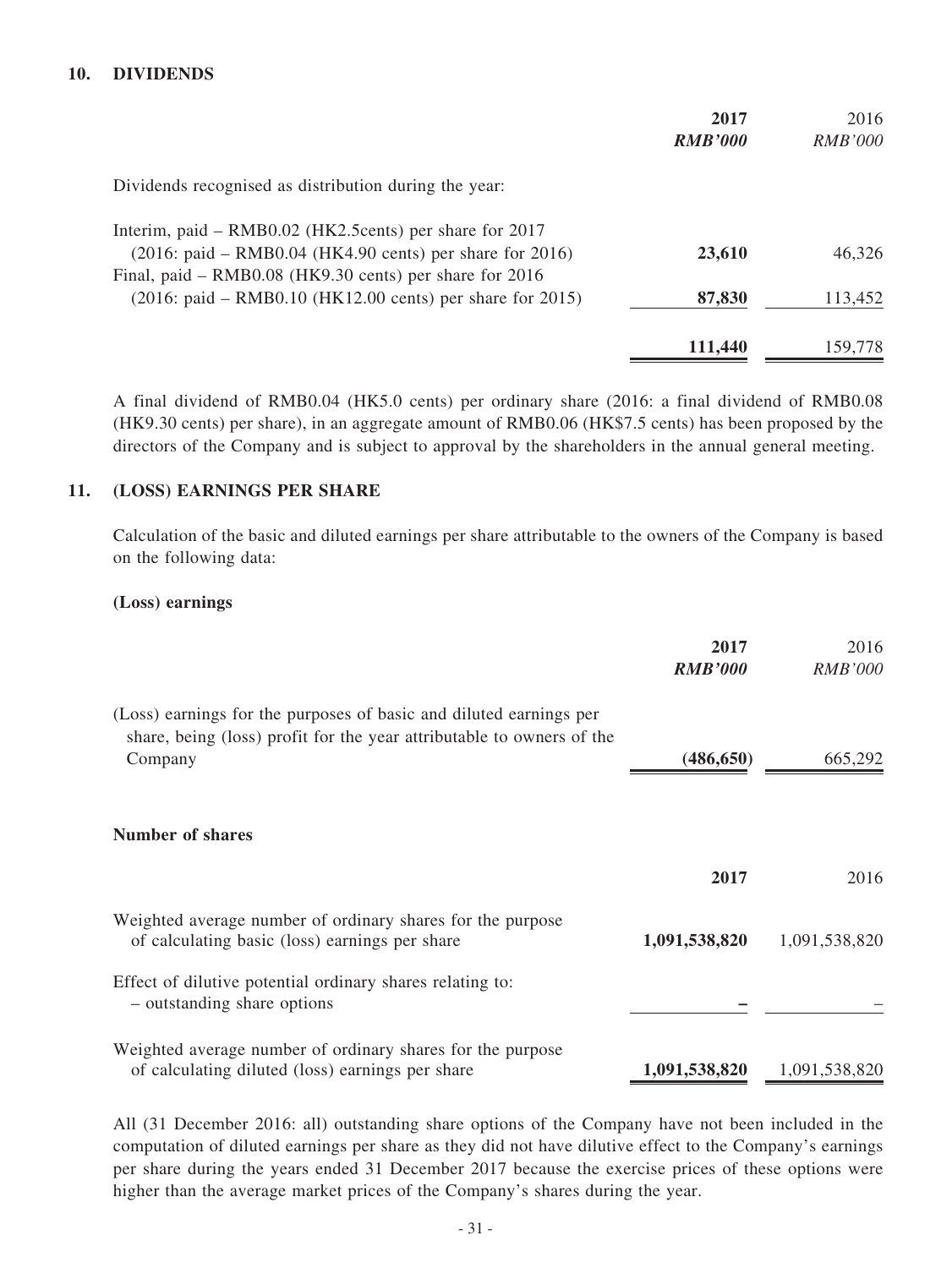### **12. AVAILABLE-FOR-SALE INVESTMENTS**

|                                                     | 2017<br><b>RMB'000</b> | 2016<br><b>RMB'000</b> |
|-----------------------------------------------------|------------------------|------------------------|
|                                                     |                        |                        |
| Unlisted equity investments, at fair value (Note 1) |                        | 45,522                 |
| Unlisted equity investments, at cost (Note 2)       | 25,278                 | 24,112                 |
| Exchange realignment                                | (1,203)                | 1,166                  |
|                                                     | 24,075                 | 25,278                 |
| Less: provision for impairment                      | 18,371                 | 17,221                 |
| Exchange realignment                                | (1,202)                | 1,151                  |
|                                                     | 6,906                  | 6,906                  |
|                                                     | 6,906                  | 52,428                 |

- *Note 1:* The balance as at 31 December 2016 represented an investment made by the Group in the 8.33% equity interest in Jiangsu Hong Xuan Ecological Agriculture Company Limited ("Hong Xuan"), which is engaging in agriculture business. During the year ended 31 December 2017, the Group has been able to increase its influence over Hong Xuan after the Group has been able to appoint one director into its board of directors. As such, the Group reclassified this investment of RMB45,522,000 from an available-for-sale investment to an investment in an associate. Accordingly, the cumulative gain on fair value of RMB1,626,000 previously recognised in other comprehensive income were reclassified from equity to profit or loss.
- *Note 2:* The above investments are measured at cost less impairment at the end of each reporting period because the range of reasonable fair value estimates is so significant that the directors of the Company are of the opinion that fair values cannot be measured reliably. During the year ended 31 December 2017, no additional impairment loss (for the year ended 31 December 2016: RMB465,000 impairment loss) has been made on the Group's unlisted equity investments.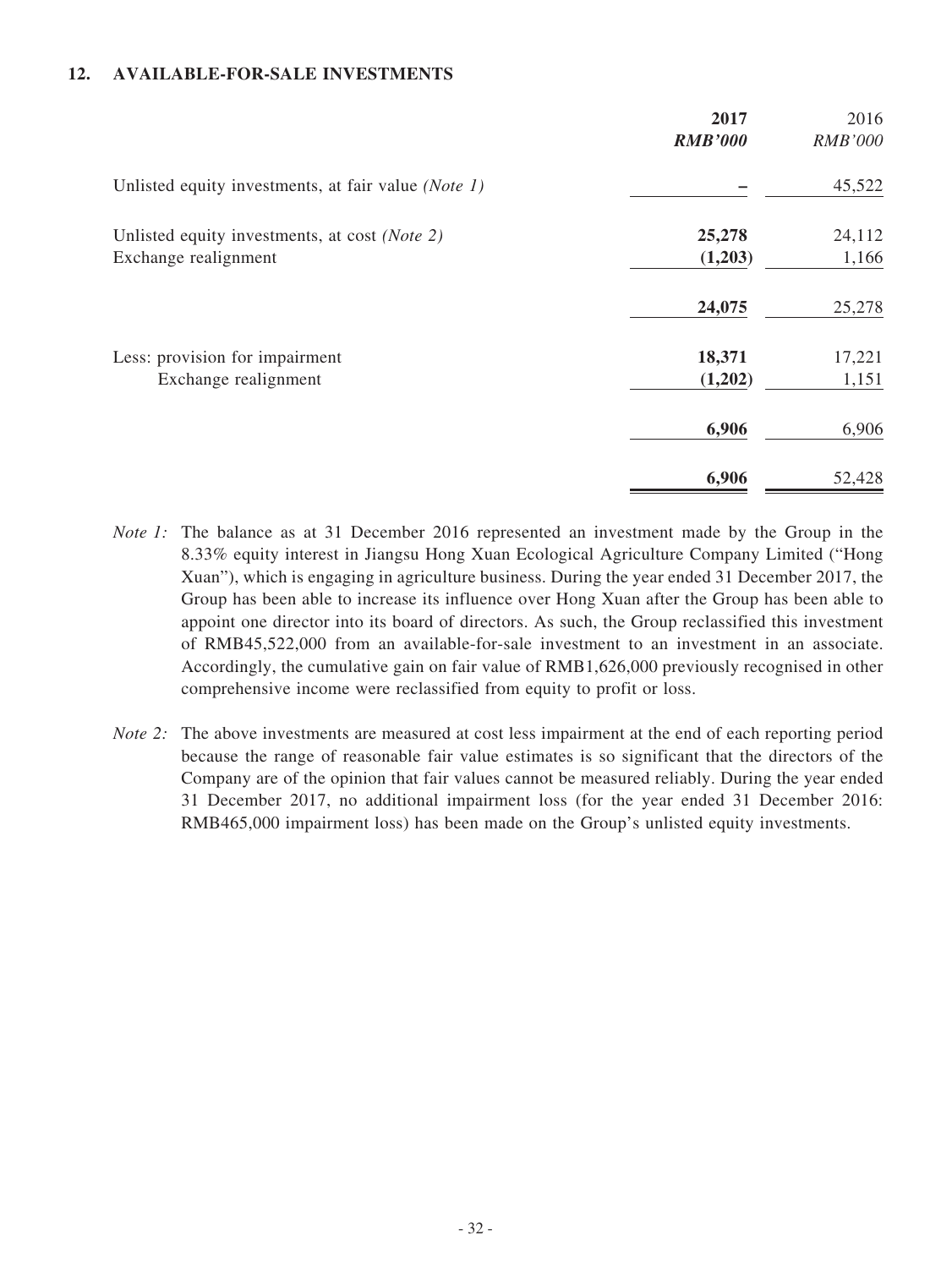### **13. FINANCIAL ASSETS DESIGNATED AS AT FVTPL**

|                           | <b>RMB'000</b> |
|---------------------------|----------------|
| At 1 January 2016         | 454,496        |
| Exchange alignment        | 51,935         |
| Addition                  | 120,422        |
| Gain on fair value change | 646,090        |
| At 31 December 2016       | 1,272,943      |
| Exchange alignment        | (43,093)       |
| Addition                  | 39,578         |
| Disposal                  | (88, 882)      |
| Loss on fair value change | (935, 059)     |
| At 31 December 2017       | 245,487        |

The components of financial assets designated as at FVTPL are as follow:

|                               | 2017<br><b>RMB'000</b> | 2016<br><b>RMB'000</b> |
|-------------------------------|------------------------|------------------------|
| <b>Baidu Takeout Delivery</b> |                        | 1,152,521              |
| Ele. me                       | 63,487                 |                        |
| Yunxi                         | 122,000                | 50,000                 |
| Jiahua Anyuan Fund            | 60,000                 | 70,422                 |
|                               | 245,487                | 1,272,943              |

During the year ended 31 December 2017, the Group has additionally invested in the following investments:

a. During the year, as a result of a merger of the takeout business of Baidu, Inc. known as "Baidu Takeout Delivery" (百度外賣) in the PRC ("Project BW"), in which the Group originally invested RMB454,496,000 (US\$70,000,000) and took up less than 10% equity interest through the 86% equity investment in Hina Group Fund III Limited Partnership ("Hina Fund III") of the Group towards the end of 2015, with Ele. me (餓了麼), which is a similar takeout business operating in PRC (the "Merger"), the Group was paid in aggregate RMB152,370,000 (US\$23,520,000), comprising of (i) RMB88,882,000 (US\$13,720,000) in cash, and (ii) RMB63,487,000 (US\$9,800,000) worth of Series G-1 shares in the holding company of Ele.me ("Ele. me"). After the Merger, the former investment in Project BW was exchanged as investment in Ele.me, and such investment was presented as financial asset designated as at FVTPL in the statement of financial position of the Hina Fund III and in the consolidated statement of financial position of the Group. The fair value of the shares in Ele.me was made with reference to the respective recent investment cost, i.e. share price in the Merger, on initial recognition. As at 31 December 2017, the Group has been fully paid with cash and shares.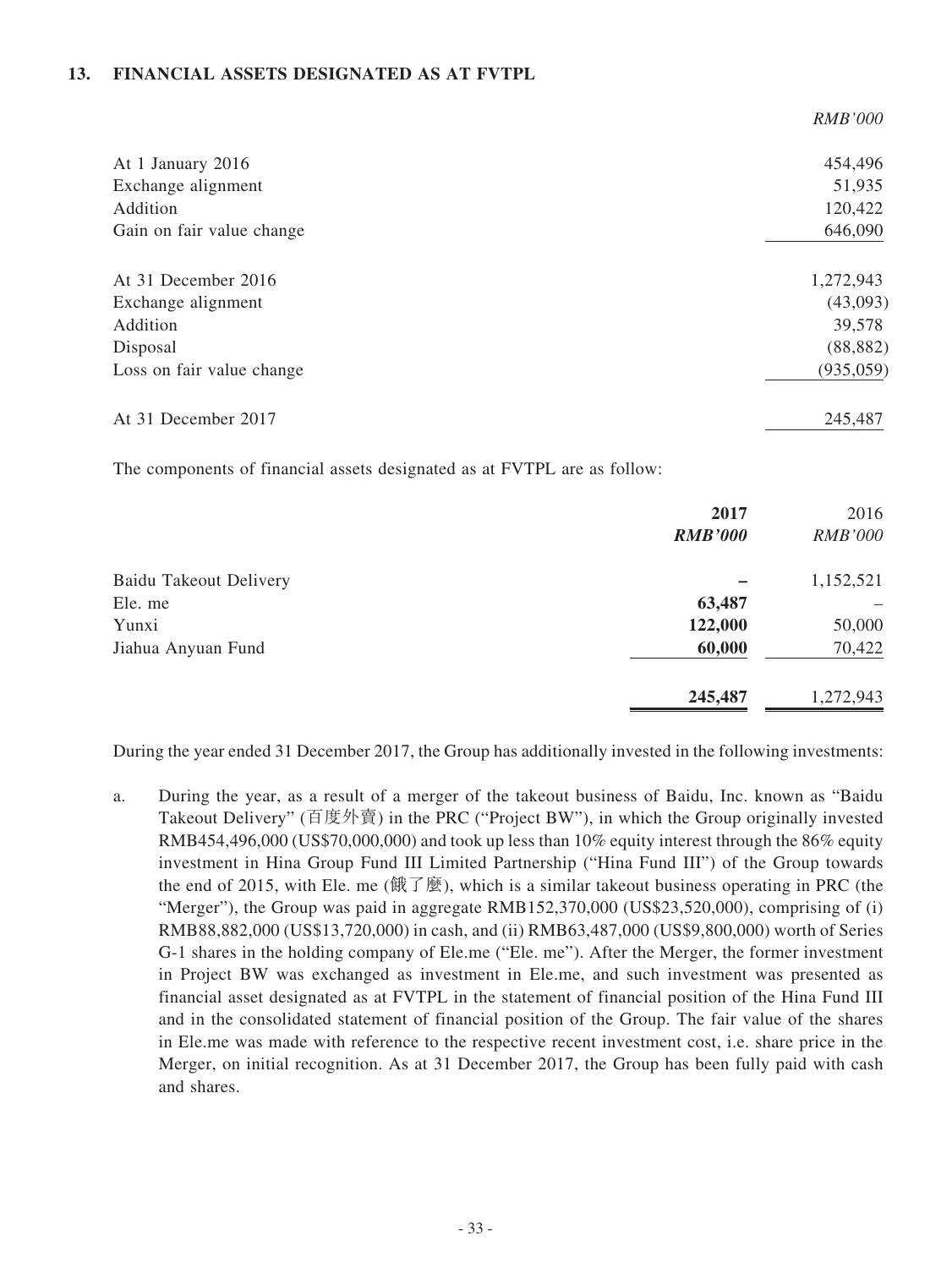Based on the issue price of Series G-1 Shares in the Merger, the management of the Group determined that the fair value of the investment in Ele.me as at 31 December 2017 is RMB63,487,000 (US\$9,800,000) and therefore the Group has recognised a fair value loss on financial asset designated as at FVTPL of approximately RMB957,059,000 (US\$142,730,000) in the consolidated statement of profit and loss and other comprehensive income for the year ended 31 December 2017.

b. During the year, certain other investors made a cash capital contribution of RMB50,000,000 in Shanghai JingJing Investment Center (Limited Partnership) ("Jingiing"), a consolidated subsidiary towards the end of 2016, and as such the equity interest of Jingjing held by the Group was diluted from 99.99% to approximately 50%. The Group still holds the majority shares in Jingjing. In 2016, Jingjing invested RMB50,000,000 in Guangzhou Yunxi Information Technology Co., Ltd. ("Yunxi") and an additional RMB50,000,000 during the year. Therefore, as at 31 December 2017, Jingjing invested RMB100,000,000 in Yunxi, which represents approximately 8.6957% equity interest of Yunxi.

Based on the valuation of Yunxi, the management of the Company determined that the fair value of the investment as at 31 December 2017 is RMB122,000,000 and therefore the Group has recognised a fair value gain on financial asset designated as at FVTPL of approximately RMB22,000,000 in the consolidated statement of profit and loss and other comprehensive income for the year ended 31 December 2017 (for the year ended 31 December 2016: Nil).

c. During the year, certain other investors made a cash capital contribution of RMB20,000,000 in Jiahua Mingde (Tianjin) Enterprise Management and Consulting Partnership (Limited Partnership) ("Jiahua Mingde"), a consolidated subsidiary towards the end of 2016, and as such the equity interest of Jiahua Mingde held by the Group was diluted from 99.99% to approximately 71.33%. In 2016, Jiahua Mingde invested RMB70,422,000 in Anhui Jiahua Anyuan Investment Fund Partnership (Limited Partnership) ("Jiahua Anyuan Fund"). During the year, Jiahua Mingde withdrew an investment of RMB20,422,000 and made a new investment of RMB10,000,000 in Jiahua Anyuan Fund. Therefore, as at 31 December 2017, Jiahua Mingde invested RMB60,000,000 in Jiahua Anyuan Fund, which represents approximately 16% equity interest of Jiahua Anyuan Fund.

The management of the Company consider that the carrying amounts of the investment costs approximate its fair values and as such no fair value change was recognised during the year.

The Group has engaged an independent qualified professional valuer to assist the management of the Company in determining the fair value of these investments as at 31 December 2017. As these investments are not publicly traded, for Ele.me and Yunxi, the key input for the valuation of fair value is the price agreed and accepted by other independent third party investors relating to the Merger and the price paid by other third investors in recent funding rounds. For the other investment, the fair value valuation is made with reference to the recent investment cost of its investment on initial recognition.

### **14. INTEREST IN ASSOCIATES**

|                                                                   | 2017<br><b>RMB'000</b> | 2016<br><i>RMB'000</i> |
|-------------------------------------------------------------------|------------------------|------------------------|
| Cost of investment in associates                                  | 151,341                | 96,734                 |
| Share of post-acquisition results and other comprehensive expense | (6,697)                | (2,720)                |
|                                                                   | 144,644                | 94,014                 |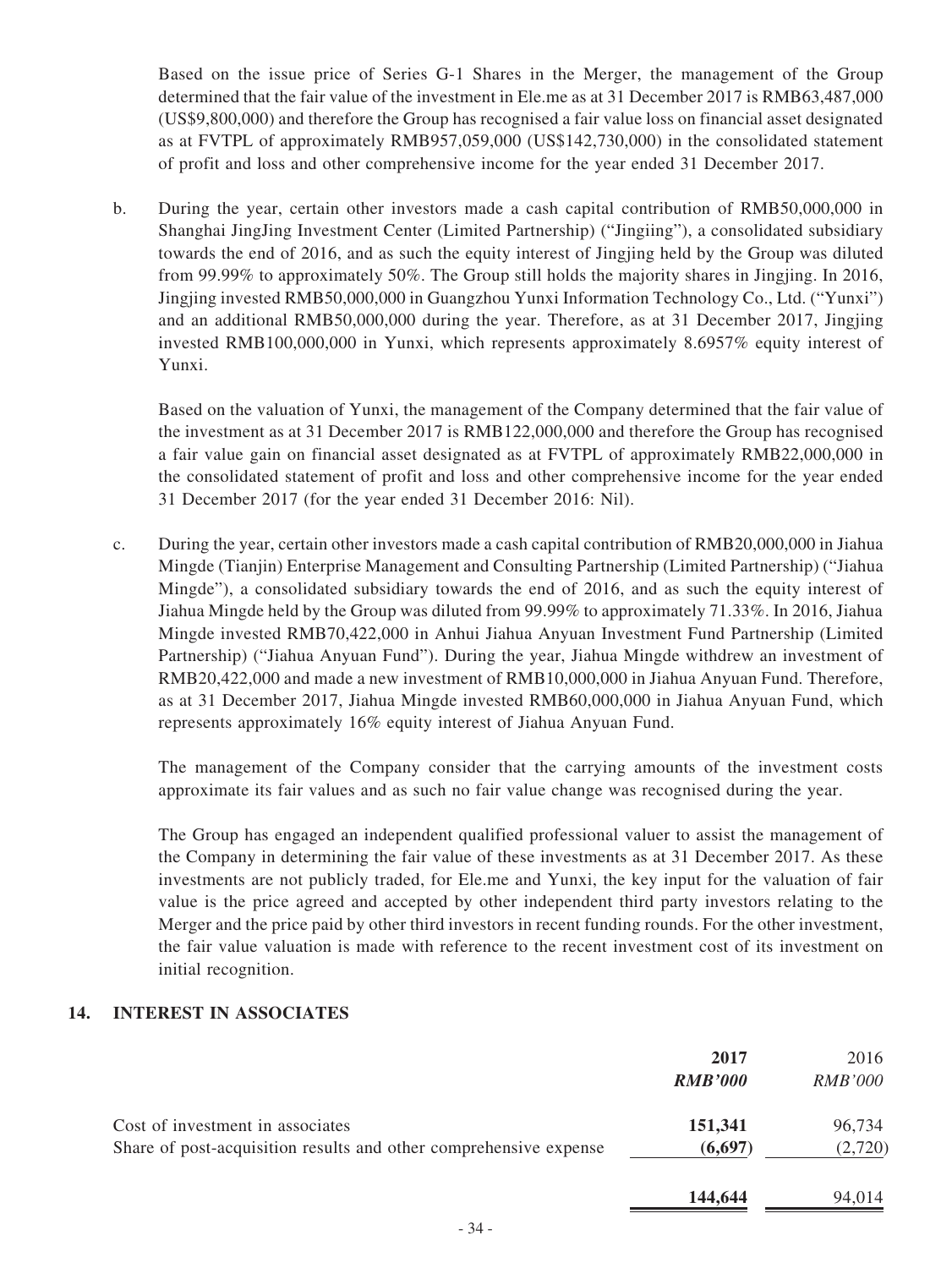Subsequent to the reclassification of Hong Xuan from an available-for-sale investment to an investment in an associate as disclosed in Note 12, during the year, certain other investors of Hong Xuan have subscribed for new shares of Hong Xuan and therefore the equity interest held by the Group was diluted to approximately 7.858%.

During the year, the Group made a cash capital contribution of RMB12,800,000, representing 29% of total capital contribution in Shenzhen Jupeng Kitchen Equipment Co., Ltd. ("Shenzhen Jupeng"), an independent unlisted third party established in the PRC. Shenzhen Jupeng is principally engaged in the manufacturing and sale of kitchen equipment. As the Group has the right to appoint one director into the board of directors of Shenzhen Jupeng, the Group has significant influence over Shenzhen Jupeng. As such, the Group has accounted for Shenzhen Jupeng as an investment in an associate.

During the year, the Group made an additional cash capital contribution of RMB1,640,000 in Hubei Jupeng Kitchen Equipment Co., Ltd. ("Hubei Jupeng"). As at 31 December 2017, the equity interest held by the Group was 29% (as at 31 December 2016: 29%). During the year, the Group received the dividend amounting to RMB812,000 from Hubei Jupeng (for the year ended 31 December 2016: nil).

### **15. TRADE AND OTHER RECEIVABLES**

|                                                  | 2017<br><b>RMB'000</b> | 2016<br><b>RMB'000</b> |
|--------------------------------------------------|------------------------|------------------------|
|                                                  |                        |                        |
| Trade receivables                                |                        |                        |
| - a related company                              | 935                    | 1,075                  |
| – others                                         | 36,311                 | 17,803                 |
|                                                  | 37,246                 | 18,878                 |
| Rental and utility deposits                      | 16,962                 | 12,805                 |
| Property rentals paid in advance for restaurants | 24,638                 | 22,000                 |
| Advance to suppliers                             | 23,434                 | 23,101                 |
| Deductible value added tax                       | 15,839                 | 6,159                  |
| Other receivables                                | 17,405                 | 18,081                 |
|                                                  | 135,524                | 101,024                |

The related company is a company in which Ms. Poon has controlling interests.

Customers including both independent third parties and related company of noodles and related products are normally granted 60 to 90 days credit period upon issuance of invoices, except for certain well established customers for which the credit terms are up to 180 days. There was no credit period for customers relating to sales from operation of restaurants. The following is an ageing analysis of trade receivables net of allowance for doubtful debts presented based on invoice dates at the end of the reporting period, which approximated the respective revenue recognition dates: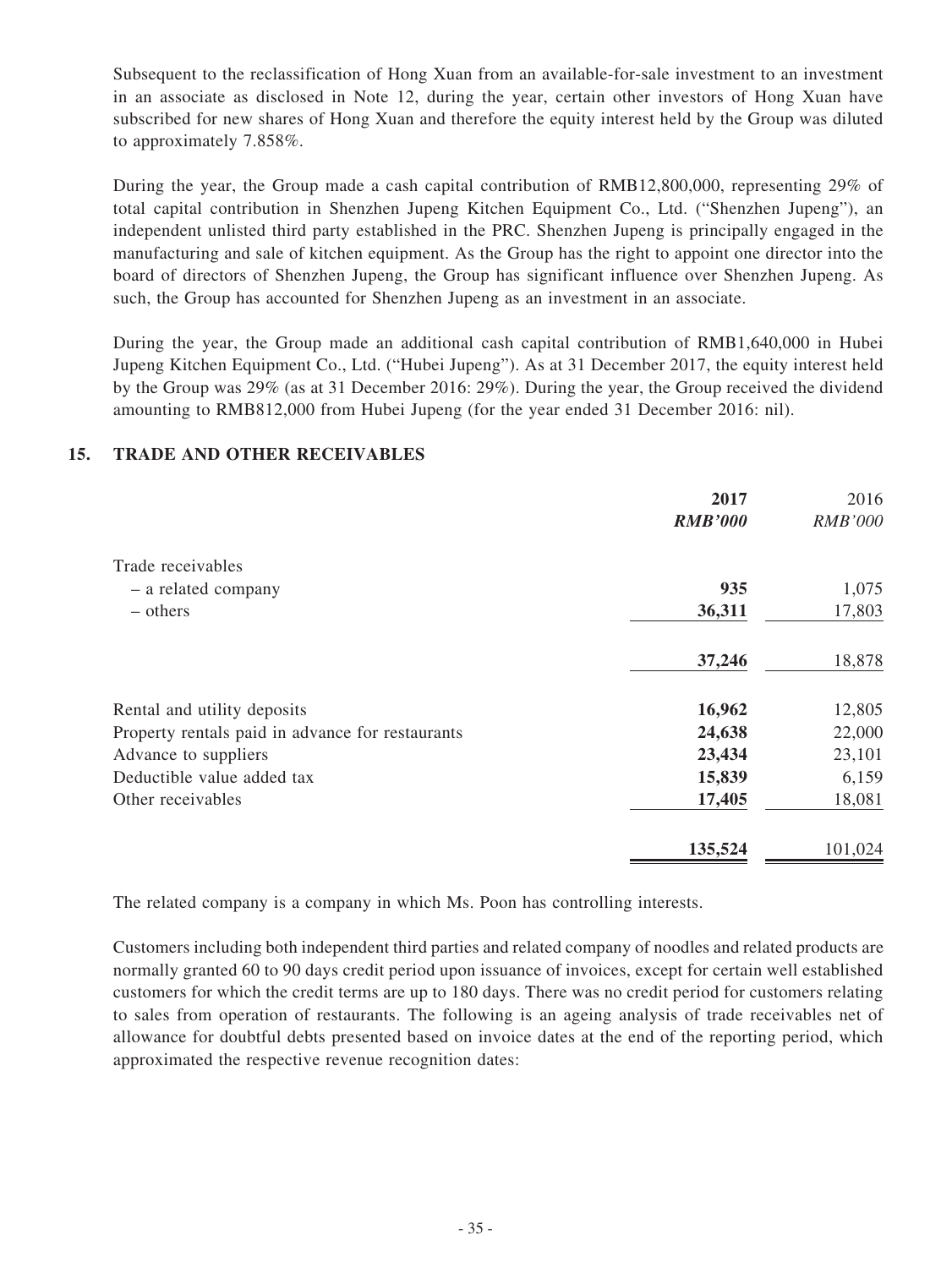|                 | 2017           | 2016           |
|-----------------|----------------|----------------|
|                 | <b>RMB'000</b> | <b>RMB'000</b> |
| Ageing          |                |                |
| 0 to 30 days    | 32,739         | 15,040         |
| 31 to 60 days   | 134            | 739            |
| 61 to 90 days   | 674            | 9              |
| 91 to 180 days  |                | 91             |
| 181 to 365 days | 714            | 1              |
| Over 365 days   | 2,985          | 2,998          |
|                 | 37,246         | 18,878         |

No interest is charged on the trade receivables. Major debtors comprising the Group's trade receivables that are neither past due nor impaired at 31 December 2017 and 31 December 2016 have no default history and of good credit quality.

Included in the Group's trade receivable balances are debtors with a carrying amount of approximately RMB3,699,000 (as at 31 December 2016: RMB2,999,000) which are past due for over 180 days as at 31 December 2017 for which the Group has not provided for impairment loss as these balances are mainly due from related parties and certain group-buying companies with good credit. The Group does not hold any collateral over the balances.

In determining the recoverability of the trade receivables, the Group reassesses any change in the credit quality of the trade receivables since the credit was granted and up to the end of the reporting period. After reassessment, the directors of the Company believe that no allowance is required.

The balances of other receivables of the Group are unsecured, interest-free and repayable on demand. As at 31 December 2017 and 31 December 2016, other receivables of the Group are neither past due nor impaired as they have no default history and there are continuous subsequent settlement.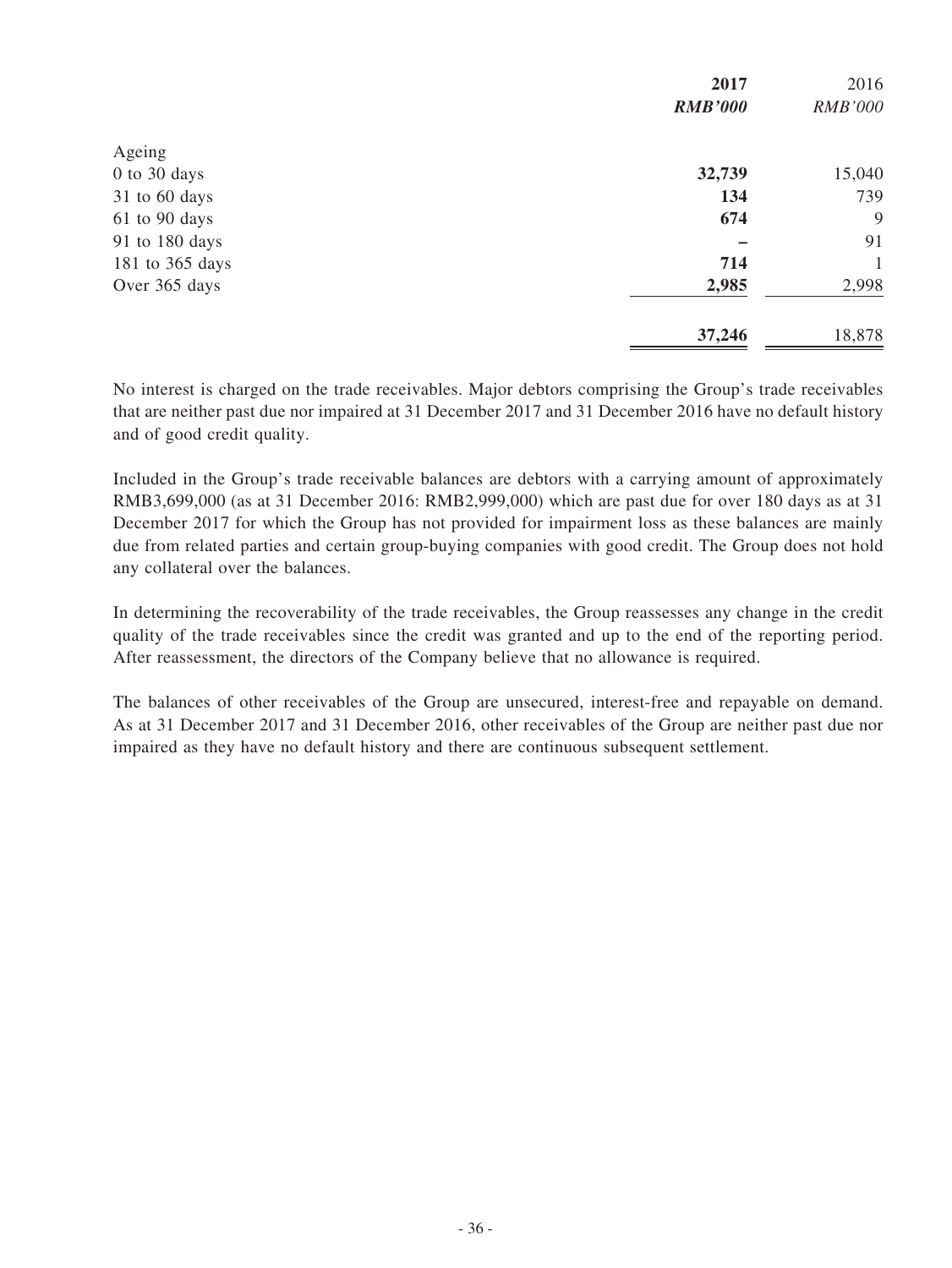### **16. TRADE AND OTHER PAYABLES**

|                                                          | 2017           | 2016           |
|----------------------------------------------------------|----------------|----------------|
|                                                          | <b>RMB'000</b> | <b>RMB'000</b> |
| Trade payables                                           |                |                |
| - related companies                                      | 6,474          | 5,336          |
| $-$ others                                               | 89,348         | 88,715         |
|                                                          | 95,822         | 94,051         |
| Payroll and welfare payables                             | 33,651         | 38,969         |
| Customers' deposits received                             | 8,618          | 10,190         |
| Payable for acquisition of property, plant and equipment | 15,418         | 28,687         |
| Payable for property rentals                             | 26,376         | 30,540         |
| Other taxes payable                                      | 22,645         | 25,308         |
| Others                                                   | 22,368         | 46,805         |
|                                                          | 224,898        | 274,550        |

The related companies are companies in which Mr. Katsuaki Shigemitsu, who is a director and shareholder of the Company, has controlling interests.

The average credit period for purchase of goods is 60 days (31 December 2016: 60 days). The following is an ageing analysis of trade payables presented based on invoice dates at the end of the reporting period:

|                | 2017           | 2016           |
|----------------|----------------|----------------|
|                | <b>RMB'000</b> | <b>RMB'000</b> |
| Ageing         |                |                |
| $0$ to 30 days | 60,373         | 61,956         |
| 31 to 60 days  | 26,496         | 23,133         |
| 61 to 90 days  | 1,252          | 1,072          |
| 91 to 180 days | 1,221          | 4,532          |
| Over 180 days  | 6,480          | 3,358          |
|                | 95,822         | 94,051         |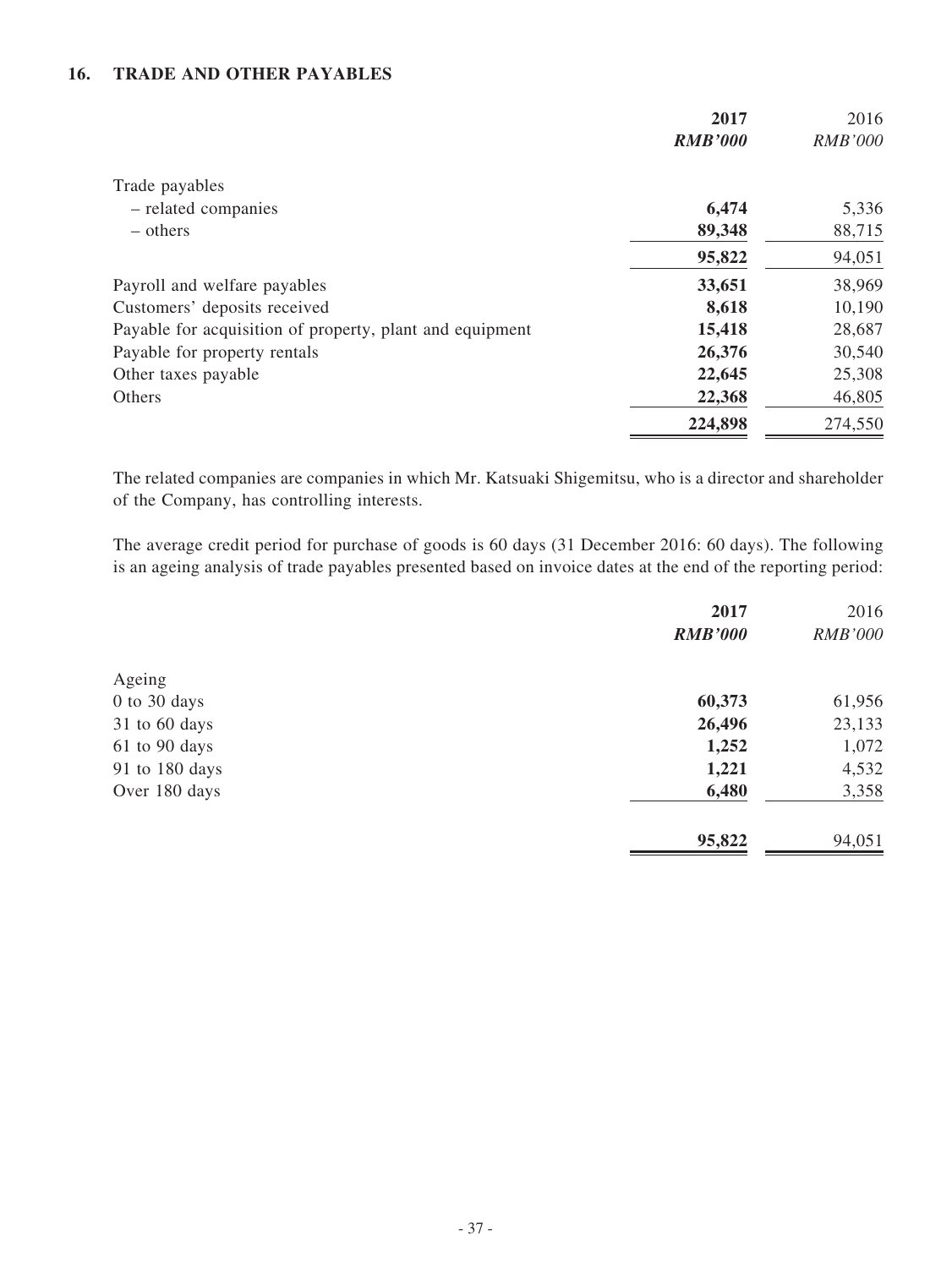# **DIVIDEND**

A final dividend of RMB0.04 (HK5.00 cents) per ordinary share (2016: RMB0.08 (HK9.30 cents) per ordinary share) for the year ended 31 December 2017 has been proposed by the Board and is subject to the approval by the shareholders of the Company (the "Shareholders") at the annual general meeting ("AGM") to be held on 23 May 2018. The proposed final dividend is expected to be paid on or about 28 September 2018. Including the interim dividend of RMB0.02 (HK2.50 cents) per ordinary share (2016: RMB0.04 (HK4.90 cents) per ordinary share) already paid, the total dividend for the year ended 31 December 2017 will amount to RMB0.06 (HK7.50 cents) per ordinary share (2016: RMB0.12 (HK14.20 cents) per ordinary share).

# **MANAGEMENT DISCUSSION AND ANALYSIS**

# **Industry Review**

In 2017, benefited from the overall recovery of developed economies, emerging markets and developing economies, the global economy enjoyed a growth of 3.7%, representing a 0.5 percentage point faster than the growth rate of 3.2% in 2016. In 2017, China's economy outperformed and was steady with positive growth prospectus. China's GDP grew 6.9% on a year-on-year basis (corresponding period of 2016: 6.7%) to RMB82,712.2 billion. With the rapid growth of household income and further implementation of the supply-side reform, the transformation and upgrading of the economy acquired new advance. The market of consumer goods maintained stable growth and the upgrading of consumption structure saw further progress, resulting in an increase of 8.2% in the National Index of Service Production ( $\hat{\pm}$ ) 國服務生產業指數) as compared to that of 2016.

By exerting the strengths in exploring consumers' needs and driving economy growth, the catering industry continued to maintain steady and healthy advancement and realised sustainable development. In 2017, China's catering industry recorded a revenue of RMB3,964.4 billion, representing an increase of 10.7% (corresponding period of 2016: 10.8%). The growth of the catering industry was greater than 6.9% of GDP increment.

Competition in the catering industry has intensified with high opening rate and high closure rate. It was the first time in recent years to record a negative growth in the number of restaurants, gradually correcting the over-supply of restaurants. In 2017, the total number of catering stores reached 5.81 million in China and decreased by 210,000 stores as compared to 6.02 million in 2016, representing a decrease of 3.48%. 160,000 stores were closed during the first half of 2017. However, the number of new restaurants and practitioners reached 100 and 2.4 million, respectively in the first-tier cities, including Beijing, Shanghai, Guangzhou and Shenzhen.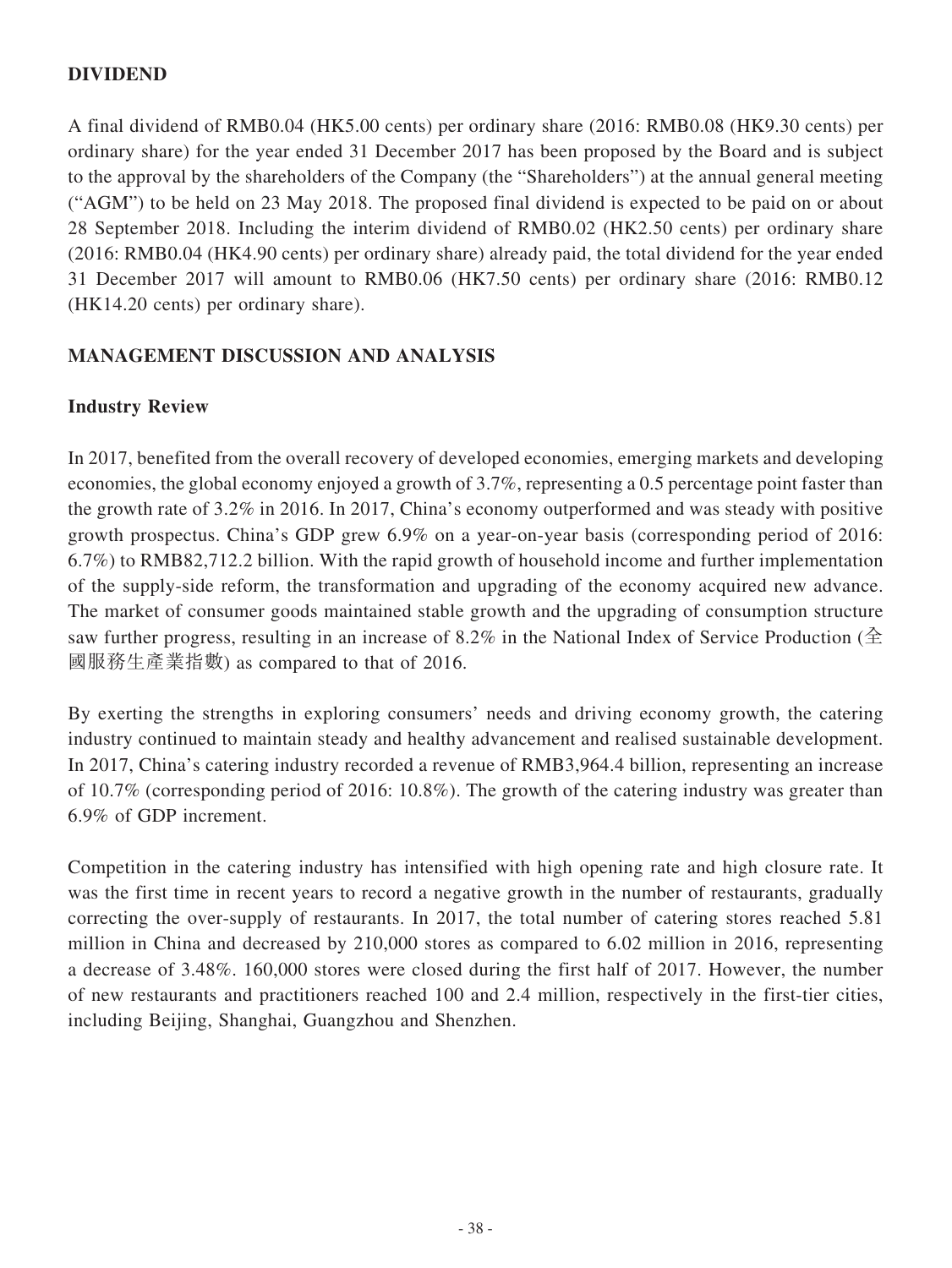According to "2017 Development of China's Takeaway Service Research Report (二零一七年中國外 賣發展研究報告)" published by Meituan-Dianping Institute (美團點評研究院), the market scale of China's online takeaway service amounted to approximately RMB204.6 billion in 2017, up 23% as compared to last year, and the number of online subscribers was nearly 300 million. After rocket growth, the takeaway delivery service has come into stable development. In 2017, the takeaway delivery service has brought immense change for the catering industry. Consumers have now preferred brands instead of lower prices when buying takeaway delivery service, reflecting a change from "quantity-oriented" to "quality-oriented", which is a great opportunity for catering enterprises with good brand names.

Reputation, as always, is the key criterion for consumers to make their choices. With the advancement of Internet technology, especially in mobile Internet, "Internet +" has gradually penetrated into all walks of life. Consumers prefer to count on information from the third-party online platforms or appraisals and reviews from other consumers on social platforms, rather than to count on self-promotions and marketing initiatives of the restaurants. According to a research, 57.3% of the consumers would pick restaurants with good reputations on online catering review platforms. When comparing with the new media marketing which was popular in the catering industry previously, the freedom for consumers to give reviews has facilitated the improvement in service quality of restaurants, and the catering market is now shifting to consumer-oriented. An effective maintenance of third-party platforms is a required course to catering enterprises.

Nowadays, the development of the catering industry is shifting from "outward expansion" to "selfenhancement" and from "scale-and-speed-oriented" to "quality-and-efficiency-oriented". The industry is experiencing a comprehensive progress in terms of operation and management, brand building, model innovation, technology application, modern supply chain and other aspects. Enhancing the quality of supply-side is the key development direction for the supply-side structural reform of the catering industry while improving development quality and efficiency will be its basic development strategy. The Group will continue to adopt lean management approach and strictly control the quality of food. Moreover, the Group will establish smart stores to enhance customer experience through proactive development and research of intelligence technology. Meanwhile, the management is currently seeking targets of investment actively, with a view to achieving synergy of operation by capitalising on opportunities arising from industry reform and bringing better return on investment for shareholders.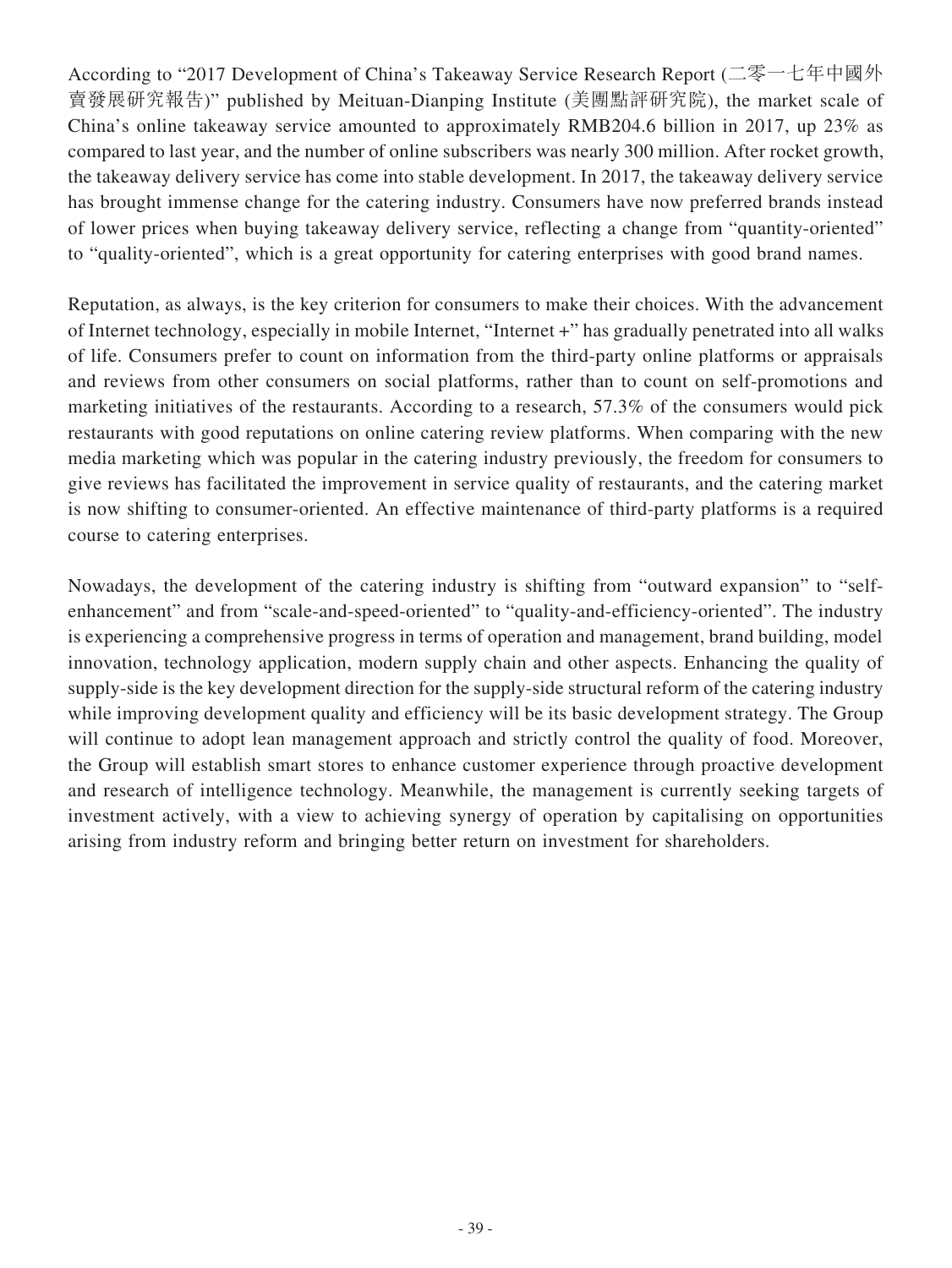# **Business Review**

For the year ended 31 December 2017, the Group's turnover decreased from approximately RMB2,379 million in 2016, by approximately 2.0% to approximately RMB2,332 million in 2017. The gross profit of the Group reached approximately RMB1,755 million, an increase of approximately 2.5% from last year. In particular, profit from operation for the year of the Company increased by approximately 24.7% and profit attributable to the owners of the Company decreased by approximately 173.1% to loss of approximately RMB487 million from profit of approximately RMB665 million last year. Correspondingly, basic earnings per share decreased from RMB0.61 last year to RMB0.45 loss per ordinary share.

Given the growth of the current operation of the Company during the year, the Board recommended a final dividend of RMB0.04 (2016: RMB0.08) per ordinary share for the year ended 31 December 2017 as a return to the Shareholders.

The support from its production bases is an integral factor for the sustainable and steady expansion of the Group's chain restaurant network. As at 31 December 2017, the Group has five major production bases in Shanghai, Chengdu, Tianjin, Wuhan and Dongguan throughout China.

During the year, the Group restarted for the expansion of fast casual restaurant ("FCR") network as planned. The Group adopted more focused strategies in its development, and continued to expand the restaurant network and deepened the density in mature markets, such as Beijing, Jiangsu, Zhejiang and Shanghai.

During the year, the Group's cost of inventories consumed as a proportion to turnover was approximately 24.8%, indicating a decrease of approximately 3.2 percentage points from that of the corresponding period last year. Accordingly, gross profit margin increased from approximately 72.0% last year to approximately 75.2% in 2017. The Company leveraged on the adjustment of menu prices and adoption of direct purchase to stabilize the cost of raw material. In addition, benefit from the value added tax ("VAT") reform in PRC with effective from 1 May 2016, the Group will be able to maintain a relatively high and stable gross profit margin.

During the year, the Group's labour costs accounted for approximately 25.3% of the turnover, which was approximately 1.7 percentage points higher than that of the corresponding period of last year. During the year, proactive cost control measures were implemented, and obvious effects were witnessed during the reporting period. The Group enacted new standards for staff allocation based on restaurant scale, optimized the ordering system and hiring more managerial experienced staff. These measures enhanced the efficiency of human resource utilization but leading to some increase in labour costs.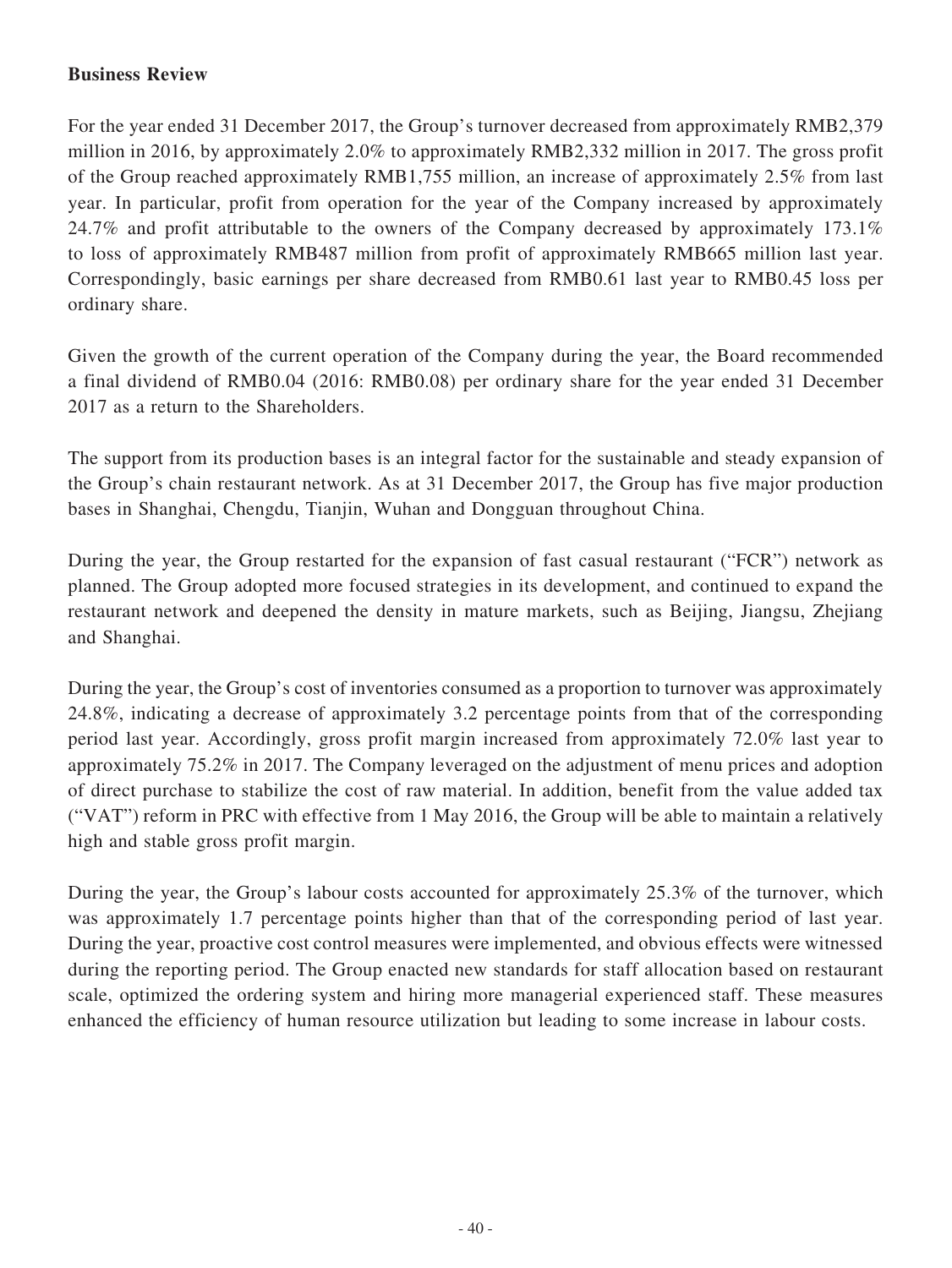During the year, rental and related costs as a proportion to turnover of the Group was approximately 16.4%, which was approximately 0.1 percentage point higher than that of the corresponding period last year. Such increase was mainly attributable to the fact that the slower turnover growth for the period and with the recovery of turnover, rental costs will be diluted further, pushing up the proportion of rental and related costs to turnover. During the year, the Group maintained stringent criteria in location selection for new restaurants to ensure the rate of success of the new establishment. Also, a large number of medium- and small-sized restaurants were developed so as to enhance the output per unit area. On the other hand, with our branding effect becoming stronger, the Group has secured fixed leases on a long-term basis.

The Group has timely introduced a number of enriched and attractive marketing activities. During the year, the Group featured the promotional sales of various attractive premiums. The feedback was excellent and the promotions facilitated an increase in transaction amount. These activities not only encouraged new and existing customers to visit the restaurants, but also helped the Group to fully benefit from the market recovery.

The effective operation of 704 restaurants under the Group would not be achieved without our efficient management and intensive staff training. During the year, the Group placed emphasis on the guidance and training of restaurant managers and regional supervisors. The operation efficiency of each restaurant was enhanced through constant upgrading of its basic management level. The Group also launched inter-restaurant competitions and new incentive bonus scheme so as to fully motivate its staff.

# **Retail Chain Restaurants**

In 2017, the Group's major business and primary source of income continued to stem from the retail chain restaurant business. During the year, the Group's restaurant business income recorded approximately RMB2,211,658,000 (2016: RMB2,219,230,000), accounted for approximately 94.8% (2016: 93.3%) of the Group's total revenue.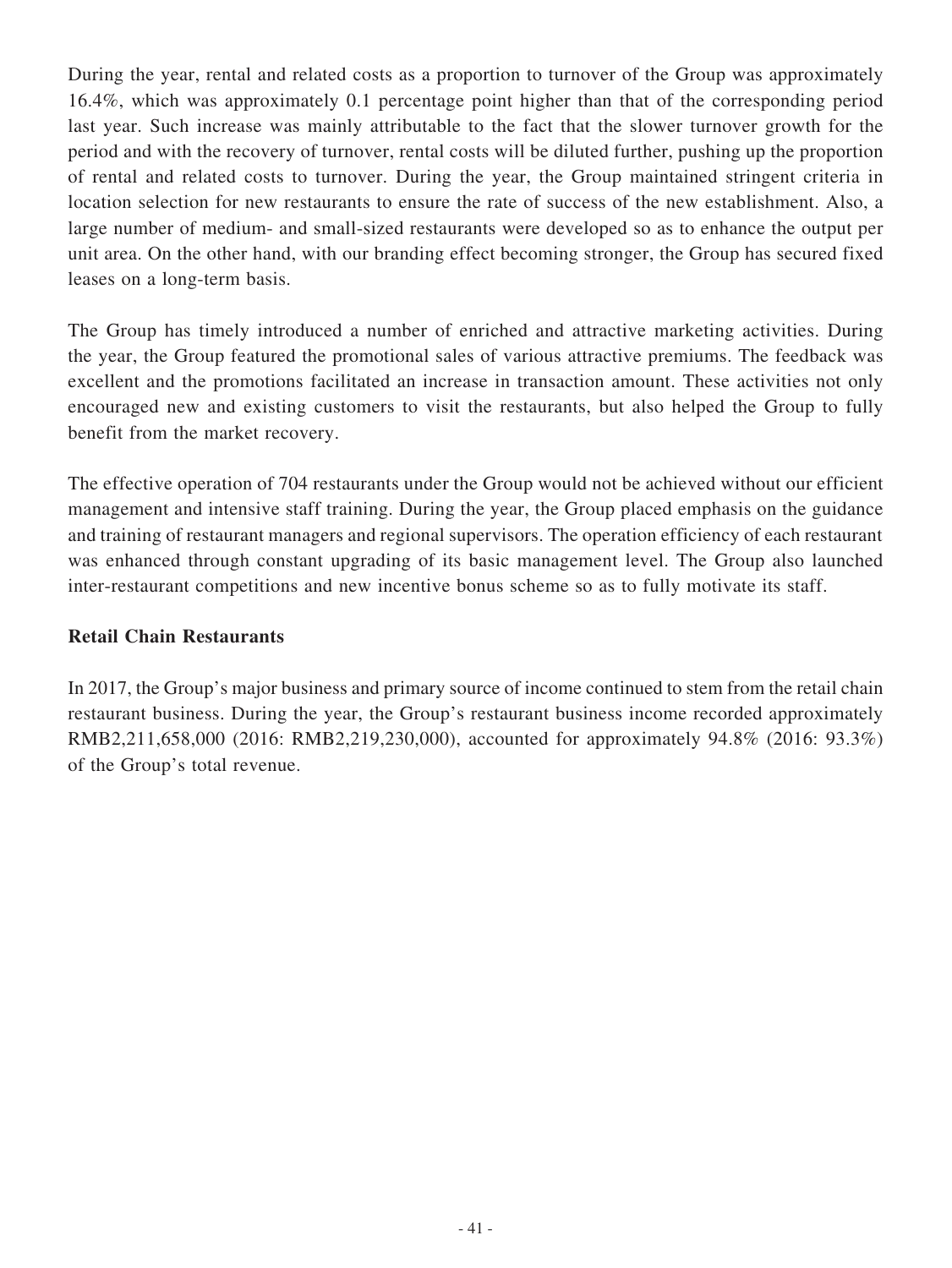As at 31 December 2017, the Group's restaurant portfolio consisted of 704 Ajisen chain restaurants, comprising the following:

|                                  | 31 December      | 31 December    |                  |
|----------------------------------|------------------|----------------|------------------|
|                                  | 2017             | 2016           | $+/-$            |
| By provinces:                    |                  |                |                  |
| Shanghai                         | 129              | 135            | $-6$             |
| Beijing                          | 45               | 43             | $\sqrt{2}$       |
| Tianjin                          | 6                | $\mathfrak{S}$ | $\mathbf{1}$     |
| Guangdong (excluding Shenzhen)   | 49               | 49             | $\theta$         |
| Shenzhen                         | 22               | 26             | $-4$             |
| Jiangsu                          | 85               | 77             | 8                |
| Zhejiang                         | 66               | 56             | 10               |
| Sichuan                          | 16               | 16             | $\boldsymbol{0}$ |
| Chongqing                        | 14               | 13             | $\mathbf{1}$     |
| Fujian                           | 24               | 24             | $\boldsymbol{0}$ |
| Hunan                            | 19               | 16             | $\mathfrak{Z}$   |
| Hubei                            | 18               | 12             | $\sqrt{6}$       |
| Liaoning                         | 20               | 14             | 6                |
| Shandong                         | 38               | 35             | $\mathfrak{Z}$   |
| Guangxi                          | 10               | $\overline{7}$ | $\mathfrak{Z}$   |
| Guizhou                          | $\mathbf{3}$     | $\overline{2}$ | $\mathbf{1}$     |
| Jiangxi                          | 16               | 12             | $\overline{4}$   |
| Shaanxi                          | 13               | 14             | $-1$             |
| Yunnan                           | $\boldsymbol{9}$ | $\tau$         | $\overline{2}$   |
| Henan                            | 8                | 5              | $\mathfrak{Z}$   |
| Hebei                            | 7                | 5              | $\overline{2}$   |
| Anhui                            | 13               | 10             | $\mathfrak{Z}$   |
| Gansu                            | $\boldsymbol{0}$ | $\mathbf{1}$   | $-1$             |
| Xinjiang                         | 1                | $\overline{2}$ | $-1$             |
| Hainan                           | 8                | 6              | $\mathbf{2}$     |
| Shanxi                           | $\mathbf{1}$     | $\mathbf{1}$   | $\boldsymbol{0}$ |
| Neimenggu                        | 5                | 5              | $\boldsymbol{0}$ |
| Heilongjiang                     | 12               | 8              | $\overline{4}$   |
| Ningxia, Qinghai                 | $\mathbf{3}$     | 3              | $\boldsymbol{0}$ |
| Jilin                            | 13               | 4              | 9                |
| Tibet                            | 1                |                | $\boldsymbol{0}$ |
| Hong Kong                        | 29               | 35             | $-6$             |
| Rome                             | 1                | 1              | $\boldsymbol{0}$ |
| Total                            | 704              | 650            | $\frac{54}{ }$   |
| Total saleable area (sq. meters) | 154,760          | 154,137        | 623              |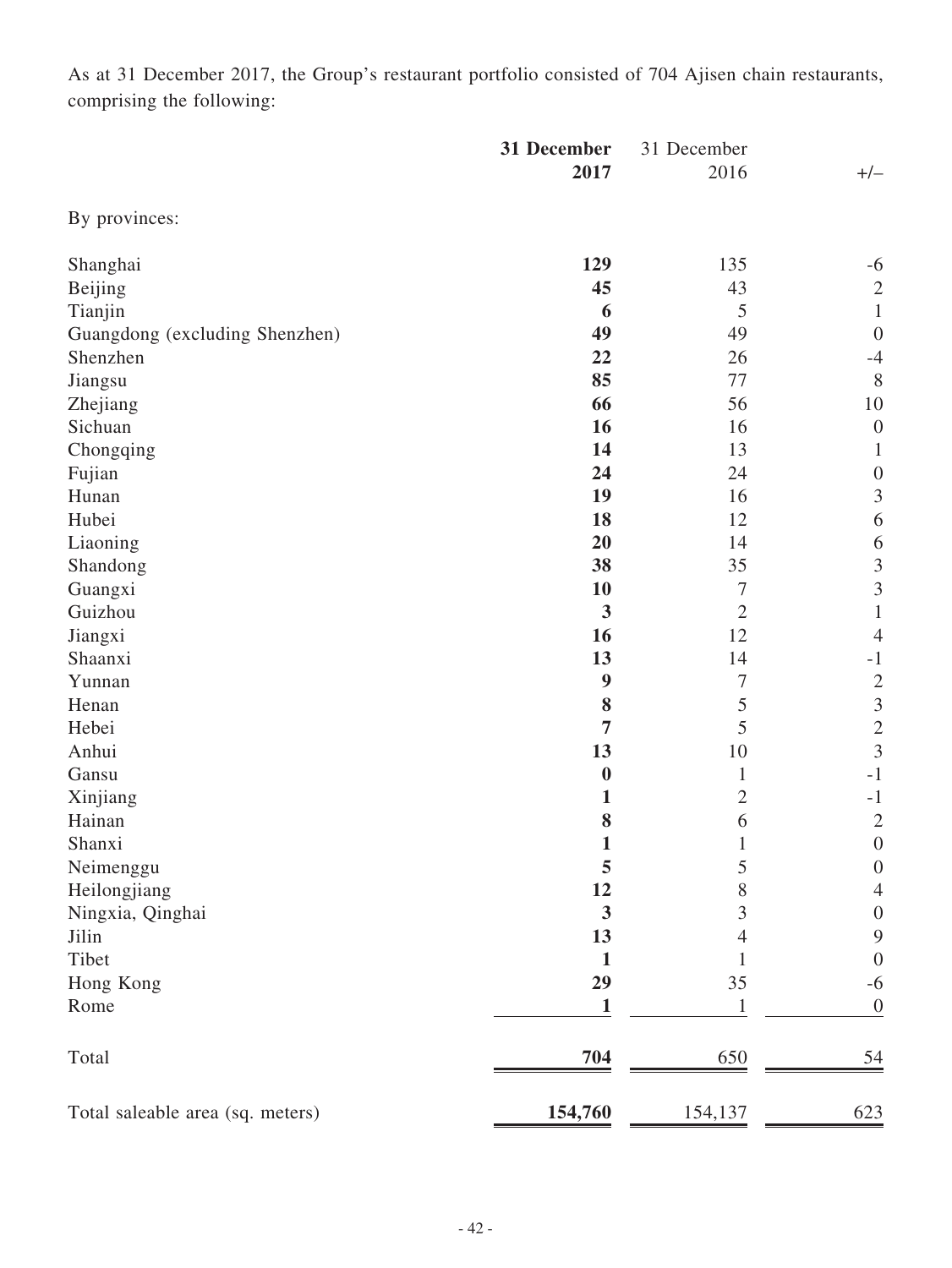|                         | 31 December | 31 December |                |  |
|-------------------------|-------------|-------------|----------------|--|
|                         | 2017        | 2016        | $+/-$          |  |
| By geographical region: |             |             |                |  |
| Northern China          | 142         | 123         | 19             |  |
| Eastern China           | 293         | 268         | 25             |  |
| Southern China          | 158         | 147         | 11             |  |
| Central China           | <b>110</b>  | 111         | $-1$           |  |
| Italy                   | 1           | 1           | $\overline{0}$ |  |
| Total                   | 704         | 650         | 54             |  |

### **Sales of Packaged Noodle and Related Products**

The manufacturing and sales of packaged noodle products under the Ajisen brand is one of the Group's two main businesses and is a beneficial complement to the major business of FCR network operation. These packaged noodle products are manufactured solely by the Group. Besides they are supplied to the chain restaurants of the Group, they are also sold through diversified channels, including supermarkets and department stores, which further enhances the awareness of the Ajisen brand.

For the year ended 31 December 2017, revenue from the sales of packaged noodle and related products was approximately RMB120,625,000 (2016: RMB159,866,000), accounted for approximately 5.2% (2016: 6.7%) of the Group's total revenue. The Group has an extensive distribution network for the packaged noodle and related products in China. As of 31 December 2017, the total number of points-ofsale in this network reached approximately 8,000, which was the same compared to the corresponding period in last year. The distribution network covers over 33 cities in China. These distributors include nationwide retailers such as Wal-Mart, Carrefour and Metro, and regional retailers such as China Resources Vanguard, Sanjiang in Ningbo and Century Lianhua, as well as reputable convenient chain stores such as Alldays, Kedi and C-Store.

### **Financial Review**

### *Turnover*

For the year ended 31 December 2017, the Group's turnover decreased by approximately 2.0%, or approximately RMB46,813,000, to approximately RMB2,332,283,000 from approximately RMB2,379,096,000 for the corresponding period in 2016. Such decrease was mainly due to VAT reform in PRC with effective from 1 May 2016.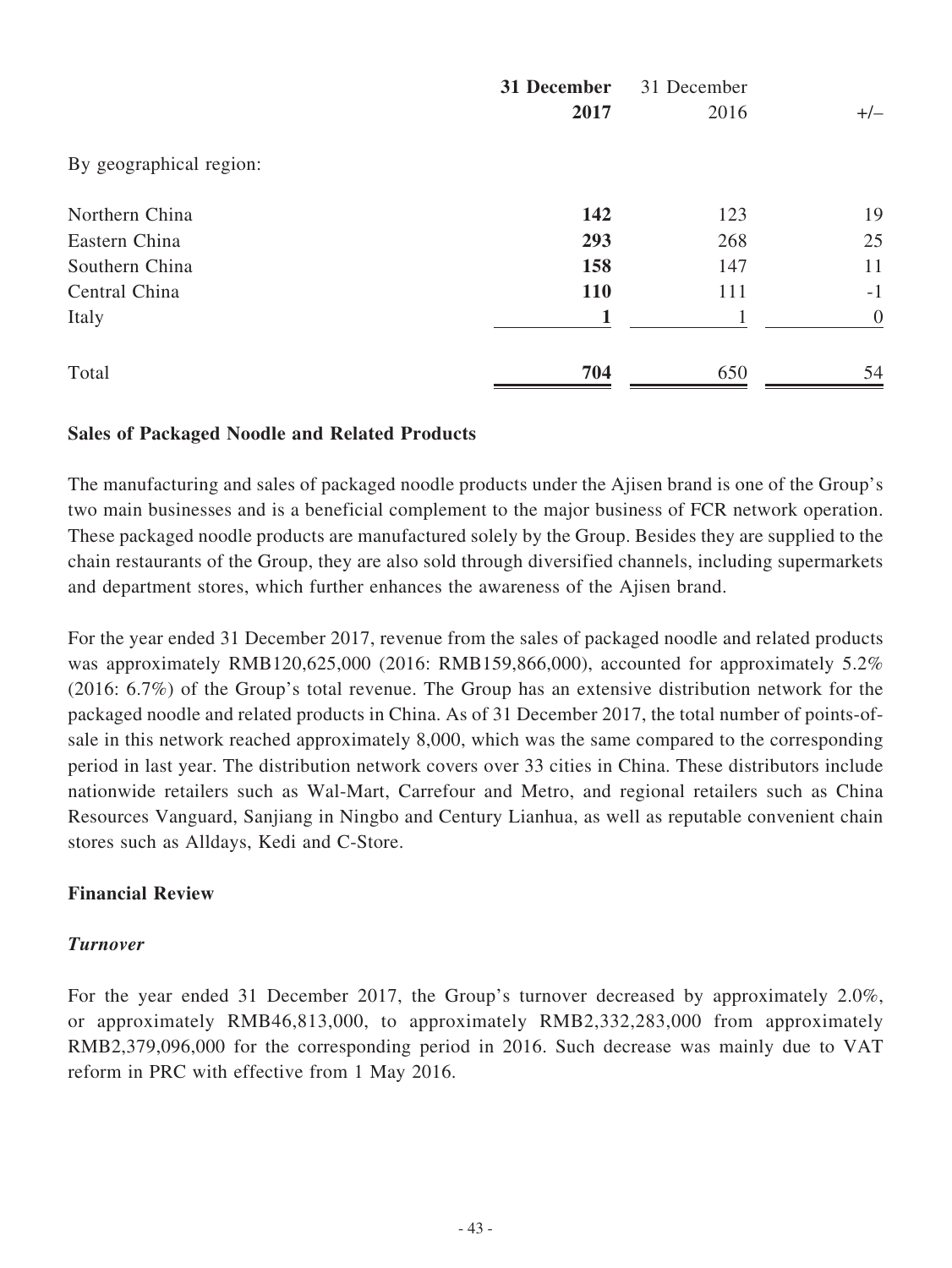### *Cost of inventories consumed*

For the year ended 31 December 2017, the Group's cost of inventories decreased by approximately 13.3%, or approximately RMB88,847,000, to approximately RMB577,756,000 from approximately RMB666,603,000 for the corresponding period in 2016. The decrease of inventories cost was more than the decrease in turnover. During the year, the ratio of inventories cost to turnover was approximately 24.8%, lower than 28.0% for the corresponding period in 2016. Such decrease was mainly attributable to the adoption of direct purchase to stabilise the cost of raw materials for the year and the benefit from VAT reform in PRC with effective from 1 May 2016.

# *Gross profit and gross profit margin*

Driven by the above factors, gross profit for the year ended 31 December 2017 increased by approximately 2.5%, or approximately RMB42,034,000, to approximately RMB1,754,527,000 from approximately RMB1,712,493,000 for the corresponding period in 2016. Gross profit margin of the Group also increased from approximately 72.0% for the corresponding period in 2016 to approximately 75.2%.

# *Property rentals and related expenses*

For the year ended 31 December 2017, property rentals and related expenses of the Group decreased by approximately 1.3% from approximately RMB388,087,000 for the corresponding period in 2016 to approximately RMB382,927,000. Its proportion to turnover increased from approximately 16.3% for the corresponding period in 2016 to approximately 16.4%. Such increase was mainly attributable to the increase in rental costs for new tenancies for the year.

# *Staff costs*

For the year ended 31 December 2017, staff costs of the Group increased by approximately 5.1% from approximately RMB561,516,000 for the corresponding period in 2016 to approximately RMB590,245,000. Staff costs as a proportion to turnover increased from approximately 23.6% for the corresponding period in 2016 by 1.7 percentage points to approximately 25.3%, which reflected the implementing efficient management system such as increasing number of managerial staff for some shops for the year.

# *Depreciation*

For the year ended 31 December 2017, depreciation of the Group decreased by approximately 7.4% or approximately RMB12,075,000 from approximately RMB163,417,000 for the corresponding period in 2016 to approximately RMB151,342,000. Such decrease was mainly attributable to the change in size of number of restaurants during the year.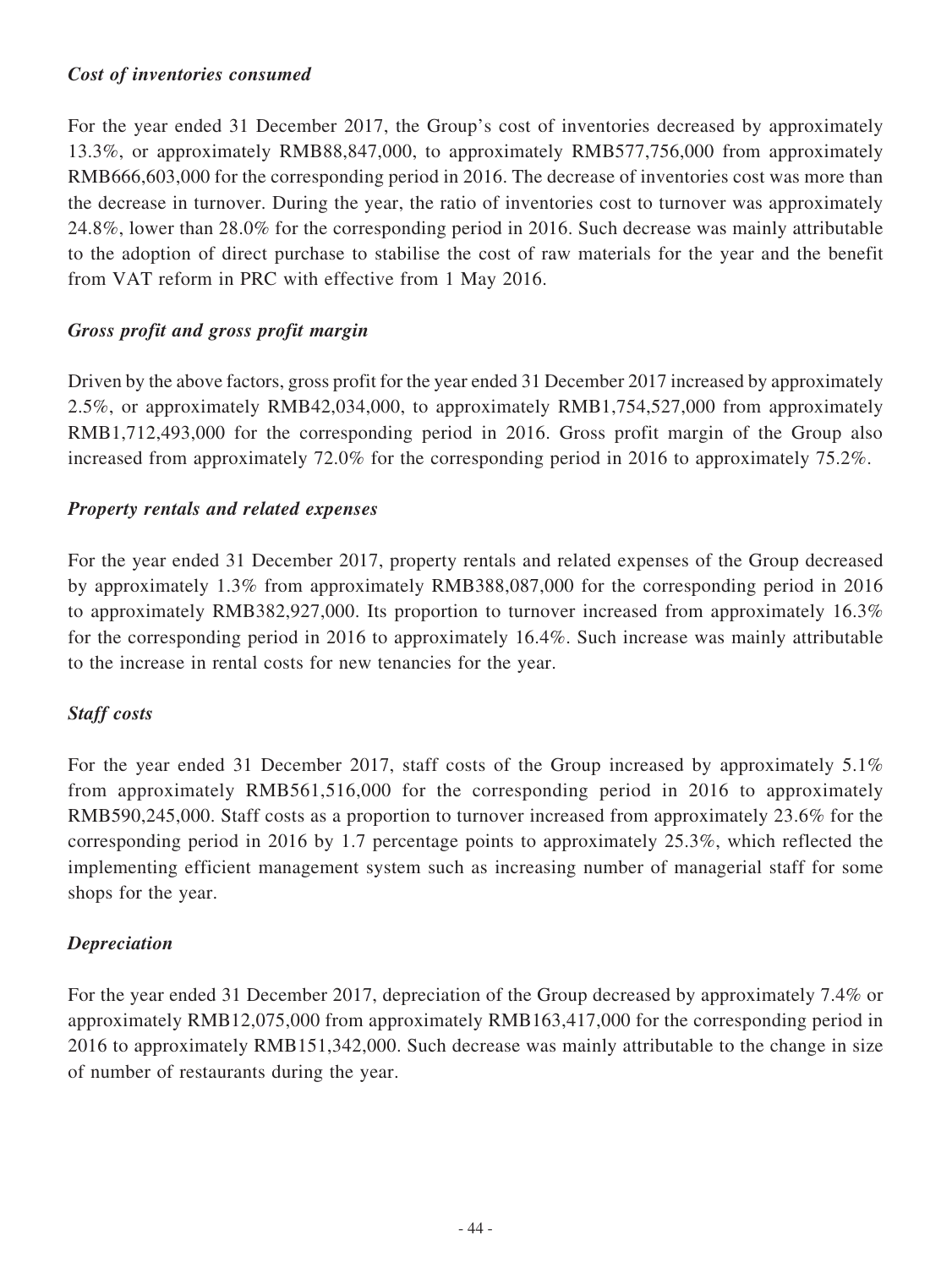# *Other operating expenses*

Other operating expenses mainly included expenses for fuel and utility, consumables, advertising and promotion and franchise fee. For the year ended 31 December 2017, other operating expenses decreased by approximately 8.2%, or approximately RMB29,243,000, to approximately RMB328,475,000 from approximately RMB357,718,000 for the corresponding period in 2016. Its proportion to turnover was approximately 14.1%. Expenses spent on advertising and promotion had decreased to approximately RMB16,239,000 from approximately RMB48,821,000 in 2016.

### *Other income*

For the year ended 31 December 2017, other income of the Group increased by approximately 4.3%, or approximately RMB3,653,000, to approximately RMB88,575,000 from approximately RMB84,922,000 for the corresponding period in 2016. The increase was mainly originated from the property rental income and royalty income from sub-franchisee.

### *Other gains and losses*

For the year ended 31 December 2017, other gains and losses of the Group decreased by approximately 249.2% or RMB1,526,967,000 to a loss of approximately RMB914,322,000 from a gain of approximately RMB612,645,000 for the corresponding period in 2016. The decrease was primarily due to change in the fair value of approximately RMB935,059,000 of financial asset designated as at FVTPL for the year.

The exchange differences arising on translation amounted to a gain of approximately RMB2,166,000 for the year ended 31 December 2017 (2016: loss of RMB8,018,000) due to appreciation of RMB as compared to HK\$ throughout the year and less RMB denominated bank balances were resulted at the end of the year 2017 in Hong Kong as compared to that in the previous year.

# *Finance costs*

For the year ended 31 December 2017, finance costs decreased by approximately 42.4%, or approximately RMB4,082,000, to approximately RMB5,546,000 from approximately RMB9,628,000 for the corresponding period in 2016. The decrease was mainly due to the arrangement to lower the interest rate with banks in 2017.

# *(Loss)/Profit before taxation*

Being affected by the factors referred to above in aggregate, the Group's profit before taxation for the year ended 31 December 2017 decreased by approximately 157.6%, or approximately RMB1,460,707,000 to loss of approximately RMB533,862,000 from profit of approximately RMB926,845,000 for the corresponding period in 2016.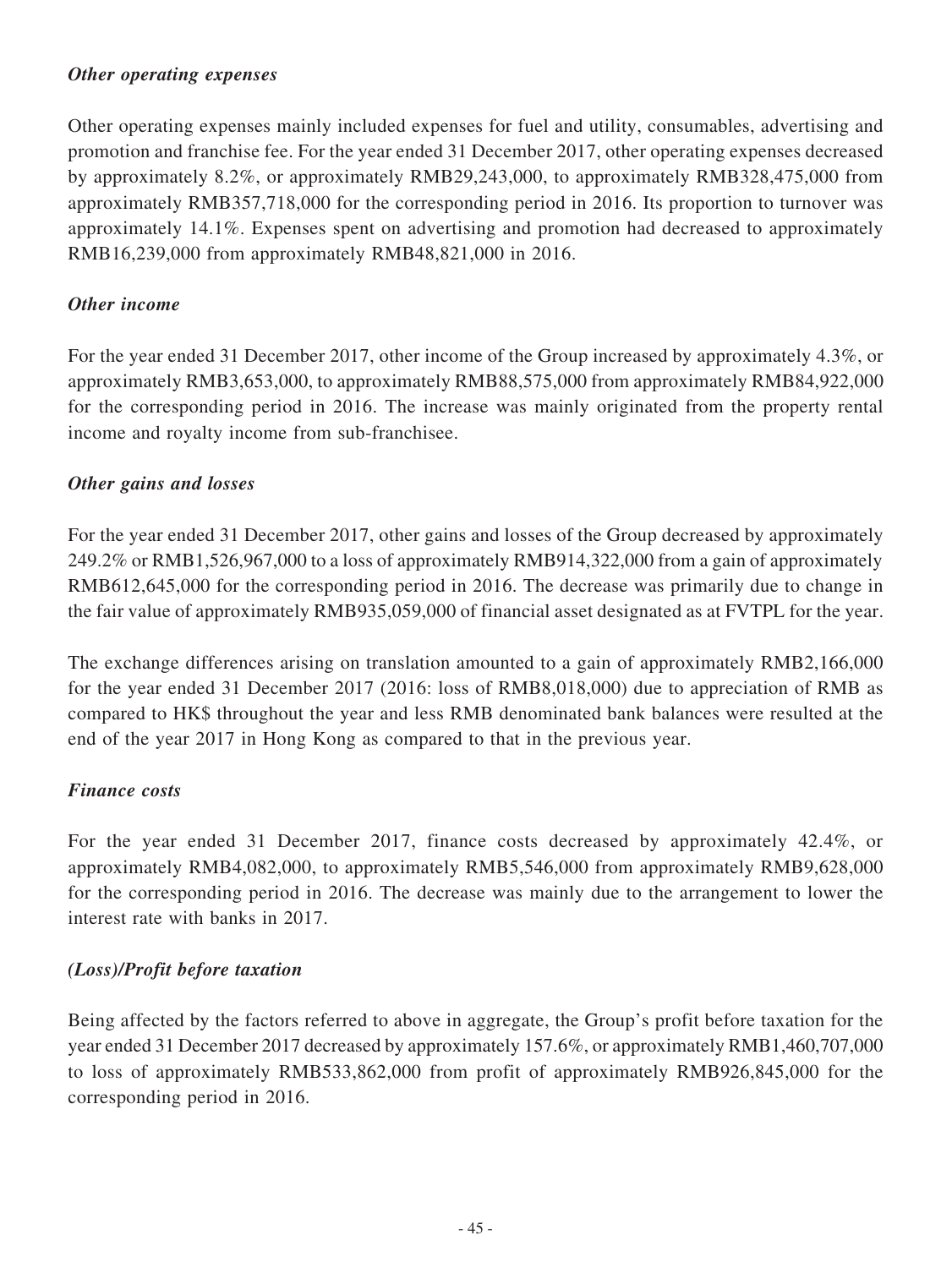# *(Loss)/Profit attributable to owners of the Company*

Being affected by the factors referred to above in aggregate, loss attributable to owners of the Company for the year ended 31 December 2017 decreased by approximately 173.1%, or approximately RMB1,151,942,000, to approximately RMB486,650,000 from profit of approximately RMB665,292,000 for the corresponding period in 2016.

# **Risk Management**

# *Liquidity and financial resources*

The liquidity and financial position of the Group as at 31 December 2017 remained healthy and strong, with bank balances amounting to RMB1,534,103,000 (31 December 2016: RMB1,313,304,000) and a current ratio of 2.9 (31 December 2016: 2.5).

As at 31 December 2017, the Group had bank borrowings of RMB320,118,000 (31 December 2016: RMB294,940,000) and therefore the gearing ratio (expressed as a percentage of total borrowings over total assets) was 8.7 (31 December 2016: 6.7).

# *Exposure to exchange rates*

Presently, most of the Group's business transactions, assets and liabilities are denominated in RMB and settled in RMB. The Group's exposure to currency risk is minimal as the Group's assets and liabilities as at 31 December 2017 and 31 December 2016 were denominated in the respective Group companies' functional currencies. The Group does not have any currency hedging policy and has not entered into any hedging or other instrument to reduce currency risks. However, the management will closely monitor the Group's exposure to the fluctuation of exchange rates and take appropriate measures as necessary to minimise any adverse impact that may be caused by such fluctuation.

# *Significant investments held, material acquisitions and disposals of subsidiaries, and future plans for material investments or capital assets*

Save for those disclosed in this annual results announcement, there were no other significant investments held, nor were there any material acquisitions or disposals of subsidiaries during the year under review. Apart from those disclosed in this annual results announcement, there was no plan authorised by the Board for other material investments or additions of capital assets at the date of this annual results announcement.

# *Interest rate risk*

As the Group has no significant interest-bearing assets (other than pledged bank deposits and bank balances and cash), the Group's income and operating cash flows are substantially independent of changes in market interest rates.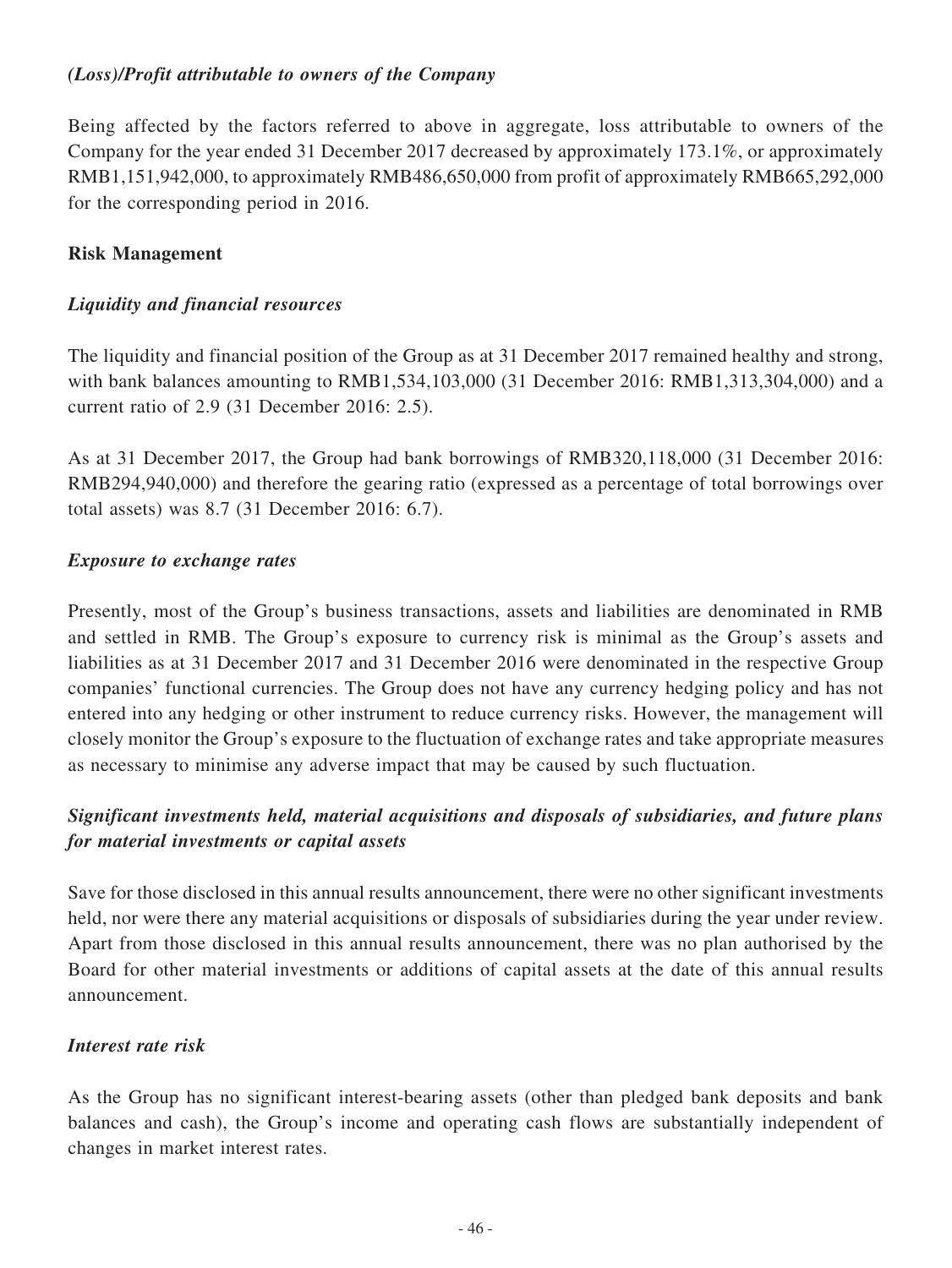# *Credit risk*

The Group has no significant concentrations of credit risk. The carrying amounts of trade receivables, deposits and other receivables, bank balances and cash, pledged bank deposits included in the consolidated balance sheets represent the maximum exposure to credit risk in relation to the Group's financial assets. The Group typically does not require collaterals from customers. Provisions are made for the balance that is past due when the management considers the loss from non-performance by the customers is likely. Sales to retail customers are settled in cash or by using major credit cards. The Group also makes deposits to the relevant landlords for lease of certain of the self-managed outlets. The management does not expect to incur any loss from non-performance by these counterparties.

As of 31 December 2017 and 31 December 2016, all of the bank balances and pledged bank deposits were deposited with highly reputable and sizable banks and financial institutions without significant credit risk in the PRC and Hong Kong. The management does not expect to incur any loss from nonperformance by these banks and financial institutions.

# *Contingent liabilities*

As of 31 December 2017, the Group did not have any significant contingent liabilities.

# *Assets and liabilities*

The Group's net current assets were approximately RMB1,139,288,000 and the current ratio was 2.9 as at 31 December 2017 (31 December 2016: 2.5). As the Group is primarily engaged in the restaurant business, most of the sales are settled in cash. As a result, the Group was able to maintain a relatively high current ratio. The increase in current ratio was mainly attributable to the repayment of a bank loan in the second half year in 2017.

# *Cash flows*

Cash generated from operations for the year ended 31 December 2017 was approximately RMB362,047,000, while loss before taxation for the same period was approximately RMB533,862,000. The difference was primarily due to the fair value loss on financial asset designated as at FVTPL.

# *Capital expenditure*

For the year ended 31 December 2017, the Group's capital expenditure was approximately RMB260,834,000 (2016: RMB327,104,000), the decrease was mainly because less money spent on purchase of financial asset.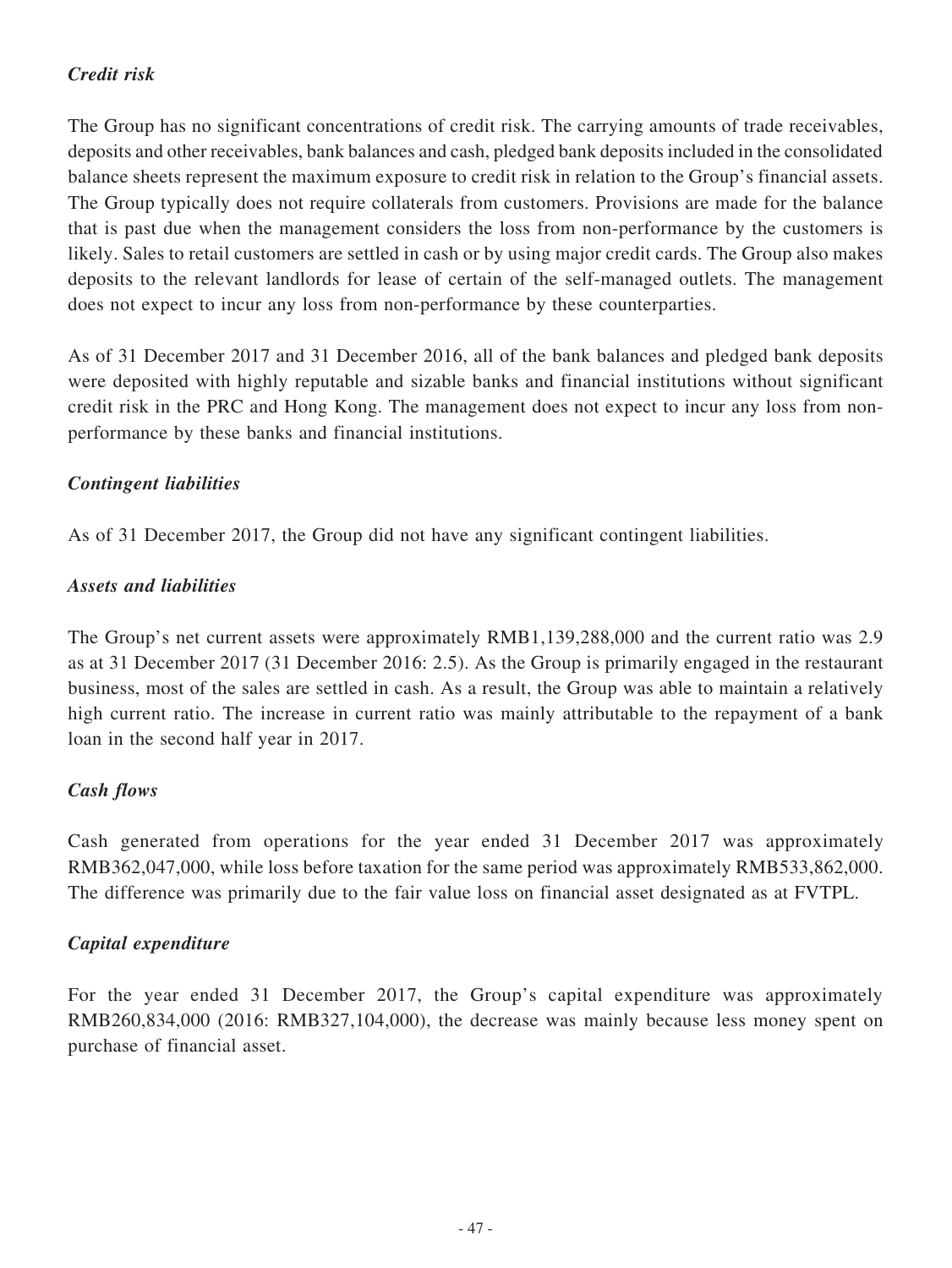# **Key operating ratios for restaurant operations**

|                                                          | <b>Hong Kong</b> |              |               | <b>PRC</b>     |                |                |
|----------------------------------------------------------|------------------|--------------|---------------|----------------|----------------|----------------|
|                                                          | 1-12/2017        | $1 - 6/2017$ | $1 - 12/2016$ | 1-12/2017      | $1 - 6/2017$   | $1 - 12/2016$  |
| Comparable restaurant sales<br>growth: <sup>Note</sup>   | $-6.8\%$         | $-3.3\%$     | $-1.3\%$      | $2.2\%$        | $-2.2\%$       | $-8.1\%$       |
| Comparable restaurant sales<br>$growth:$ <sup>Note</sup> |                  |              |               |                |                |                |
| (not deducted of $VAT$ )*                                | N/A              | N/A          | N/A           | $4.9\%$        | $+2.1\%$       | $-4.9\%$       |
| Per capita spending:                                     | <b>HK\$65.3</b>  | HK\$64.7     | HK\$66.2      | <b>RMB47.9</b> | <b>RMB47.8</b> | <b>RMB46.7</b> |
| Table turnover per day                                   |                  |              |               |                |                |                |
| (times per day):                                         | 4.2              | 4.8          | 4.9           | 3.5            | 3.4            | 3.4            |

\* For illustrration purpose only

*Note:* On 23 March 2016, the Ministry of Finance and the State Administration of Taxation of the PRC jointly issued the 財税[2016]36號通知 (Caishui [2016] No. 36 (Circular)) which provides the Business Tax to Value-Added Tax Transformation Pilot Program (the "Program") for, among others, 生活服務 (lifestyle services) which covers the catering services provided by the Group, effective from 1 May 2016. Under the Program, the 5% business tax ("BT") rate formerly applicable to the sale of the FCR business was replaced by VAT at the rate of 3% or 6% levied on the sales since 1 May 2016. Before the implementation of the Program, the same store sales growth rate in the PRC was reported on a BT-inclusive basis. After such implementation, the same store sales growth rate in the PRC is reported on a net of VAT basis.

# **PURCHASE, SALE OR REDEMPTION OF THE COMPANY'S LISTED SECURITIES**

Neither the Company nor any of its subsidiaries purchased, sold or redeemed any of the listed securities of the Company during the year ended 31 December 2017.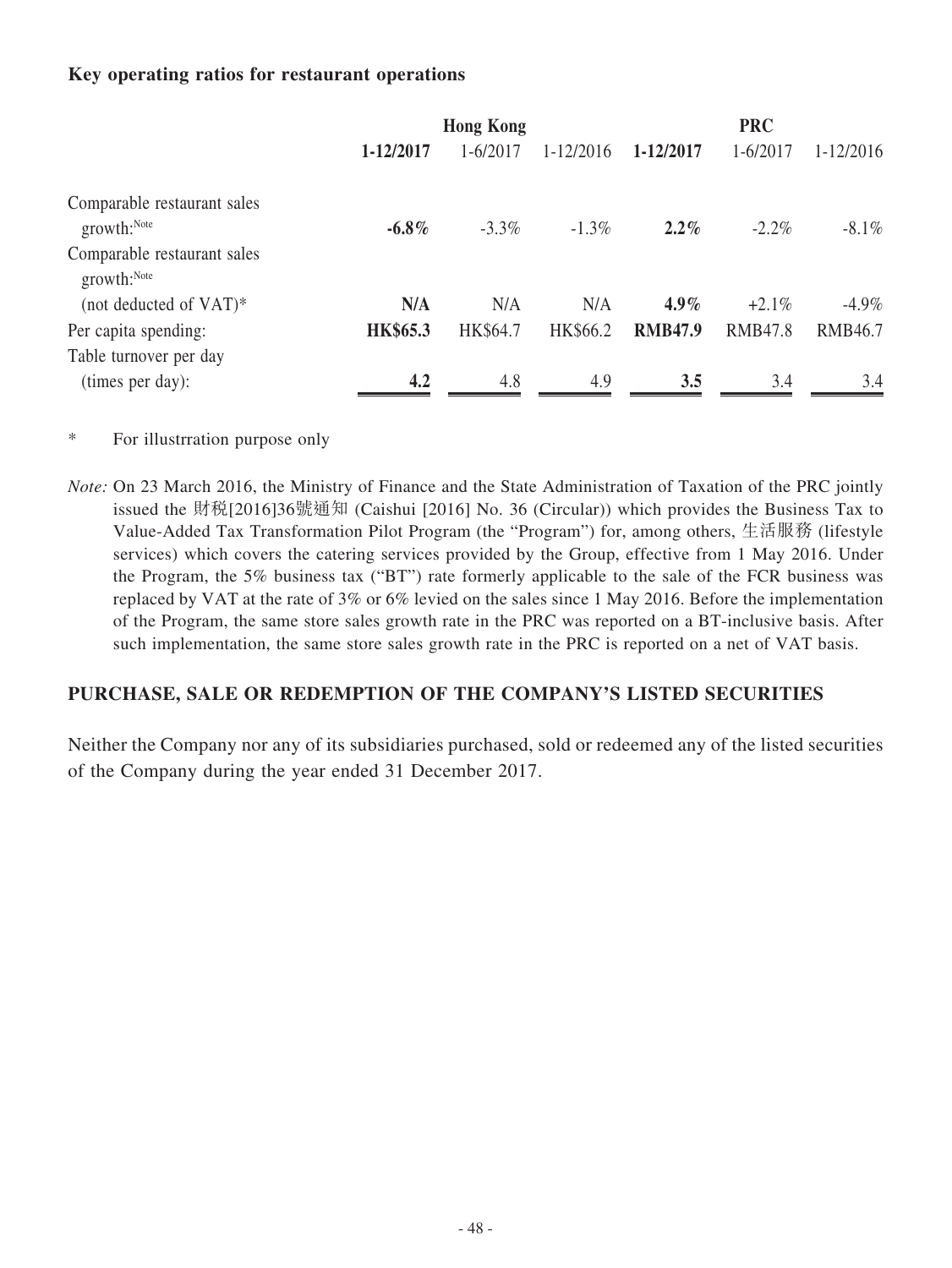# **CODE ON CORPORATE GOVERNANCE PRACTICES**

The Company has, throughout the year ended 31 December 2017, adopted the Corporate Governance Code (the "Code") as set out in Appendix 14 of the Rules Governing the Listing of Securities on the Stock Exchange (the "Listing Rules") and complied with all applicable code provisions under the Code, save and except for the deviation from the code provision A.2.1 of the Code. Under the code provision A.2.1, the roles of Chairman and Chief Executive Officer ("CEO") should be separate and should not be performed by the same individual. Currently, the Company does not comply with code provision A.2.1, i.e., the roles of the Chairman and CEO have not been separated. Although Ms. Poon Wai performs both the roles of Chairman and CEO, the division of responsibilities between the Chairman and CEO is clearly established and set out in writing. In general, the Chairman is responsible for supervising the functions and performance of the Board, while the CEO is responsible for the management of the business of the Group. The two roles are performed by Ms. Poon distinctly. The Board believes that at the current stage of development of the Group, vesting the roles of both Chairman and CEO in the same person provides the Company with strong and consistent leadership, and allows for effective and efficient planning and implementation of business decisions and strategies. The relevant deviation is therefore considered reasonable at the current stage. It is also considered that the current structure does not impair the balance of power and authority between the Board and the management of the Company given the appropriate delegation of the power of the Board and the effective functions of the independent non-executive Directors (number of which exceeds one-third of the members of the Board). However, it is the long-term objective of the Company to have these two roles performed by separate individuals when suitable candidates are identified.

# **MODEL CODE FOR SECURITIES TRANSACTIONS**

The Company has adopted a code of conduct regarding securities transactions by Directors on terms no less exacting than the required standard (the "Required Standard") of the Model Code for Securities Transactions by Directors of Listed Issuers (the "Model Code") as set out in Appendix 10 of the Listing Rules.

The Company has made specific enquiry to all Directors, and all Directors have confirmed that, throughout the year under review, they were in compliance with the Required Standard.

In addition, the Board has adopted written guidelines (the "Employees' Guidelines for Securities Transactions") for securities transactions by employees (the "Relevant Employees") who are likely to be in possession of inside information of the Company on no less exacting terms than the Model Code.

Having made specific enquiry to all the Relevant Employees, the Company confirmed that all the Relevant Employees have complied with the Required Standard as set out in the Employees' Guidelines for Securities Transactions throughout the year ended 31 December 2017.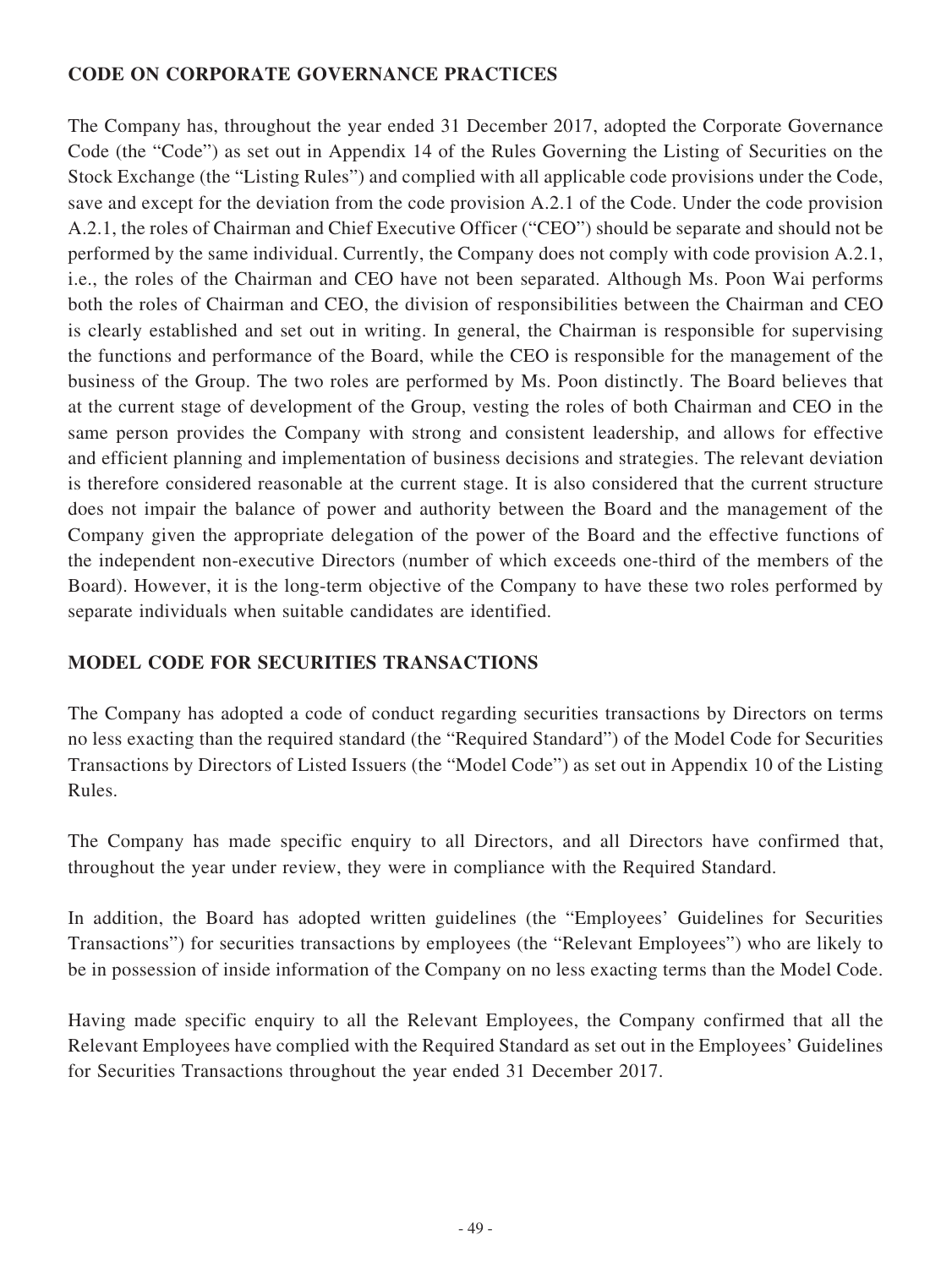# **AUDIT COMMITTEE**

The Audit Committee was set up on 8 March 2007 with written terms of reference in compliance with Rules 3.21 and 3.22 of the Listing Rules.

Currently, the Audit Committee comprises three independent non-executive Directors as follows:

Mr. Jen Shek Voon (Chairman), an independent non-executive Director Mr. Lo Peter, an independent non-executive Director Mr. Wang Jincheng, an independent non-executive Director

The Audit Committee is satisfied with their review of the auditor's remuneration, the independence of the auditor, Deloitte Touche Tohmatsu ("DTT"), and recommended the Board to re-appoint DTT as the Company's auditor for the year 2018, which is subject to the approval of Shareholders at the forthcoming AGM.

The Company's interim results for the period ended 30 June 2017 and annual results for the year ended 31 December 2017 have been reviewed by the Audit Committee, which opines that applicable accounting standards and requirements have been complied with and that adequate disclosures have been made.

This annual results announcement is based on the Company's audited consolidated financial statements for the year ended 31 December 2017 which have been agreed with DTT, the auditor of the Company.

# **CLOSURE OF THE REGISTER OF MEMBERS**

In order to determine the Shareholders who are entitled to attend the AGM, the register of members of the Company will be closed from 17 May 2018 to 23 May 2018 (both days inclusive), during which period no share transfers will be registered.

In addition, in order to determine the Shareholders who are entitled to receive the final dividend for the year ended 31 December 2017, the register of members of the Company will be closed from 29 May 2018 to 1 June 2018 (both days inclusive), during which period no share transfers will be registered.

In order to qualify for attending and voting at the forthcoming AGM, and the entitlement for the final dividend, all transfer documents accompanied by the relevant share certificates must be lodged with the Company's Hong Kong Branch Share Registrar, Computershare Hong Kong Investor Services Limited at Shops 1712-1716, 17th Floor, Hopewell Centre, 183 Queen's Road East, Wanchai, Hong Kong not later than 4:30 p.m. on 16 May 2018 and 28 May 2018 respectively.